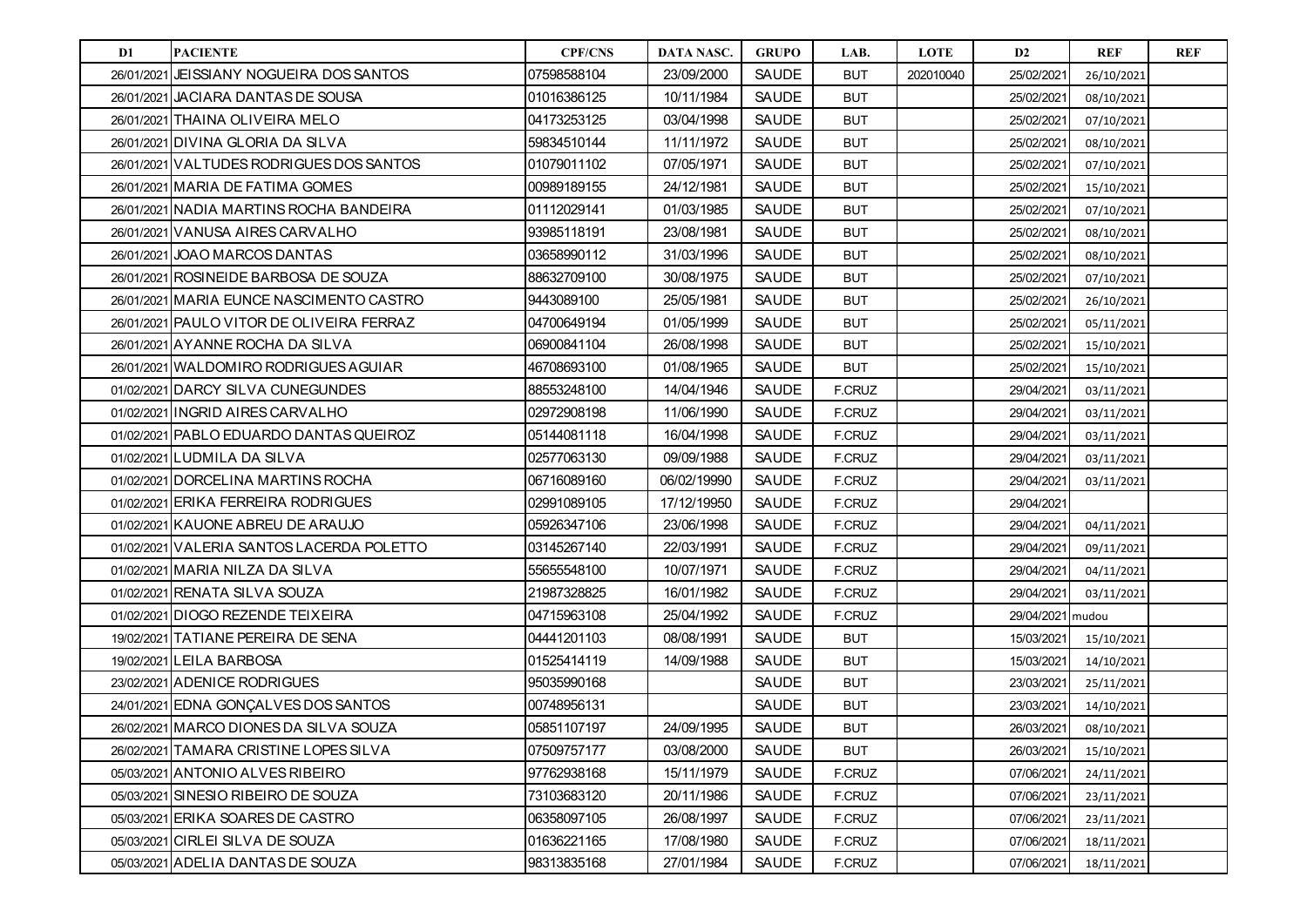| 05/03/2021 RIBAMAR AIRES CABRAL                   | 005124179131    | 10/08/1986 | SAUDE        | F.CRUZ     | 07/06/2021       | 29/11/2021 |  |
|---------------------------------------------------|-----------------|------------|--------------|------------|------------------|------------|--|
| 05/03/2021 MARIZER ALVES GLORIA                   | 01396318100     | 20/03/1979 | SAUDE        | F.CRUZ     | 07/06/2021       | 01/12/2021 |  |
| 05/03/2021 ANA CLEIA DIAS DE SOUZA                | 00830433147     | 23/10/1982 | SAUDE        | F.CRUZ     | 07/06/2021       | 07/12/2021 |  |
| 05/03/2021 THANARA AUGUSTA CHAVES RODRIGUES SILVA | 01532387121     | 03/01/1991 | SAUDE        | F.CRUZ     | 07/06/2021       | 29/11/2021 |  |
| 05/03/2021 LUIZ CARLOS PEDROSO                    | 02775596185     | 02/01/1991 | SAUDE        | F.CRUZ     | 07/06/2021 mudou |            |  |
| 12/03/2021 RODRIGO MARINHO ALVES                  | 88014550110     | 23/05/1979 | SAUDE        | <b>BUT</b> | 22/04/2021       | 22/10/2021 |  |
| 12/03/2021 DANIEL GONÇALVES GLORIA                | 00270808116     | 01/08/1981 | <b>SAUDE</b> | <b>BUT</b> | 08/04/2021       | 09/12/2021 |  |
| 26/03/2021 THAISA RODRIGUES DE SOUZA              | 07180433160     | 22/04/2001 | SAUDE        | <b>BUT</b> | 22/04/2021       |            |  |
| 17/05/2021 DARLENE RODRIGUES DOS SANTOS           | 87754231115     | 09/05/1974 | SAUDE        | F.CRUZ     | 18/08/2021       | 03/01/2022 |  |
| 20/04/2021 IVONE PEREIRA REGIS                    | 00458106135     | 11/03/1977 | SAUDE        | <b>BUT</b> | 25/06/2021       | 30/11/2021 |  |
| 22/04/2021 MAYLLANE CARVALHO DA SILVA             | 60751605310     | 02/12/1998 | SAUDE        | <b>BUT</b> | 26/06/2021 mudou |            |  |
| 28/04/2021 WANDERSON LEÃO PEREIRA                 | 07712762147     | 06/01/2003 | SAUDE        | <b>BUT</b> | 24/06/2021       | 29/11/2021 |  |
| 25/05/2021 MARCELO ALVES DA SILVA                 | 00897211103     | 30/10/1981 | SAUDE        | F.CRUZ     | 12/08/2021       |            |  |
| 25/05/2021 ANA CAROLINA ARAUJO                    | 92189130182     |            | SAUDE        | F.CRUZ     | 05/08/2021       | 28/11/2021 |  |
| 25/05/2021 JUNISMAR ALVES DA SILVA                | 00575125152     | 09/05/1974 | SAUDE        | F.CRUZ     | 12/08/2021       |            |  |
| 24/04/2021 LORRANY SOUZA DE ARAUJO                | 05752389178     | 16/02/1995 | SAUDE        | <b>BUT</b> | 15/06/2021       | 06/12/2021 |  |
| 31/05/2021 JANAINA COSTA LEÃO                     | 05958568370     | 11/02/1994 | SAUDE        | F.CRUZ     | 03/08/2021       |            |  |
| 31/05/2021 GLEICIANE SILVA PEREIRA                | 06920945126     | 09/10/1997 | SAUDE        | F.CRUZ     | 05/08/2021       | 23/12/2021 |  |
|                                                   |                 |            |              |            |                  |            |  |
| 31/05/2021 MARIA MARLI RENOVATO                   | 64534022115     | 10/05/1972 | SAUDE        | F.CRUZ     | 05/08/2021       | 27/12/2021 |  |
| 19/02/2021 VIRGULINA ROCHA                        | 01870132173     |            | $80+$        | <b>BUT</b> | <b>OBITO</b>     | OBITO      |  |
| 19/02/2021 MARIA ABREU DOS SANTOS                 | 64538974153     |            | $80+$        | <b>BUT</b> | 15/03/2021       | 22/09/2021 |  |
| 19/02/2021 RITA COELHO                            | 44004338115     | 23/03/1940 | $80+$        | <b>BUT</b> | 15/03/2021       | 22/09/2021 |  |
| 19/02/2021 TINTINA                                | 701201009200411 |            | $80+$        | <b>BUT</b> | 15/03/2021       | 22/09/2021 |  |
| 19/02/2021 ROSA DANTAS                            | 33663769100     | 14/09/1937 | $80+$        | <b>BUT</b> | 15/03/2021 OBITO |            |  |
| 19/02/2021 MIGUEL MARCOS FERREIRA                 | 13557904172     | 26/09/1936 | $80+$        | <b>BUT</b> | 15/03/2021       | 22/09/2021 |  |
| 19/02/2021 EDVALDO GOMES                          | 33062277149     | 22/09/1934 | $80+$        | <b>BUT</b> | 15/03/2021       | 18/10/2021 |  |
| 22/02/2021 MARLINDO J. FRANCO                     | 01819739104     | 18/07/1940 | $80+$        | <b>BUT</b> | 15/03/2021       |            |  |
| 22/02/2021 LUIZ DANTAS DO REGO                    | 06071724104     | 11/12/1940 | $80+$        | <b>BUT</b> | 12/03/2021       | 22/09/2021 |  |
| 23/02/2021 JOAO NOBREGA PENHA                     | 21892571156     | 12/03/1933 | $80+$        | <b>BUT</b> | 23/03/2021       | 23/11/2021 |  |
| 23/02/2021 JOSE MILHOMEM DA SILVA                 | 07075073168     | 27/01/1933 | $80+$        | <b>BUT</b> | 23/03/2021       | 18/10/2021 |  |
| 24/02/2021 ALDENOR C. BANDEIRA                    | 09419705153     | 03/04/1933 | $80+$        | <b>BUT</b> | 23/03/2021       | 19/10/2021 |  |
| 25/02/2021 JOAQUIM A. DE ABREU                    | 706402186961989 |            | $80+$        | <b>BUT</b> | 26/03/2021       | 22/09/2021 |  |
| 04/03/2021 MARIA A. OLIVEIRA                      | 43164471149     | 19/03/1931 | $80+$        | <b>BUT</b> | 31/03/2021       | 18/11/2021 |  |
| 04/03/2021 MARIA DE JESUS P. DOS SANTOS           | 88783375104     | 15/10/1933 | $80+$        | <b>BUT</b> | 31/03/2021       | 18/11/2021 |  |
| 04/03/2021 MARIA HERCILIA A. DE OLIVEIRA          | 83339493120     | 23/03/1932 | $80+$        | <b>BUT</b> | 31/03/2021       | 14/10/2021 |  |
| 04/03/2021 LUIZA DE S. CARVALHO                   | 84594195172     | 23/03/1933 | $80+$        | <b>BUT</b> | 31/03/2021       | 18/11/2021 |  |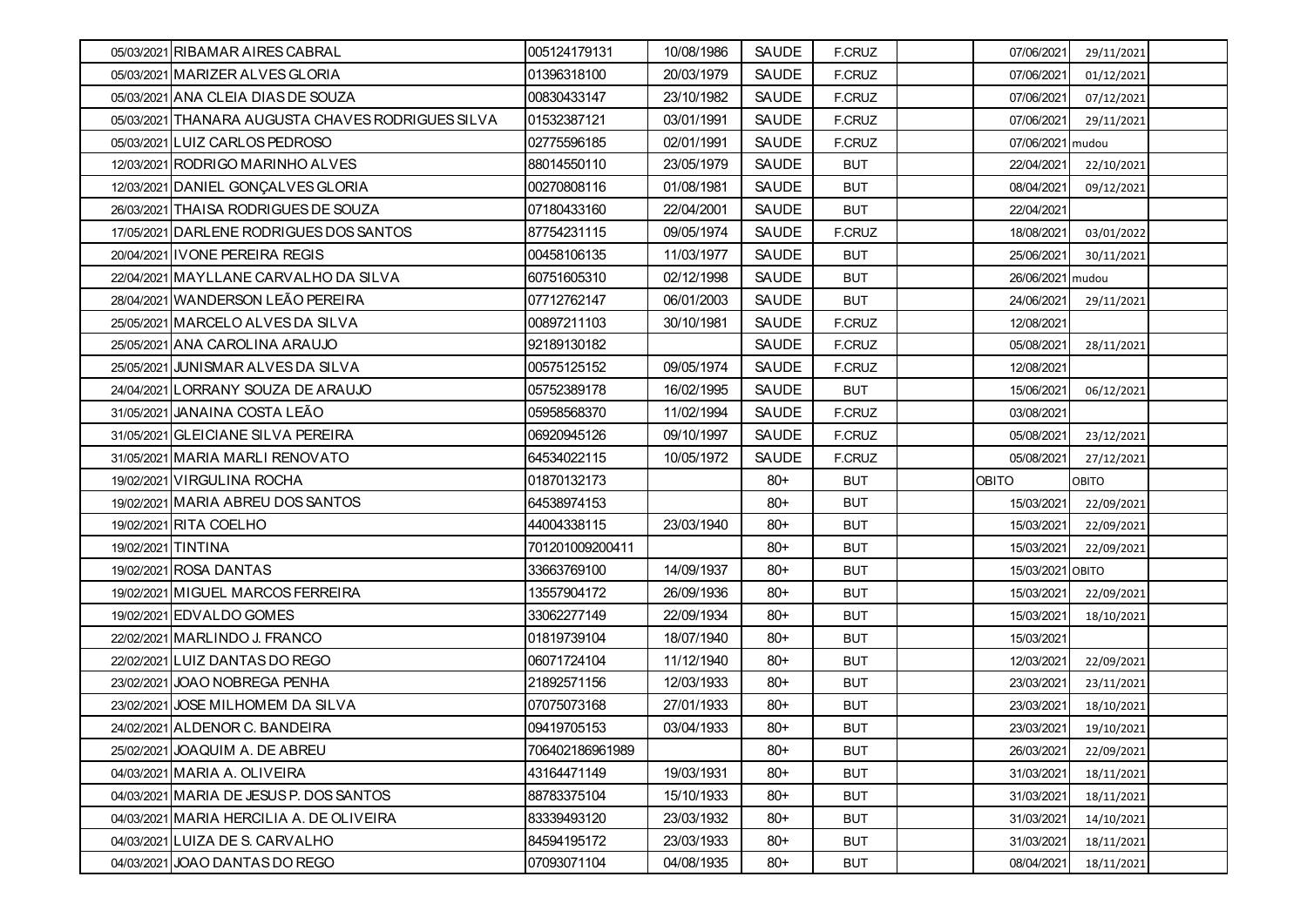| 04/03/2021 ADÃO P. LIMA                | 12343641153     | 26/10/1937 | $80+$  | <b>BUT</b> | 31/03/2021       | 14/10/2021 |  |
|----------------------------------------|-----------------|------------|--------|------------|------------------|------------|--|
| 04/03/2021 MANOEL MESSIAS DE SOUZA     | 11787600149     | 15/04/1935 | $80+$  | <b>BUT</b> | 31/03/2021       | 14/10/2021 |  |
| 04/03/2021 ANGELA PIRES DE SOUSA       | 75952025153     | 15/05/1940 | $80 +$ | <b>BUT</b> | 31/03/2021       | 14/10/2021 |  |
| 04/03/2021 MARIA APARECIDA SODRÉ       | 81454449187     | 10/02/1935 | $80+$  | <b>BUT</b> | 12/04/2021       | 14/10/2021 |  |
| 04/03/2021 JULIO P. SODRÉ              | 25413414153     | 10/04/1936 | $80+$  | <b>BUT</b> | 22/04/2021       | 26/10/2021 |  |
| 12/03/2021 JOSE BERNARDINO DE MORAIS   | 06071821134     | 30/05/1938 | $80+$  | <b>BUT</b> | 08/04/2021       | 26/10/2021 |  |
| 12/03/2021 MANOEL A. DE SOUZA          | 05003245149     | 17/06/1940 | $80+$  | <b>BUT</b> | 08/04/2021       | 23/11/2021 |  |
| 12/03/2021 TEODORICA F. DE SOUZA       | 87209977104     | 29/05/1933 | $80+$  | <b>BUT</b> | 08/04/2021       | 14/10/2021 |  |
| 12/03/2021 MARIA DA CRUZ SILVA         | 00275759180     | 20/07/1943 | 70-79  | <b>BUT</b> | 08/04/2021       | 14/10/2021 |  |
| 12/03/2021 MIGUEL B. DA SILVA          | 26082861191     | 03/02/1938 | $80+$  | <b>BUT</b> | 08/04/2021 MUDOU |            |  |
| 12/03/2021 MOACIR ALCANTARA            | 26022710804     | 23/07/1938 | $80+$  | <b>BUT</b> | 08/04/2021       | 09/11/2021 |  |
| 12/03/2021 MARIA DE LOURDES M. SILVA   | 79691030144     | 30/09/1940 | $80+$  | <b>BUT</b> | 08/04/2021       |            |  |
| 12/03/2021 AMAZILIA                    | 70920427510     | 28/03/1942 | $80+$  | <b>BUT</b> | 08/04/2021 OBITO |            |  |
| 15/03/2021 BENEDITO A. MOREIRA         | 05006830182     | 15/06/1942 | 70-79  | <b>BUT</b> | 12/04/2021       | 14/10/2021 |  |
| 15/03/2021 ALCIDES R. DE SOUZA         | 66357977187     | 16/08/1942 | 70-79  | <b>BUT</b> | 15/06/2021       | 26/10/2021 |  |
| 18/03/2021 MARIA VIRGINIA DOS S. PAULA | 90028171187     | 16/05/1945 | 70-79  | <b>BUT</b> | 14/04/2021       | 03/11/2021 |  |
| 18/03/2021 ALIPIO DE O. SOUZA          | 07093063187     | 29/08/1944 | 70-79  | <b>BUT</b> | 14/04/2021       | 24/11/2021 |  |
| 18/03/2021 JOSE G. DE CASTRO           | 77879473149     | 30/07/1943 | 70-79  | <b>BUT</b> | 14/04/2021       | 26/10/2021 |  |
| 18/03/2021 ALDENIRA DE A. AMORIM       | 84529733149     | 20/09/1942 | 70-79  | <b>BUT</b> | 14/04/2021       | 03/11/2021 |  |
| 18/03/2021 JOSE MEDEIROS DA SILVA      | 700208977594122 | 24/01/1944 | 70-79  | <b>BUT</b> | 14/04/2021       | 26/10/2021 |  |
| 18/03/2021 ANGELO PEDRO JOERGENSEM     | 14790505987     | 29/06/1945 | 70-79  | <b>BUT</b> | 14/04/2021       | 15/10/2021 |  |
| 18/03/2021 IRACI JOERGENSEM            | 82038295115     | 20/05/1944 | 70-79  | <b>BUT</b> | 14/04/2021       | 15/10/2021 |  |
| 18/03/2021 JOSE ALVES FEITOSA          | 704302567708698 | 18/11/1947 | 70-79  | <b>BUT</b> | 14/04/2021       | 26/10/2021 |  |
| 18/03/2021 IDELTINA A. GUEDES          | 13320226851     | 12/03/1938 | $80+$  | <b>BUT</b> | 14/04/2021 MUDOU |            |  |
| 18/03/2021 IRAIDES MARTINS ALCANTARA   | 58596399100     | 23/09/1942 | 70-79  | <b>BUT</b> | 14/04/2021       | 09/11/2021 |  |
| 23/03/2021 ILDA VARGAS DE FARIAS       | 01016225113     | 05/11/1944 | 70-79  | <b>BUT</b> | 20/04/2021       |            |  |
| OUTRO MUN MANOEL GONÇALVES             | 02113084120     | 01/05/1942 | 70-79  | <b>BUT</b> | 28/04/2021 OBITO |            |  |
| 26/03/2021 VALDEMAR A. RIBEIRO         | 24342882191     | 05/09/1948 | 70-79  | <b>BUT</b> | 22/04/2021       | 26/10/2021 |  |
| 26/03/2021 JUAREZ R. DE SOUZA          | 701001877324798 | 05/09/1949 | 70-79  | <b>BUT</b> | 22/04/2021       | 26/10/2021 |  |
| 26/03/2021 ANTONIO DE O. SANTOS        | 00764597132     | 15/05/1947 | 70-79  | <b>BUT</b> | 22/04/2021       | 26/10/2021 |  |
| 26/03/2021 MANOEL A. FONSECA           | 94123616100     | 21/07/1943 | 70-79  | <b>BUT</b> | 22/04/2021       | 12/11/2021 |  |
| 26/03/2021 ABELINO J. DE SOUZA         | 700109934704513 | 22/05/1947 | 70-79  | <b>BUT</b> | 22/04/2021       | 03/11/2021 |  |
| 26/03/2021 MANOEL A. RIBEIRO           | 19215142134     | 19/11/1945 | 70-79  | <b>BUT</b> | 22/04/2021       | 04/11/2021 |  |
| 26/03/2021 MARIA JOSE A. RIBEIRO       | 84617560106     | 23/10/1950 | 70-79  | <b>BUT</b> | 22/04/2021       | 26/10/2021 |  |
| 26/03/2021 ORMINDO N. DE CARVALHO      | 46431292120     | 02/08/1946 | 70-79  | <b>BUT</b> | 22/04/2021       | 26/10/2021 |  |
| 26/03/2021 ANA PEREIRA DO NASCIMENTO   | 81410212149     | 21/06/1948 | 70-79  | <b>BUT</b> | 22/04/2021       | 22/10/2021 |  |
| 26/03/2021 TEREZINHA MARIA DOS SANTOS  | 00430531141     | 25/05/1944 | 70-79  | <b>BUT</b> | 22/04/2021       | 03/11/2021 |  |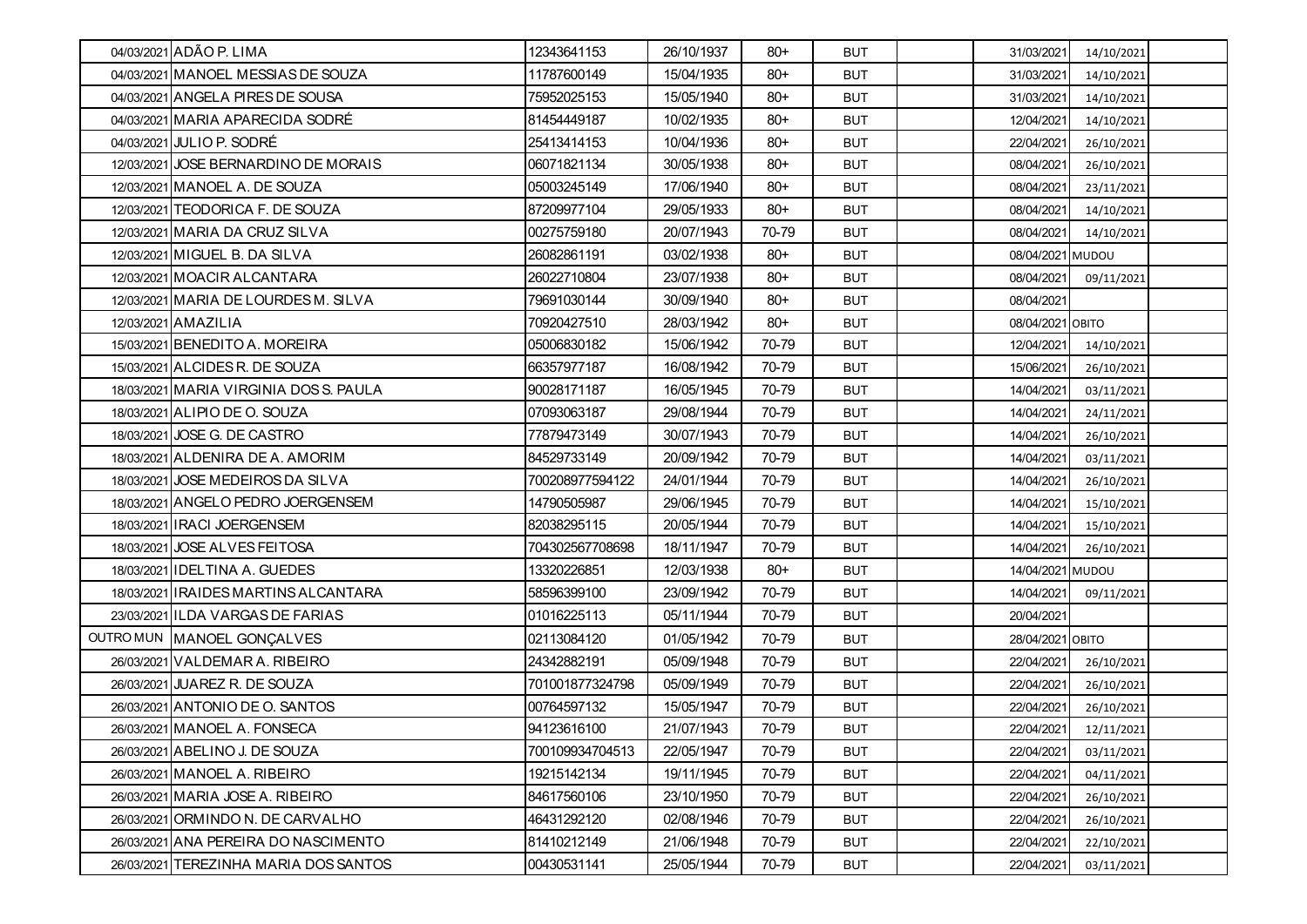| 26/03/2021 MARIA F. BRANDAO              | 18363695220      | 26/09/1948 | 70-79 | <b>BUT</b> | 22/04/2021       | 26/10/2021 |  |
|------------------------------------------|------------------|------------|-------|------------|------------------|------------|--|
| 26/03/2021 MARINA G. CASTRO              | 27893928115      | 18/06/1950 | 70-79 | <b>BUT</b> | 22/04/2021       | 22/10/2021 |  |
| 26/03/2021 MARIA JOSE D. MORAIS          | 700207923884822  | 10/10/1948 | 70-79 | <b>BUT</b> | 22/04/2021       | 22/10/2021 |  |
| 26/03/2021 MANOEL A. DE BRITO            | 700402925842950  | 13/05/1950 | 70-79 | <b>BUT</b> | 22/04/2021       | 26/10/2021 |  |
| 26/03/2021 JOSEFA S. DE M. GONÇALVES     | 70918783100      | 22/06/1949 | 70-79 | <b>BUT</b> | 22/04/2021       | 04/11/2021 |  |
| 26/03/2021 JOSEFA D. DE SOUZA            | 704201245747784  | 25/10/1949 | 70-79 | <b>BUT</b> | 22/04/2021       | 04/11/2021 |  |
| 26/03/2021 IRAIDES BOTELHO DE OLIVEIRA   | 709204219578036  | 17/08/1949 | 70-79 | <b>BUT</b> | 22/04/2021       | 04/11/2021 |  |
| 26/03/2021 DANIEL R. PEREIRA             | 703405510824900  | 22/07/1950 | 70-79 | <b>BUT</b> | 22/04/2021       |            |  |
| 26/03/2021 IRENE M. DOS SANTOS           | 700102972638119  | 13/03/1945 | 70-79 | <b>BUT</b> | 22/04/2021       | 25/11/2021 |  |
| 26/03/2021 AGENOR C. DOS SANTOS          | 700804417508787  | 16/08/1946 | 70-79 | <b>BUT</b> | 22/04/2021       | 25/11/2021 |  |
| 26/03/2021 MARIA DE JESUS L. DE OLIVEIRA | 7087011711099494 |            | 70-79 | <b>BUT</b> | 22/04/2021       | 26/11/2021 |  |
| 26/03/2021 JANUARIA DE S. FERREIRA       | 84411902168      | 15/07/1941 | 70-79 | <b>BUT</b> | 22/04/2021       | 10/10/2021 |  |
| 26/03/2021 JOAO ALVES QUEIROZ            | 708509369539471  | 08/08/1948 | 70-79 | <b>BUT</b> | 22/04/2021       | 03/11/2021 |  |
| 26/03/2021 DOMINGOS R. SOUZA             | 70000018334107   | 21/12/1947 | 70-79 | <b>BUT</b> | 22/04/2021       | 03/11/2021 |  |
| 26/03/2021 JOSE BONFIM D. DO REGO        | 13557947149      | 30/01/1950 | 70-79 | <b>BUT</b> | 22/04/2021       | 26/10/2021 |  |
| 26/03/2021 WANDERLEY D. FERREIRA         | 29264944168      | 12/12/1946 | 70-79 | <b>BUT</b> | 22/04/2021       | 03/11/2021 |  |
| 26/03/2021 CAETANO C. PINTO              | 88419746134      | 07/08/1950 | 70-79 | <b>BUT</b> | 22/04/2021       | 26/10/2021 |  |
| 26/03/2021 HELENA R. DA CRUZ             | 704607696318626  | 31/08/1948 | 70-79 | <b>BUT</b> | 22/04/2021       | 22/10/2021 |  |
| 26/03/2021 ADELICIO C. DE ASSUNÇÃO       | 700004925435307  | 04/03/1951 | 70-79 | <b>BUT</b> | 22/04/2021       | 22/10/2021 |  |
| 26/03/2021 LOURIVAL G. DE PAULA          | 700402453005546  | 23/06/1947 | 70-79 | <b>BUT</b> | 22/04/2021       | 22/10/2021 |  |
| 26/03/2021 GENESIO MANUEL DA CRUZ        | 19852240110      | 19/09/1948 | 70-79 | <b>BUT</b> | 22/04/2021       | 24/11/2021 |  |
| 26/03/2021 JOAQUIM P. VALADARES          | 700509356113157  | 15/03/1949 | 70-79 | <b>BUT</b> | 22/04/2021       | 26/10/2021 |  |
| 26/03/2021 GENI DANTAS DA TRINDADE       | 704808079246440  | 02/03/1944 | 70-79 | <b>BUT</b> | 22/04/2021       | 03/11/2021 |  |
| 26/03/2021 MARIA APARECIDA RIBEIRO       | 64440800106      | 16/08/1947 | 70-79 | <b>BUT</b> | 22/04/2021       |            |  |
| 26/03/2021 ANTONIO DOS SANTOS            | 33068488168      | 27/08/1947 | 70-79 | <b>BUT</b> | 22/04/2021       | 26/10/2021 |  |
| 29/03/2021 PAULO CORDEIRO                | 18284205653      | 20/11/1947 | 70-79 | <b>BUT</b> | 28/04/2021       |            |  |
| 31/03/2021 ANTONIO FIGUEIREDO            | 13106619104      | 30/09/1949 | 70-79 | <b>BUT</b> | 28/04/2021 MUDOU |            |  |
| 31/03/2021 JOSE FRANCISCO GUERRA         | 21892814153      | 04/06/1947 | 70-79 | <b>BUT</b> | 15/06/2021       |            |  |
| 31/03/2021 GLADYS GUIMARAES              |                  |            | 70-79 | <b>BUT</b> | 28/04/2021       |            |  |
| 31/03/2021 ALDIR ALVES                   | 15938964172      | 26/02/1947 | 70-79 | <b>BUT</b> | 29/04/2021       | 03/11/2021 |  |
| 31/03/2021 ALVERCIO QUIXABA              | 45716412149      |            | 70-79 | <b>BUT</b> | 30/04/2021       | 03/11/2021 |  |
| 31/03/2021 RAIMUNDO F. DA SILVA          | 708708118000498  | 03/06/1951 | 60-69 | <b>BUT</b> | 01/05/2021       | 03/11/2021 |  |
| 31/03/2021 DORALICE D. OLIVEIRA          | 25409557115      | 03/06/1951 | 70-79 | <b>BUT</b> | 02/05/2021       | 03/11/2021 |  |
| 31/03/2021 LEONIDAS M. DA CONCEIÇÃO      | 702903577266778  | 13/07/1951 | 60-69 | <b>BUT</b> | 03/05/2021       | 10/11/2021 |  |
| 31/03/2021 JOSE NEIVA NETO               | 07094124104      | 07/12/1951 | 60-69 | <b>BUT</b> | 04/05/2021       | 04/11/2021 |  |
| 31/03/2021 MARIA CARMEM VAZ DE SOUZA     | 708100523660838  | 20/09/1951 | 60-69 | <b>BUT</b> | 05/05/2021       | 04/11/2021 |  |
| 31/03/2021 SILVERIO JOSE DE SOUZA        | 07133260182      | 29/10/1953 | 60-69 | <b>BUT</b> | 06/05/2021       | 04/11/2021 |  |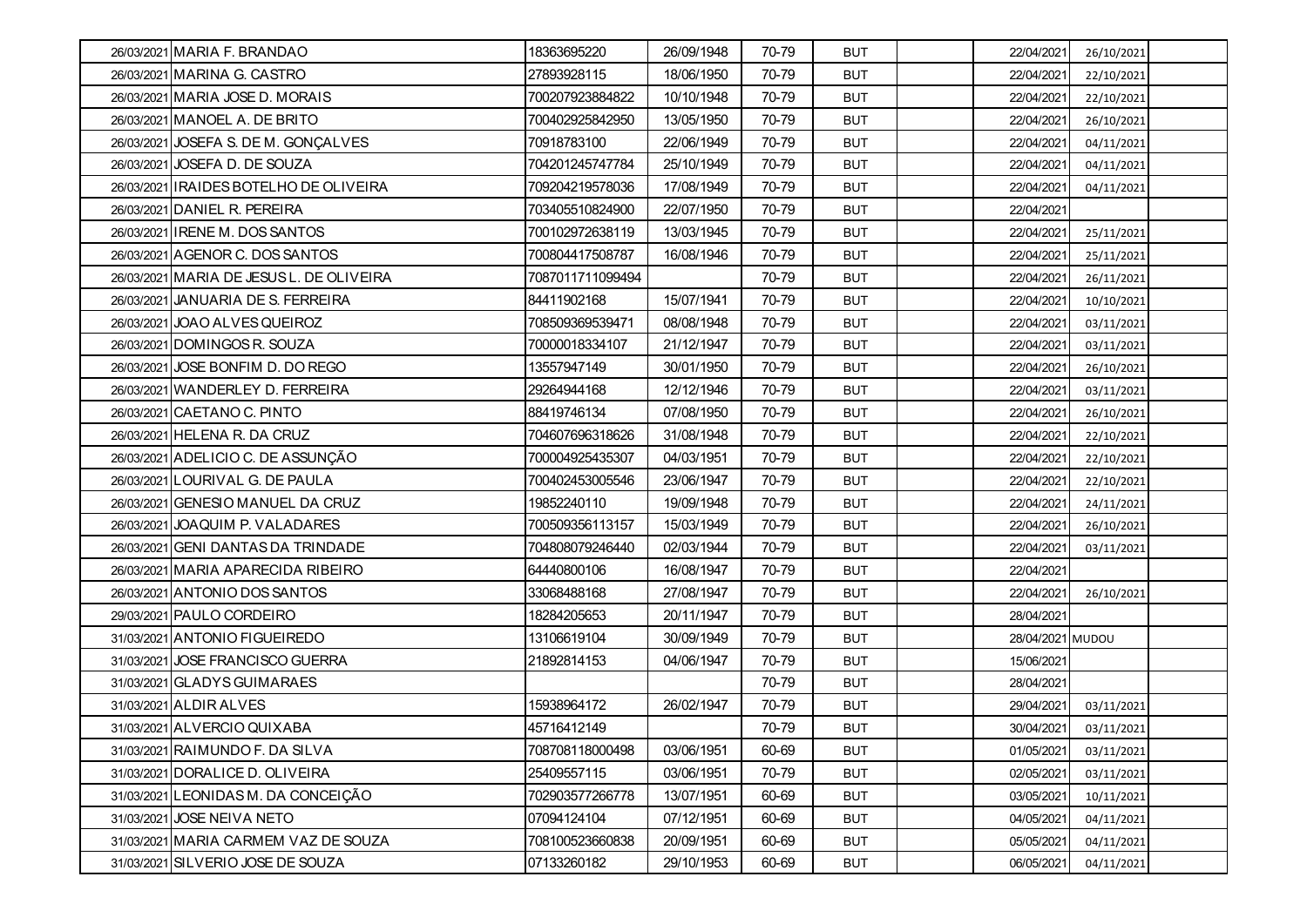| 06/04/2021 MARCELINO G. MELO             | 84970243115     | 10/10/1946  | 70-79 | <b>BUT</b> | 25/06/2021       | 23/11/2021 |  |
|------------------------------------------|-----------------|-------------|-------|------------|------------------|------------|--|
| 06/04/2021 RAIMUNDO A. PEREIRA           | 83439625168     | 19/11/1954  | 60-69 | <b>BUT</b> | 03/05/2021       | 23/11/2021 |  |
| 06/04/2021 ADELIA R. VIANA               | 94478279187     | 10/05/1953  | 60-69 | <b>BUT</b> | 03/05/2021       | 30/11/2021 |  |
| 06/04/2021 HOZANA G. DE OLIVEIRA         | 702604709533445 | 07/09/1946  | 70-79 | <b>BUT</b> | 03/05/2021       | 23/11/2021 |  |
| 06/04/2021 NATAL G. DE OLIVEIRA          | 706407145146983 | 01/12/1941  | 70-79 | <b>BUT</b> | 03/05/2021       | 23/11/2021 |  |
| 06/04/2021 MARIA DE LOURDES N. DE CASTRO | 83433929149     | 02/10/1951  | 60-69 | <b>BUT</b> | 03/05/2021       | 29/11/2021 |  |
| 06/04/2021 CICERO A. DE SOUZA            | 700107961899611 | 13/06/1949  | 70-79 | <b>BUT</b> | 03/05/2021 MUDOU |            |  |
| 06/04/2021 RAIMUNDO G. CASTRO            | 23625309149     | 25/09/1955  | 60-69 | <b>BUT</b> | 03/05/2021       | 20/12/2021 |  |
| 06/04/2021 SILVANO L. MARINHO            | 27133818191     | 30/04/1945  | 70-79 | <b>BUT</b> | 03/05/2021       | 25/11/2021 |  |
| 06/04/2021 JOSEFA DE CASTRO              | 77511741120     | 16/03/1954  | 60-69 | <b>BUT</b> | 03/05/2021       | 25/11/2021 |  |
| 06/04/2021 MOADIR B. MARTINS             | 11977426115     | 13/09/1949  | 70-79 | <b>BUT</b> | 03/05/2021       | 30/11/2021 |  |
| 06/04/2021 SILVERIO P. LIMA              | 28349504153     | 07/01/1942  | 70-79 | <b>BUT</b> | 03/05/2021       |            |  |
| 06/04/2021 MARIA DE JESUS LIMA           | 88623718100     | 07/07/1956  | 60-69 | <b>BUT</b> | 03/05/2021       |            |  |
| 06/04/2021 IRAXI RIBEIRO VIANA           | 84610654172     |             | 60-69 | <b>BUT</b> | 03/05/2021       | 09/12/2021 |  |
| 06/04/2021 MANOEL P. SILVA               | 97897752100     | 21/03/1945  | 70-79 | <b>BUT</b> | 03/05/2021       |            |  |
| 06/04/2021 JOSE MARIA MENEZES DORIA      | 84613300134     | 25/12/1945  | 70-79 | <b>BUT</b> | 03/05/2021       | 19/11/2021 |  |
| 06/04/2021 ALEXANDRINA A. DE SOUZA       | 00470516127     | 03/02/1954  | 60-69 | <b>BUT</b> | 03/05/2021       |            |  |
| 06/04/2021 MARIA DO CARMO DA S. SOUZA    | 19275522812     | 07/07/1958  | 60-69 | <b>BUT</b> | 03/05/2021       | 05/11/2021 |  |
| 08/04/2021 GETULIO DORIO GONÇALVES       | 704306594979498 | 20/04/1952  | 60-69 | <b>BUT</b> | 06/05/2021       | 23/11/2021 |  |
| 08/04/2021 PATROCINIO P. DA SILVA        | 23629983120     | 09/12/1933  | $80+$ | <b>BUT</b> | 06/05/2021       | 09/11/2021 |  |
| 08/04/2021 JOAQUIM R. CARVALHO           | 24350150110     | 17/04/1951  | 60-69 | <b>BUT</b> | 06/05/2021       | 10/11/2021 |  |
| 08/04/2021 ODILON R. TEIXEIRA            | 23626810178     | 15/04/1950  | 70-79 | <b>BUT</b> | 06/05/2021       | 24/11/2021 |  |
| 08/04/2021 DALVINA A. RIBEIRO            | 77430158153     | 06/12/1952  | 60-69 | <b>BUT</b> | 06/05/2021       | 09/11/2021 |  |
| 08/04/2021 HERONITA FRANCISCA GUERRA     | 89301722100     | 10/10/1952  | 60-69 | <b>BUT</b> | 03/05/2021       | 05/11/2021 |  |
| 08/04/2021 ADOLFO O. BOTELHO             | 12198528134     | 29/08/1952  | 60-69 | <b>BUT</b> | 06/05/2021       | 05/11/2021 |  |
| 08/04/2021 JARBAS PIRES                  | 18262040678     | 17/05/1956  | 60-69 | <b>BUT</b> | 06/05/2021       | 25/11/2021 |  |
| 09/04/2021 VALDIM A. DE OLIVEIRA         | 49921231120     |             | 60-69 | <b>BUT</b> | 07/05/2021       | 24/11/2021 |  |
| 09/04/2021 VALDECI R. DE PAULA           | 81652534172     | 07/09/1955  | 60-69 | <b>BUT</b> | 07/05/2021       | 23/11/2021 |  |
| 09/04/2021 SEBASTIANA B. DA SILVA        | 91601975104     | 1603/1953   | 60-69 | <b>BUT</b> | 07/05/2021       | 29/11/2021 |  |
| 09/04/2021 ANTONIO QUEIROZ               | 27783251153     | 04/05/1952  | 60-69 | <b>BUT</b> | 07/05/2021       | 19/11/2021 |  |
| 09/04/2021 NOÉ P. ORTEGA                 | 80393713172     | 01/12/19530 | 60-69 | <b>BUT</b> | 07/05/2021       | 19/11/2021 |  |
| 09/04/2021 JOSE LUIS G. DE PAULA         | 31110037104     | 21/10/1953  | 60-69 | <b>BUT</b> | 07/05/2021       | 24/11/2021 |  |
| 09/04/2021 CESARA DA R. G. GONÇALVES     | 77240855104     | 1109/1957   | 60-69 | <b>BUT</b> | 07/05/2021       | 19/11/2021 |  |
| 09/04/2021 NEURIMAR VIDAL DE MOURA       | 85736325853     | 14/10/1950  | 70-79 | <b>BUT</b> | 07/05/2021       | 08/12/2021 |  |
| 09/04/2021 LEONIDAS D. DO REGO           | 06071716187     | 22/06/1946  | 70-79 | <b>BUT</b> | 07/05/2021       | 23/11/2021 |  |
| 09/04/2021 EDINEUZA COSTA DO REGO        | 56639481120     | 20/06/1954  | 60-69 | <b>BUT</b> | 07/05/2021       | 23/11/2021 |  |
| 09/04/2021 PEDRO P. DA CONCEIÇÃO         | 01701597101     |             | 60-69 | <b>BUT</b> | 07/05/2021       |            |  |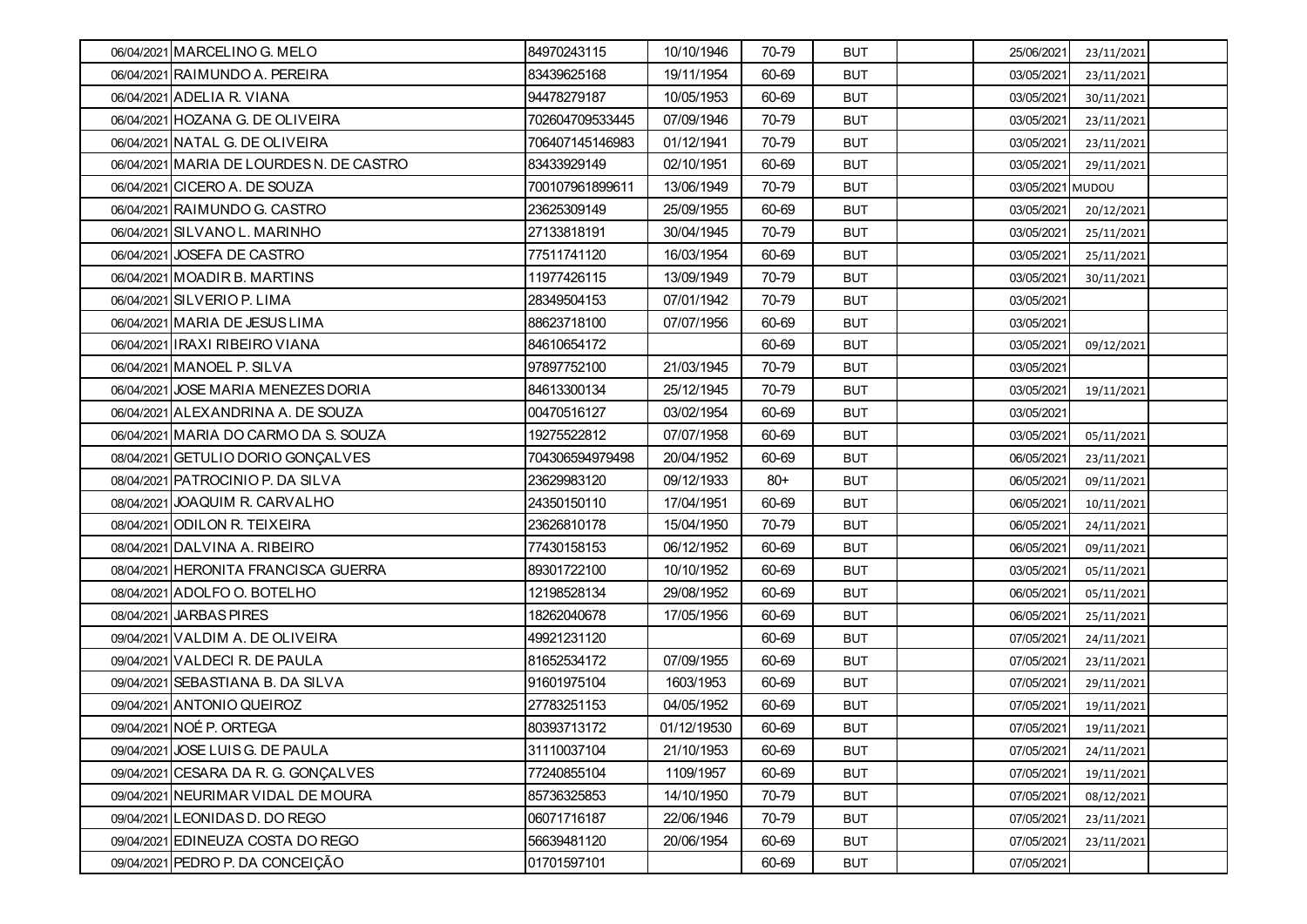| 09/04/2021 FIRMINO DA S. ALVES         | 32341571115     | 10/03/1950 | 70-79 | BUT           | 07/05/2021       | 24/11/2021 |  |
|----------------------------------------|-----------------|------------|-------|---------------|------------------|------------|--|
| 09/04/2021 DEUZUITA FURTUOSO           | 43801374572     | 19/10/1958 | 60-69 | <b>BUT</b>    | 07/05/2021       | 19/11/2021 |  |
| 09/04/2021 JOSE LOPES                  | 90211979104     | 14/11/1953 | 60-69 | <b>BUT</b>    | 07/05/2021       | 03/01/2022 |  |
| 09/04/2021 MARIA APARECIDA             | 94429049149     | 27/01/1956 | 60-69 | <b>BUT</b>    | 07/05/2021       | 03/01/2022 |  |
| 09/04/2021 MAURINDA V.                 | 81752733134     | 27/12/1953 | 60-69 | <b>BUT</b>    | 07/05/2021       | 19/11/2021 |  |
| 09/04/2021 ADAILTON DE CASTRO          | 53469747172     | 18/08/1960 | 60-69 | <b>BUT</b>    | 07/05/2021       | 26/11/2021 |  |
| 09/04/2021 DELZANITA B. AZEVEDO        | 80680496149     | 03/01/1954 | 60-69 | <b>BUT</b>    | 07/05/2021       | 30/11/2021 |  |
| 09/04/2021 DOMINGOS P. JUNIOR          | 49169343187     | 28/06/1953 | 60-69 | <b>BUT</b>    | 07/05/2021       | 24/11/2021 |  |
| 12/04/2021 GILBERTO ELIAS              | 16923782104     |            | 60-69 | BUT           | 24/06/2021       | 21/12/2021 |  |
| 12/04/2021 VALDIR LAMPERT MELLO        | 16299310049     | 09/08/1951 | 60-69 | <b>BUT</b>    | 15/06/2021       | 06/01/2022 |  |
| 12/04/2021 CRISTALINO D. DO REGO       | 06071791120     | 0511/1945  | 70-79 | <b>BUT</b>    | 15/06/2021       | 08/12/2021 |  |
| 12/04/2021 ALDENIRA A. DO REGO         | 04497775100     | 06/10/1947 | 70-79 | <b>BUT</b>    | 15/06/2021       | 01/12/2021 |  |
| 12/04/2021 GIL NEIVA                   | 79948952804     | 01/11/1955 | 60-69 | <b>BUT</b>    | <b>OUTRO MUN</b> | 21/12/2021 |  |
| 12/04/2021 VALERIANA P. DOS SANTOS     | 89995058120     | 08/11/1938 | $80+$ | <b>BUT</b>    | 10/05/2021       |            |  |
| 13/04/2021 OSVALDINA M. DA SILVA       | 91853397172     | 18/05/1954 | 60-69 | <b>BUT</b>    | 25/06/2021       | 26/11/2021 |  |
| 13/04/2021 MARIA FONSECA LIMA          | 01005387117     | 18/05/1951 | 60-69 | <b>BUT</b>    | 15/06/2021       |            |  |
| 13/04/2021 BASILIO M. DA SILVA         | 41840810106     | 14/06/1954 | 60-69 | <b>BUT</b>    | 15/06/2021       | 25/11/2021 |  |
| 13/04/2021 EDIMAR SOUZA LIMA           | 01290774102     | 05/01/1945 | 70-79 | <b>BUT</b>    | 15/06/2021       | 25/11/2021 |  |
| 13/04/2021 CREUZA P. DE SOUZA          | 89281569115     | 18/07/1953 | 60-69 | <b>BUT</b>    | 25/06/2021       | 25/11/2021 |  |
| 13/04/2021 FRANCISCA M. GUERRA         | 707808661052712 | 20/03/1955 | 60-69 | <b>BUT</b>    | 05/07/2021       |            |  |
| 13/04/2021 ROSIMAR DA SILVA            | 00759754160     | 17/10/1958 | 60-69 | <b>BUT</b>    | 25/07/2021       |            |  |
| 13/04/2021 ALMIR A. DE SOUZA           | 26117096100     |            | 60-69 | <b>BUT</b>    | 25/06/2021       | 25/11/2021 |  |
| 14/04/2021 EMILIANO F. GUERRA          | 21891524100     | 17/03/1950 | 70-79 | <b>BUT</b>    | 21/07/2021       |            |  |
| 16/04/2021 MARIA DO SOCORRO D. DO REGO | 27782883172     | 16/05/1953 | 60-69 | F.CRUZ        | 16/07/2021       |            |  |
| 16/04/2021 MARIA APARECIDA MARTINS     | 35449276168     | 13/01/1956 | 60-69 | <b>F.CRUZ</b> | 16/07/2021       |            |  |
| 16/04/2021 EDMUNDO G. DE PAULA         | 79286550120     | 16/10/1948 | 70-79 | F.CRUZ        | 03/08/2021       |            |  |
| 16/04/2021 LINDOMAR MARTINS            | 2168894100      | 27/07/1955 | 60-69 | F.CRUZ        | 16/07/2021       |            |  |
| 16/04/2021 NADIR A. QUEIROZ            | 1836709720      | 16/07/1954 | 60-69 | F.CRUZ        | 03/08/2021       | 20/12/2021 |  |
| 16/04/2021 BERTULINO P. BARBOSA        | 25410121104     | 17/07/1954 | 60-69 | F.CRUZ        | 16/07/2021       | 20/12/2021 |  |
| 16/04/2021 ALCIDES M. RODRIGUES        | 77068700144     | 07/01/1955 | 60-69 | F.CRUZ        | 16/07/2021       | 22/10/2021 |  |
| 16/04/2021 GRACIANO A. DA SILVA        | 77159837134     | 25/07/1955 | 60-69 | F.CRUZ        | 03/08/2021       |            |  |
| 16/04/2021 RAIMUNDO C. DE SÁ           | 02138971139     | 04/01/1954 | 60-69 | F.CRUZ        | 03/08/2021       | 21/12/2021 |  |
| 16/04/2021 MARIA DOS REIS SILVA        | 48600385172     | 06/01/1956 | 60-69 | F.CRUZ        | 16/07/2021       |            |  |
| 20/04/2021 MARIA JOSE A. SOUZA         | 27893936134     | 15/06/1953 | 60-69 | <b>BUT</b>    | 14/06/2021       |            |  |
| 20/04/2021 RAIMUNDO S. REIS            | 62355520178     | 20/02/1940 | 70-79 | <b>BUT</b>    | 24/06/2021       |            |  |
| 20/04/2021 JOAO ALVES GLORIA           | 91556430191     | 24/06/1951 | 60-69 | <b>BUT</b>    | 24/06/2021       | 23/11/2021 |  |
| 20/04/2021 MARIA AIRES DA SILVA        | 55600360134     | 18/06/1954 | 60-69 | <b>BUT</b>    | 24/06/2021       |            |  |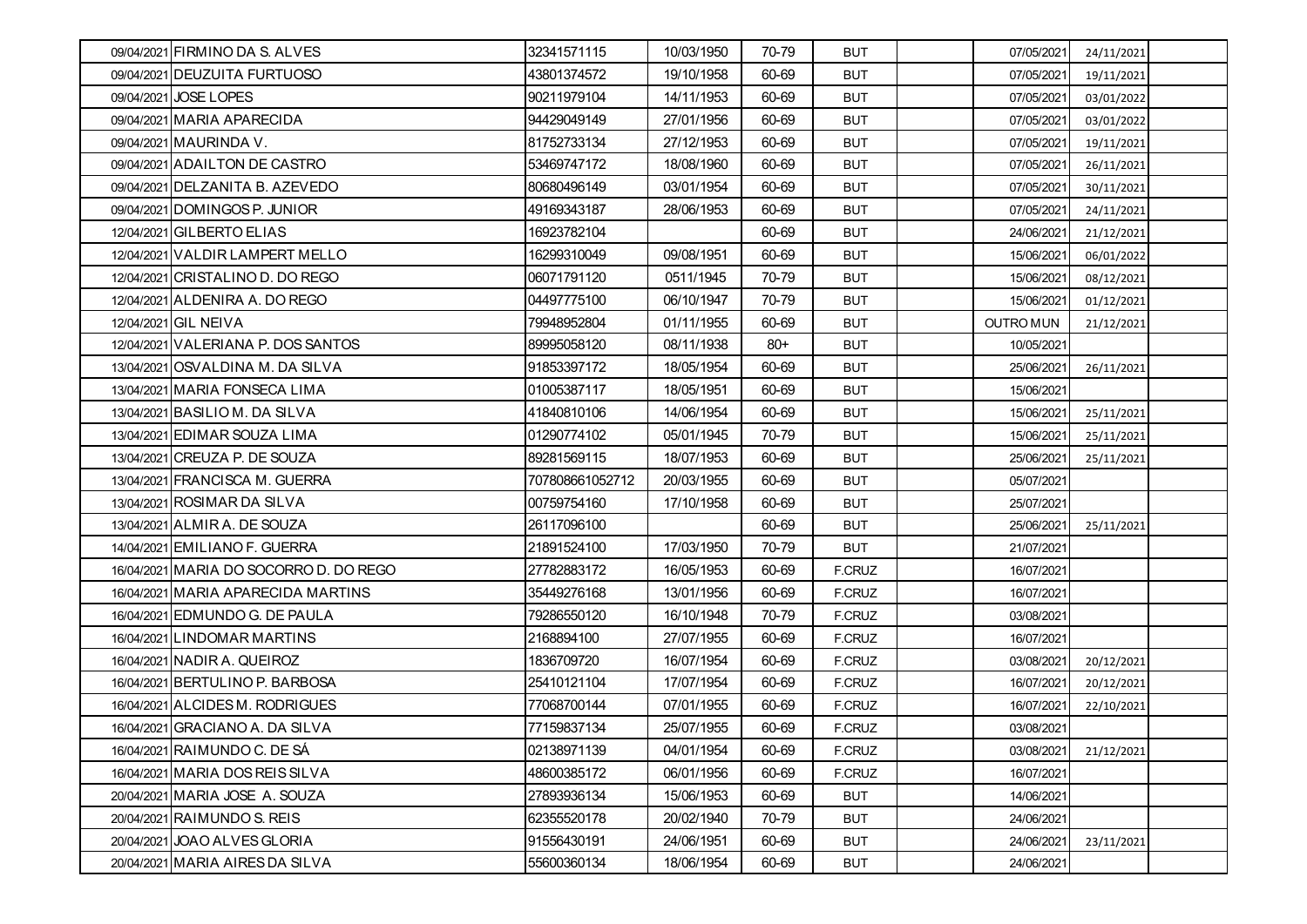| 20/04/2021 MANOEL P. GAMA            | 80881254134 | 25/11/1955 | 60-69    | BUT        | 05/07/2021           |            |  |
|--------------------------------------|-------------|------------|----------|------------|----------------------|------------|--|
| 20/04/2021 ZORAIDE P. GAMA           | 01979572186 | 18/07/1959 | 60-69    | <b>BUT</b> | 05/07/2021           |            |  |
| 20/04/2021 GETULIO DE S. FERREIRA    | 98335928134 | 20/07/1955 | 60-69    | <b>BUT</b> | 25/06/2021           |            |  |
| 22/04/2021 JULIA BEZERRA GLORIA      | 03042042189 | 06/07/1954 | 60-69    | F.CRUZ     | 16/07/2021           |            |  |
| 22/04/2021 DONIZETE P. DE MOURA      | 38302985104 | 03/03/1957 | 60-69    | F.CRUZ     | 22/07/2021           | 22/12/2021 |  |
| 22/04/2021 FRANCISCA ROSA            | 55600573120 | 22/03/1957 | 60-69    | F.CRUZ     | 22/07/2021           | 20/12/2021 |  |
| 22/04/2021 JURACI R. DA SILVA        | 30122015134 | 01/01/1956 | 60-69    | F.CRUZ     | 22/07/2021           |            |  |
| 22/04/2021 EUCLIDES A. RIBEIRO       | 15951332168 | 15/10/1956 | 60-69    | F.CRUZ     | 22/07/2021           |            |  |
| 22/04/2021 HORONALDO RIBEIRO         | 33054479153 | 13/07/1955 | 60-69    | F.CRUZ     | 22/07/2021           |            |  |
| 22/04/2021 MARCELINO DOS SANTOS      | 78840244115 | 22/01/1957 | 60-69    | F.CRUZ     | 03/08/2021           |            |  |
| 22/04/2021 LUZIA BARREIRA            | 62601687134 | 05/05/1956 | 60-69    | F.CRUZ     | 22/07/2021 2112/2021 |            |  |
| 22/04/2021 JOCELINO PINTO            | 88220265191 | 12/09/1956 | 60-69    | F.CRUZ     | 04/08/2021           |            |  |
| 22/04/2021 ANTONIO F. DE CARVALHO    | 76193470115 | 21/04/1957 | 60-69    | F.CRUZ     | 22/07/2021           |            |  |
| 22/04/2021 GLEYDES M.                | 02443652610 | 26/07/1954 | 60-69    | F.CRUZ     | 22/07/2021           |            |  |
| 22/04/2021 JAIME JOSÉ                | 32278560697 | 11/10/1954 | 60-69    | F.CRUZ     | 22/07/2021           |            |  |
| 22/04/2021 ANA COLLE                 | 21736120182 | 17/07/1956 | 60-69    | F.CRUZ     | 22/07/2021           |            |  |
| 22/04/2021 MARCELINO CARLOS AZEVEDO  | 78840252134 | 16/01/1957 | 60-69    | F.CRUZ     | 22/07/2021           |            |  |
| 22/04/2021 ALIAS DANTAS              | 13575799191 | 11/01/1954 | 60-69    | F.CRUZ     | 04/08/2021           |            |  |
| 22/04/2021 MARIA DE LOURDES CASTILHO | 90827376120 | 12/02/1954 | 60-69    | F.CRUZ     | 22/07/2021           | 22/12/2021 |  |
| 22/04/2021 JOSE MENDES VIEIRA        | 48464589115 | 06/07/1956 | 60-69    | F.CRUZ     | 22/07/2021           |            |  |
| 22/04/2021 INOCENCIA BARBOSA         | 89569083115 | 23/08/1957 | 60-69    | F.CRUZ     | 02/08/2021           | 22/12/2021 |  |
| 22/04/2021 GILDEMAR COSTA            | 76607208134 | 03/06/1959 | 60-69    | F.CRUZ     | 22/07/2021           |            |  |
| 22/04/2021 MARIA DOS ANJOS           | 01157696171 | 24/05/1956 | 60-69    | F.CRUZ     | 03/08/2021           |            |  |
| 22/04/2021 MAURICIO RODRIGUES        | 13467735134 | 20/06/1953 | 60-69    | F.CRUZ     | 22/07/2021           | 22/12/2021 |  |
| 28/04/2021 MARIA DAS GRAÇAS SOARES   | 90890000115 | 20/09/1949 | 70-79    | <b>BUT</b> | 24/06/2021           |            |  |
| 28/04/2021 NAZARETH PEREIRA          | 32345518120 | 16/09/1956 | 60-69    | <b>BUT</b> | 25/06/2021           | 25/11/2021 |  |
| 28/04/2021 MADALENA DOS SANTOS       | 00640568130 | 22/11/1956 | 60-69    | <b>BUT</b> | 05/07/2021           |            |  |
| 28/04/2021 IRINEU HENNING            | 24697133900 | 20/08/1950 | 70-79    | <b>BUT</b> | 25/06/2021           | 30/11/2021 |  |
| 28/04/2021 OLGA HENNING              | 01858241960 |            | 60-69    | <b>BUT</b> | 25/06/2021           | 30/11/2021 |  |
| 28/04/2021 VIVIAN CARVALHO           | 06028277100 | 20/01/2000 | EST. ENF | <b>BUT</b> | 24/06/2021           | 25/11/2021 |  |
| 28/04/2021 GERALDO DE CARVALHO       | 58886699115 | 02/07/1957 | 60-69    | <b>BUT</b> | 05/07/2021           | 07/12/2021 |  |
| 28/04/2021 IRACI DE MOURA            | 00927474182 | 09/06/1960 | 60-69    | <b>BUT</b> | 05/07/2021           | 08/12/2021 |  |
| 28/04/2021 DOMINGOS DE JESUS         | 01666250198 | 27/07/1958 | 60-69    | <b>BUT</b> | 05/07/2021           |            |  |
| 28/04/2021 LUZINETE R. DANTAS        | 27893910178 | 31/05/1959 | 60-69    | <b>BUT</b> | 05/07/2021           | 07/12/2021 |  |
| 28/04/2021 DIVINO ISAIAS NETO        | 15952622100 | 13/06/1958 | 60-69    | <b>BUT</b> | 24/06/2021           | 24/11/2021 |  |
| 03/05/2021 MARIA APARECIDA CARVALHO  | 80590217100 |            | 70-79    | <b>BUT</b> | 05/07/2021           | 06/12/2021 |  |
| 10/05/2021 LUIZ R. MORAIS            | 15940322115 | 17/05/1958 | 60-69    | F.CRUZ     | 04/08/2021           |            |  |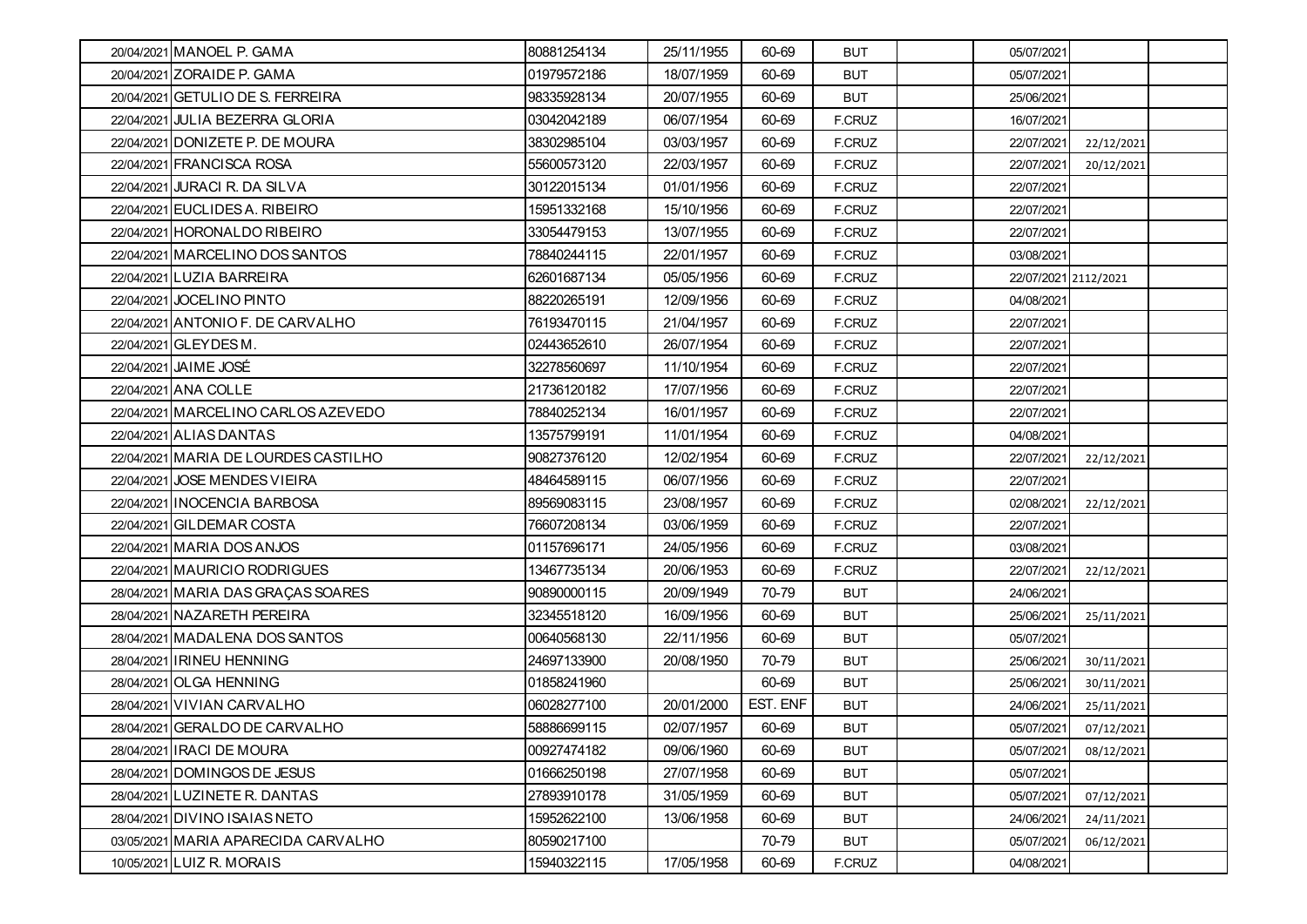| <b>OUTRO MUN</b> | <b>AFRANIO DE OLIVEIRA</b>               | 07419970610 | 22/04/1943 | 60-69 | <b>PFIZER</b> | <b>OUTRO MUN</b> | 19/10/2021 |  |
|------------------|------------------------------------------|-------------|------------|-------|---------------|------------------|------------|--|
|                  | 10/05/2021 RAIMUNDO GOIS                 | 28119266153 | 22/09/1959 | 60-69 | F.CRUZ        | 04/08/2021       |            |  |
|                  | 10/05/2021 JURACI RIBEIRO                | 46340300120 |            | 60-69 | F.CRUZ        | 04/08/2021       |            |  |
|                  | 10/05/2021 RAIMUNDO N. RIBEIRO           | 23627891104 | 21/06/1955 | 60-69 | F.CRUZ        | 04/08/2021       |            |  |
|                  | 10/05/2021 SALUSTIANO DE SOUZA           | 62355414149 | 25/12/1956 | 60-69 | F.CRUZ        | 04/08/2021       | 22/12/2021 |  |
|                  | 10/05/2021 MARIA DA PAZ DE CARVALHO      | 77448154168 | 18/02/1961 | 60-69 | F.CRUZ        | 04/08/2021       |            |  |
|                  | 10/05/2021 JOSEFA DIAS                   | 9763084187  | 07/08/1958 | 60-69 | F.CRUZ        | 04/08/2021       | 06/01/2022 |  |
|                  | 10/05/2021 ELISABETH ROSA DE SOUSA       | 59835869120 | 1002/1953  | 60-69 | F.CRUZ        | 12/08/2021       | 22/12/2021 |  |
|                  | 10/05/2021 JOAO DA CONCEIÇÃO             | 25899830263 | 24/06/1958 | 60-69 | F.CRUZ        | 04/08/2021       |            |  |
|                  | 10/05/2021 EDISIO DOS SANTOS             | 25899830263 | 09/02/1958 | 60-69 | F.CRUZ        | 04/08/2021       |            |  |
|                  | 10/05/2021 SONIA SOARES                  | 93902727187 | 20/12/1959 | 60-69 | F.CRUZ        | 04/08/2021       |            |  |
|                  | 10/05/2021 MARAI DO ROSARIO PEREIRA      | 02679885163 | 19/12/1956 | 60-69 | F.CRUZ        | 04/08/2021       |            |  |
|                  | 10/05/2021 ANTONIO P. DA CRUZ            | 24342980100 | 29/09/1951 | 60-69 | F.CRUZ        | 04/08/2021       | 05/01/2022 |  |
|                  | 10/05/2021 LUIZA ROSA                    | 83514724172 | 15/08/1938 | $80+$ | F.CRUZ        | 04/08/2021       |            |  |
|                  | 10/05/2021 NELI PEREIRA                  | 43163831168 | 12/02/1942 | 70-79 | F.CRUZ        | 05/08/2021       |            |  |
|                  | 10/05/2021 ADELCI RODRIGUES              | 25170198191 | 02/10/1957 | 60-69 | F.CRUZ        | 09/08/2021       |            |  |
|                  | 10/05/2021 RAIMUNDA PEREIRA              | 89377417120 | 31/08/1957 | 60-69 | F.CRUZ        | 04/08/2021       |            |  |
|                  | 10/05/2021 DOMINGO P. MACEDO             | 25167855187 | 16/01/1953 | 60-69 | F.CRUZ        | 04/08/2021       |            |  |
|                  | 10/05/2021 MARIA DA CONCEIÇÃO MELO       | 03036540156 | 13/07/1959 | 60-69 | F.CRUZ        | 04/08/2021       |            |  |
|                  | 10/05/2021 MARIA DO SOCORRO DA CONCEIÇÃO | 00172195586 | 13/07/1959 | 60-69 | F.CRUZ        | <b>MUNDOU</b>    |            |  |
|                  | 10/05/2021 MARIA FLORIPES                | 58968474168 | 29/10/1960 | 60-69 | F.CRUZ        | 10/08/2021       |            |  |
|                  | 10/05/2021 JOSE ALVES DE ABREU           | 22835423168 | 29/04/1956 | 60-69 | F.CRUZ        | 10/08/2021       | 27/12/2021 |  |
|                  | 10/05/2021 MARIA DIAS AGUIAR             | 87196018168 | 12/06/1960 | 60-69 | F.CRUZ        | 16/08/2021       |            |  |
|                  | 10/05/2021 JOSE DA SILVA AGUIAR          | 26082470168 | 17/09/1958 | 60-69 | F.CRUZ        | 09/09/2021       |            |  |
|                  | 12/05/2021 OTAVIO M. SOUZA               | 22741674191 | 21/02/1956 | 60-69 | F.CRUZ        | 04/08/2021       |            |  |
|                  | 12/05/2021 NEUSA F. DE QUEIROZ           | 0737015136  | 13/09/1956 | 60-69 | F.CRUZ        | 10/08/2021       |            |  |
|                  | 12/05/2021 ALMERINDA ROCHA DA SILVA      | 24349992120 | 21/08/1958 | 60-69 | F.CRUZ        | 04/08/2021       | 04/11/2021 |  |
|                  | 12/05/2021 PEDRO LUIZ B. DE ASSIS        | 98004620825 | 31/08/1957 | 60-69 | F.CRUZ        | 05/08/2021       |            |  |
|                  | 13/05/2021 JOVENI A. DE J. MARTINS       | 77053826104 | 18/04/1961 | 60-69 | F.CRUZ        | 04/08/2021       | 30/11/2021 |  |
|                  | 13/05/2021 MARIA DE SOUZA QUEIROZ        | 00752212176 | 25/04/1954 | 60-69 | F.CRUZ        | 05/08/2021       |            |  |
|                  | 17/05/2021 JOSE DUARTE BELEM             | 81391935349 | 08/09/1958 | 60-69 | F.CRUZ        | 17/08/2021       |            |  |
|                  | 17/05/2021 LUCENO CORREIA                | 25171011168 | 20/04/1961 | 60-69 | F.CRUZ        | 17/08/2021       |            |  |
|                  | 17/05/2021 MARIA GERNICA DA PENHA        | 21727880153 | 12/09/1960 | 60-69 | F.CRUZ        | 09/08/2021       |            |  |
|                  | 19/05/2021 JOAO BATISTA BRASIL           | 36474630353 | 13/09/1956 | 60-69 | F.CRUZ        | 04/08/2021       | 21/12/2021 |  |
|                  | 20/05/2021 JUAN ROCA LOPES               | 70291835171 | 14/09/1959 | 60-69 | F.CRUZ        | 09/08/2021       |            |  |
|                  | 20/05/2021 ANTONIA PEDROSA               | 33431280315 | 29/09/1959 | 60-69 | F.CRUZ        | 04/08/2021       |            |  |
|                  | 20/05/2021 MARIA DAS GRAÇAS              | 81130589153 | 29/10/1951 | 60-69 | F.CRUZ        | 09/08/2021       |            |  |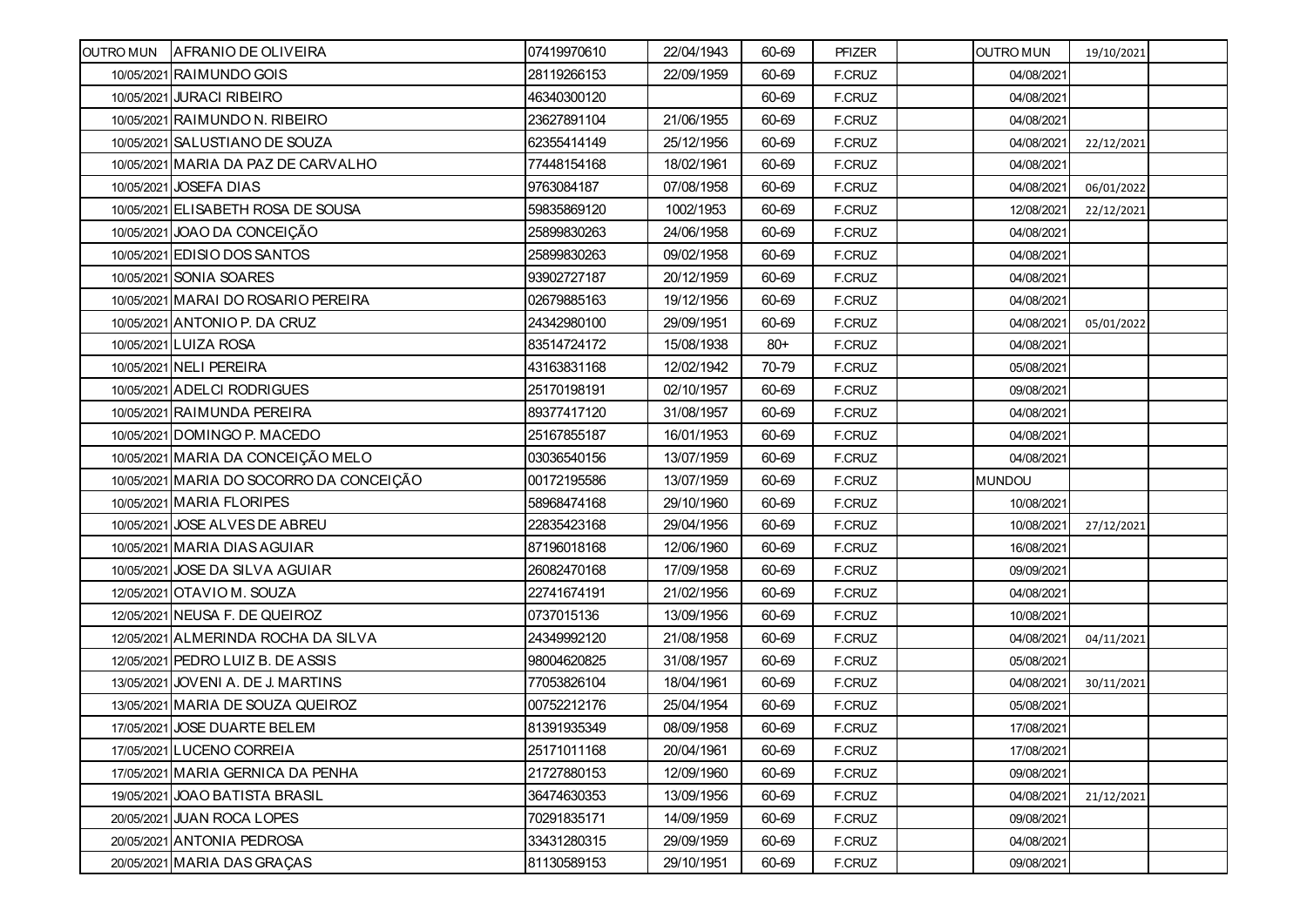| 24/05/2021 SINESIO SURIANE            | 24688495153     |            | 60-69      | F.CRUZ | 04/08/2021 |            |  |
|---------------------------------------|-----------------|------------|------------|--------|------------|------------|--|
| 22/04/2021 DOMICILIA DE SENA SOARES   | 35478144134     | 16/08/2021 | 60-69      | F.CRUZ | 22/07/2021 |            |  |
| 13/05/2021 JOSE ADILSON P. DA SILVA   | 39235203104     | 03/04/1964 | 50-59      | F.CRUZ | 10/08/2021 | 22/12/2021 |  |
| 14/05/2021 CREUZA MORAIS SOUSA        | 26527910100     | 08/11/1961 | 50-59      | F.CRUZ | 09/08/2021 |            |  |
| 15/05/2021 PAULO CESAR SANTOS         | 05938664101     | 25/05/1993 | <b>COM</b> | F.CRUZ | 09/08/2021 | 04/11/2021 |  |
| 19/05/2021 JAIR DA SILVA SOUZA        | 708206110649641 | 13/06/1973 | <b>COM</b> | F.CRUZ | 03/08/2021 |            |  |
| 19/05/2021 VILMA A. RIBEIRO SILVA     | 84628081115     | 03/04/1962 | <b>COM</b> | F.CRUZ | 05/08/2021 |            |  |
| 19/05/2021 ZEILA MOREIRA DA ROCHA     | 02756813192     | 12/06/1974 | <b>COM</b> | F.CRUZ | 09/08/2021 | 05/01/2022 |  |
| 19/05/2021 JOSE P. DE SOUZA           | 97762920110     |            | <b>COM</b> | F.CRUZ | 26/08/2021 | 28/12/2021 |  |
| 19/05/2021 FRANCILDA DA CONCEIÇÃO     | 00736286381     | 29/06/1961 | <b>COM</b> | F.CRUZ | 10/08/2021 |            |  |
| 19/05/2021 DALVA A. DA S. REIS        | 52667197100     | 04/04/1965 | <b>COM</b> | F.CRUZ | 09/08/2021 |            |  |
| 19/05/2021 RAIMUNDO NONATO DE SOUZA   | 83197265149     | 18/03/1963 | <b>COM</b> | F.CRUZ | 09/08/2021 |            |  |
| 19/05/2021 MARIA RIBEIRO CARVALHO     | 99091518120     | 12/01/1961 | <b>COM</b> | F.CRUZ | 09/08/2021 |            |  |
| 19/05/2021 MARIA DE SOUZA SÁ          | 79426476172     | 04/01/1962 | COM        | F.CRUZ | 05/08/2021 | 05/01/2022 |  |
| 20/05/2021 EVAIR FERREIRA BORGES      | 701200095584014 | 16/03/1965 | <b>COM</b> | F.CRUZ | 09/08/2021 |            |  |
| 24/05/2021 ADRIANA S. MOREIRA         | 80543626172     | 24/05/1921 | <b>COM</b> | F.CRUZ | 09/08/2021 |            |  |
| 24/05/2021 IDALIA BEZERRA SANTOS      | 53465490134     |            | COM        | F.CRUZ | 09/08/2021 |            |  |
| 24/05/2021 SAULINO BARBOSA            | 89344740178     |            | COM        | F.CRUZ | 09/08/2021 |            |  |
| 24/05/2021 ROSALINA FRANCISCA         | 77992280104     |            | <b>COM</b> | F.CRUZ | 09/08/2021 |            |  |
| 25/05/2021 VALDEMAR G. MILHOMEM       | 704801064812244 | 02/05/1967 | <b>COM</b> | F.CRUZ | 12/08/2021 |            |  |
| 25/05/2021 ORAIDE F. CARVALHO         | 81151705187     | 16/11/1971 | <b>COM</b> | F.CRUZ | 12/08/2021 |            |  |
| 25/05/2021 VALDEMIR DA SILVA CASTRO   | 37227653153     |            | <b>COM</b> | F.CRUZ | 12/08/2021 |            |  |
| 25/05/2021 MARIA RAIMUNDA G. MILHOMEM | 53479688187     |            | COM        | F.CRUZ | 10/08/2021 | 04/11/2021 |  |
| 25/05/2021 WALMERSON P. MATOS         | 59646748104     |            | <b>COM</b> | F.CRUZ | 09/09/2021 |            |  |
| 25/05/2021 MARIA VALDICE R. SANTOS    | 62355201153     |            | <b>COM</b> | F.CRUZ | 10/08/2021 |            |  |
| 25/05/2021 VALDIVAM P. MOTA           | 96123370120     | 11/10/1972 | <b>COM</b> | F.CRUZ | 25/08/2021 | 04/11/2021 |  |
| 25/05/2021 LUZIENE F. AZEVEDO         | 707802669844    | 25/12/1971 | <b>COM</b> | F.CRUZ | 10/08/2021 |            |  |
| 25/05/2021 LEONARDO A. ABREU          | 45717613172     |            | <b>COM</b> | F.CRUZ | 17/08/2021 |            |  |
| 25/05/2021 JANETE O. DA SILVA         | 78862248172     |            | <b>COM</b> | F.CRUZ | 12/08/2021 |            |  |
| 25/05/2021 VALMICAM                   | 00281157162     |            | <b>COM</b> | F.CRUZ | 09/09/2021 |            |  |
| 25/05/2021 ALESSANDRA M. CARLOS       | 62623192120     |            | <b>COM</b> | F.CRUZ | 05/08/2021 |            |  |
| 25/05/2021 LENITA VIANA DA COSTA      | 37986589191     |            | <b>COM</b> | F.CRUZ | 10/08/2021 |            |  |
| 25/05/2021 SILZETE G. DE MORAIS       | 37986589191     | 05/08/1961 | COM        | F.CRUZ | 10/08/2021 |            |  |
| 25/05/2021 SILVIA DANTAS              | 700209465488626 |            | <b>COM</b> | F.CRUZ | 12/08/2021 |            |  |
| 25/05/2021   IOLANDA HOLANDA          | 01076001106     | 05/09/1969 | <b>COM</b> | F.CRUZ | 09/08/2021 |            |  |
| 25/05/2021 HORACIO A. NETO            | 37093630120     | 04/09/1961 | <b>COM</b> | F.CRUZ | 09/08/2021 | 06/01/2022 |  |
| 25/05/2021 MARILDES SANTOS            | 05877136151     | 23/08/1965 | COM        | F.CRUZ | 10/08/2021 |            |  |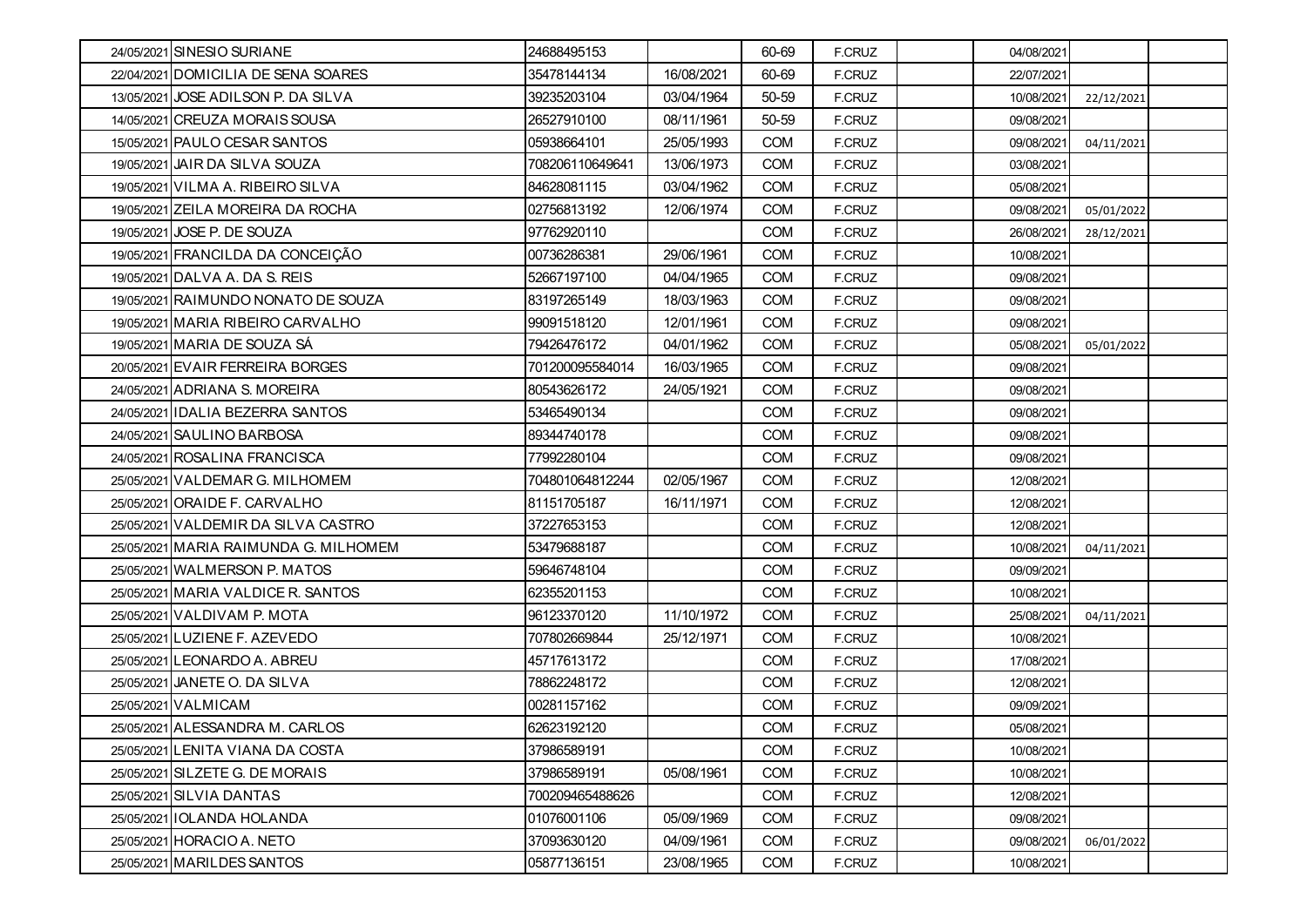| 25/05/2021 EZILVA DOS SANTOS            | 93396120191 | 04/08/1962 | COM        | F.CRUZ | 10/08/2021 |            |  |
|-----------------------------------------|-------------|------------|------------|--------|------------|------------|--|
| 25/05/2021 LUCIMAR MARIA                | 01796082155 | 14/04/1971 | <b>COM</b> | F.CRUZ | 10/08/2021 |            |  |
| 25/05/2021 ALMERINDA G. RAMOS           | 98085522187 |            | <b>COM</b> | F.CRUZ | 09/08/2021 |            |  |
| 31/05/2021 VILMAR DA CRUZ SILVA         |             |            | <b>COM</b> | F.CRUZ | 18/08/2021 |            |  |
| 31/05/2021 VALTEIRES A. DE OLIVEIRA     |             |            | <b>COM</b> | F.CRUZ | 12/08/2021 |            |  |
| 31/05/2021 SEBASTIAO OSE DE SOUZA       |             |            | <b>COM</b> | F.CRUZ | 17/08/2021 |            |  |
| 31/05/2021 SUELANE GODOI FERREIRA       |             |            | <b>COM</b> | F.CRUZ | 26/08/2021 |            |  |
| 31/05/2021 IVONETE GOMES MACHADO        |             |            | <b>COM</b> | F.CRUZ | 16/08/2021 |            |  |
| 31/05/2021 DJALMA P. DE CASTRO          |             |            | COM        | F.CRUZ | 12/08/2021 |            |  |
| 31/05/2021 VANDA P. DOS REIS            |             |            | COM        | F.CRUZ | 18/08/2021 |            |  |
| 31/05/2021 MARAI DANTAS DE SOUZA        |             |            | <b>COM</b> | F.CRUZ | 12/08/2021 |            |  |
| 31/05/2021 ANA LUCIA S. RIBEIRO         |             |            | <b>COM</b> | F.CRUZ | 12/08/2021 | 03/12/2021 |  |
| 31/05/2021 RITA CMACHADO                |             |            | <b>COM</b> | F.CRUZ | 09/09/2021 |            |  |
| 31/05/2021 VALDERINA QUEIROZ            |             |            | <b>COM</b> | F.CRUZ | 05/08/2021 |            |  |
| 31/05/2021 DEUZILENE R. DE SOUZA        |             |            | COM        | F.CRUZ | 23/08/2021 |            |  |
| 31/05/2021 AGNO ABREU ALEXANDRINO       |             |            | <b>COM</b> | F.CRUZ | 09/09/2021 |            |  |
| 31/05/2021 NERIVAN P. CONCEIÇÃO         |             |            | <b>COM</b> | F.CRUZ | 12/08/2021 |            |  |
| 31/05/2021 ANTONIO BARBOSA SOUZA        |             |            | <b>COM</b> | F.CRUZ | 18/08/2021 |            |  |
| 31/05/2021 SELMA A. RIBEIRO             |             |            | <b>COM</b> | F.CRUZ | 10/08/2021 |            |  |
| 31/05/2021 MANOEL V. DE C. JUNIOR       |             |            | <b>COM</b> | F.CRUZ | 10/08/2021 |            |  |
| 31/05/2021 ZULEIDE PIRES DA SILVA       |             |            | <b>COM</b> | F.CRUZ | 12/08/2021 |            |  |
| 31/05/2021 RAIMUNDA PINTO DA SILVA      |             |            | COM        | F.CRUZ | 12/08/2021 |            |  |
| 31/05/2021 RAIMUNDA CELIA B. RODRIGUES  |             |            | <b>COM</b> | F.CRUZ | 12/08/2021 |            |  |
| 31/05/2021 VANUSA V. CARVALHO           |             |            | <b>COM</b> | F.CRUZ | 12/08/2021 |            |  |
| 31/05/2021 EDNA G. SOBRINHO             |             |            | <b>COM</b> | F.CRUZ | 10/08/2021 | 27/12/2021 |  |
| 31/05/2021 DORISMAR CORDEIRO DA SILVA   |             |            | <b>COM</b> | F.CRUZ | 12/08/2021 |            |  |
| 31/05/2021 JOSE FRANÇA L. JUNIOR        |             |            | <b>COM</b> | F.CRUZ | 12/08/2021 |            |  |
| 31/05/2021 MARIA DE JESUS PINTO COSTA   |             |            | <b>COM</b> | F.CRUZ | 08/10/2021 |            |  |
| 31/05/2021 ANTONIO LUZ B. DE ARAUJO     |             |            | <b>COM</b> | F.CRUZ | 18/08/2021 | 04/01/2022 |  |
| 31/05/2021 ADELCINA FERREIRA DE MENEZES |             |            | <b>COM</b> | F.CRUZ | 12/08/2021 | 04/01/2022 |  |
| 31/05/2021 AFRANIO LUIZ DA SILVA        |             |            | COM        | F.CRUZ | 12/08/2021 |            |  |
| 31/05/2021 EZILVANIA EMIDIA DA SILVA    |             |            | <b>COM</b> | F.CRUZ | 12/08/2021 |            |  |
| 31/05/2021 LEOMAR P. MACHADO            |             |            | COM        | F.CRUZ | 18/08/2021 |            |  |
| 31/05/2021 MARIA JOSE M. DOS SANTOS     |             |            | <b>COM</b> | F.CRUZ | 09/09/2021 |            |  |
| 31/05/2021 MARIA DA CRUZ ABREU          |             |            | <b>COM</b> | F.CRUZ | 18/08/2021 |            |  |
| 31/05/2021 I ONE RIBEIRO DE CASTRO      |             |            | <b>COM</b> | F.CRUZ | 12/08/2021 |            |  |
| 31/05/2021 JOSE C. DE M. FILHO          |             |            | <b>COM</b> | F.CRUZ | 12/08/2021 |            |  |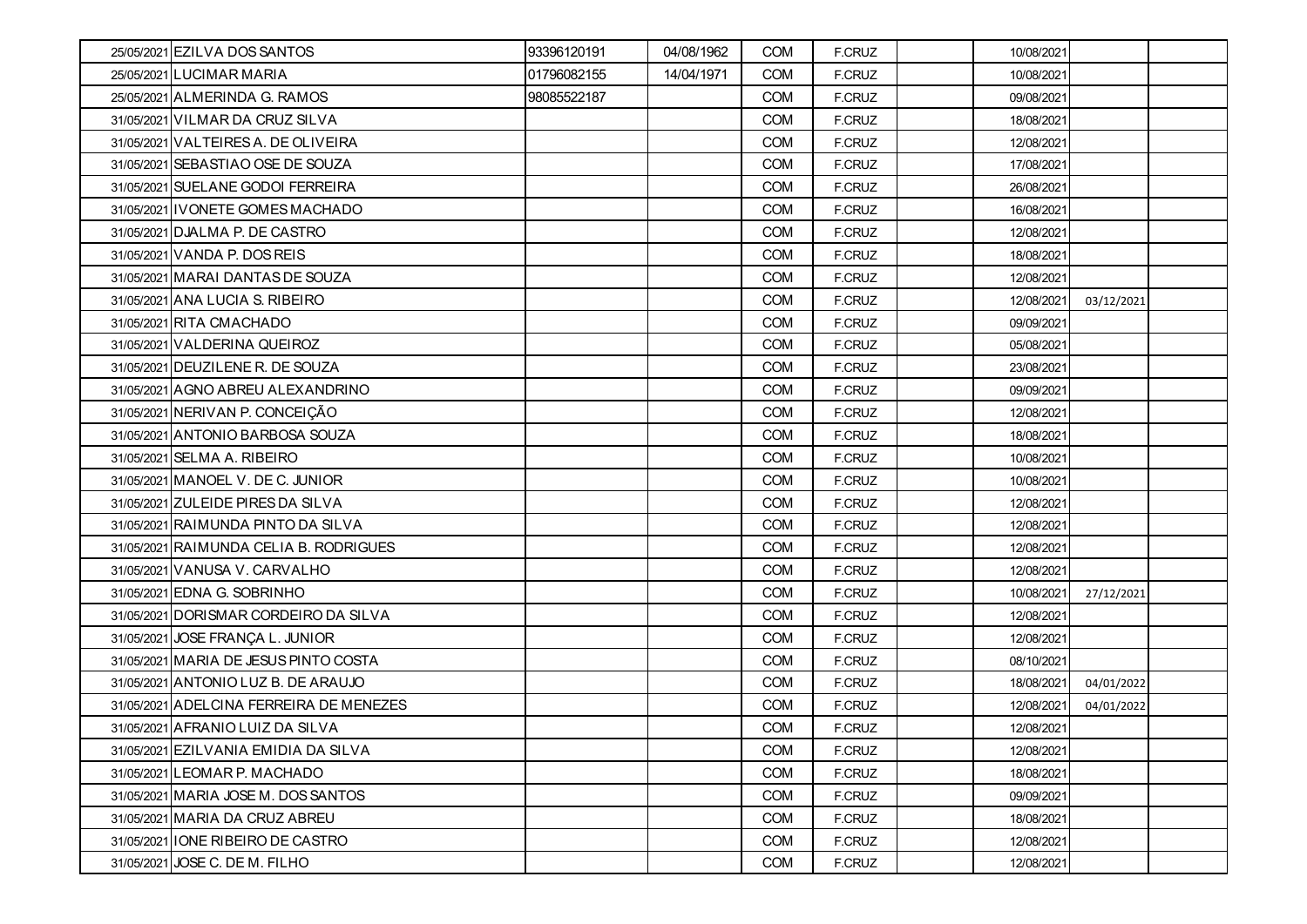| 31/05/2021 MARLENE BARBOSA DA SILV      | <b>COM</b> | F.CRUZ        | 12/08/2021       |            |  |
|-----------------------------------------|------------|---------------|------------------|------------|--|
| 31/05/2021 EMIVAL N. GLORIA             | <b>COM</b> | F.CRUZ        | 16/08/2021       |            |  |
| 31/05/2021 LEONILDES A. DE ABREU        | <b>COM</b> | F.CRUZ        | 12/08/2021       |            |  |
| 31/05/2021 VALDIRENE L. DE OLIVEIRA     | <b>COM</b> | F.CRUZ        | 09/09/2021       |            |  |
| 31/05/2021 RAIMUNDA P. DE SOUZA         | <b>COM</b> | F.CRUZ        | 18/08/2021       |            |  |
| 31/05/2021 JOSUÉ PIRES DE SOUZA         | <b>COM</b> | F.CRUZ        | <b>OUTRO MUN</b> |            |  |
| 31/05/2021 VALDENI P. DOS SANTOS        | <b>COM</b> | F.CRUZ        | 18/08/2021       |            |  |
| 31/05/2021 DIANA ALVES PUGAS            | <b>COM</b> | F.CRUZ        | 12/08/2021       |            |  |
| 31/05/2021 MARILENE B. GLORIA           | <b>COM</b> | F.CRUZ        | 12/08/2021       |            |  |
| 31/05/2021 ADVALDINO L. JUNIOR          | <b>COM</b> | <b>F.CRUZ</b> | 12/08/2021       |            |  |
| 31/05/2021 DJAIME P. DOS SANTOS         | <b>COM</b> | F.CRUZ        | 18/08/2021       |            |  |
| 31/05/2021 VERALICE G. GLORIA           | <b>COM</b> | F.CRUZ        | 12/08/2021       |            |  |
| 31/05/2021 JARBAS LEÃO MARINHO          | <b>COM</b> | F.CRUZ        | 12/08/2021       |            |  |
| 31/05/2021 EDVAM P. DA TRINDADE         | <b>COM</b> | F.CRUZ        | 12/08/2021       |            |  |
| 31/05/2021 DILMA CORDEIRO DA SILVA      | <b>COM</b> | F.CRUZ        | 25/08/2021       |            |  |
| 31/05/2021 MARIA DE JESUS P. DE SOUZA   | <b>COM</b> | F.CRUZ        | 25/08/2021       |            |  |
| 31/05/2021 FATIMA MARIA ABREU           | <b>COM</b> | F.CRUZ        | 12/08/2021       |            |  |
| 02/06/2021 BEATRIZ FRANCISCA R. LOPES   | <b>COM</b> | F.CRUZ        | 09/09/2021       | 04/11/2021 |  |
| 02/06/2021 MARIA DO B. PEREIRA DA SILVA | <b>COM</b> | <b>ASTRA</b>  | 09/09/2021       |            |  |
| 02/06/2021 DAIANE SOUZA DA SILVA        | <b>COM</b> | <b>ASTRA</b>  | 18/08/2021       |            |  |
| 02/06/2021 ELVIRA A. DE MELO            | <b>COM</b> | <b>ASTRA</b>  | 09/09/2021       |            |  |
| 02/06/2021 JOSE CARLOS MAZZELI          | <b>COM</b> | <b>ASTRA</b>  | 09/09/2021       |            |  |
| 02/06/2021 DORACY P. MOTA               | <b>COM</b> | <b>ASTRA</b>  | 12/08/2021       | 23/12/2021 |  |
| 02/06/2021 CLESSIO DA S. MENEZES        | <b>COM</b> | <b>ASTRA</b>  | 09/09/2021       |            |  |
| 02/06/2021 IVONETE P. GOMES             | <b>COM</b> | <b>ASTRA</b>  | 09/09/2021       |            |  |
| 02/06/2021 MURILO H. D. PEREIRA         | <b>COM</b> | <b>ASTRA</b>  | 17/08/2021       | 03/11/2021 |  |
| 02/06/2021 LEIDINA DANTAS PEREIRA       | <b>COM</b> | <b>ASTRA</b>  | 17/08/2021       |            |  |
| 02/06/2021 MARIA LURDES F. DE SOUZA     | <b>COM</b> | <b>ASTRA</b>  | 18/08/2021       | 06/01/2022 |  |
| 02/06/2021 TIAGO R. DE SOUZA            | <b>COM</b> | <b>ASTRA</b>  | 18/08/2021       |            |  |
| 02/06/2021 ANTONIO JALDO D. DEO REGO    | <b>COM</b> | <b>ASTRA</b>  | 18/08/2021       |            |  |
| 02/06/2021 WALDEMIR. DOS SANTOS         | <b>COM</b> | <b>ASTRA</b>  | 18/08/2021       |            |  |
| 02/06/2021 LINDOMAR VIANA DA COSTA      | <b>COM</b> | <b>ASTRA</b>  | 17/08/2021       |            |  |
| 02/06/2021 JOSE APARECIDO MONTIJO       | <b>COM</b> | <b>ASTRA</b>  | 18/08/2021       | 06/01/2022 |  |
| 02/06/2021 NILTON LUIZ P. PINTO         | <b>COM</b> | <b>ASTRA</b>  | 18/08/2021       |            |  |
| 02/06/2021 ISAIAS A. RIBEIRO            | <b>COM</b> | <b>ASTRA</b>  | 09/09/2021       |            |  |
| 02/06/2021 MARIO G. DE OLIVEIRA         | <b>COM</b> | <b>ASTRA</b>  | 10/09/2021       |            |  |
| 02/06/2021 GLEIBER HOLANDA DA SILVA     | <b>COM</b> | <b>ASTRA</b>  | 18/08/2021       |            |  |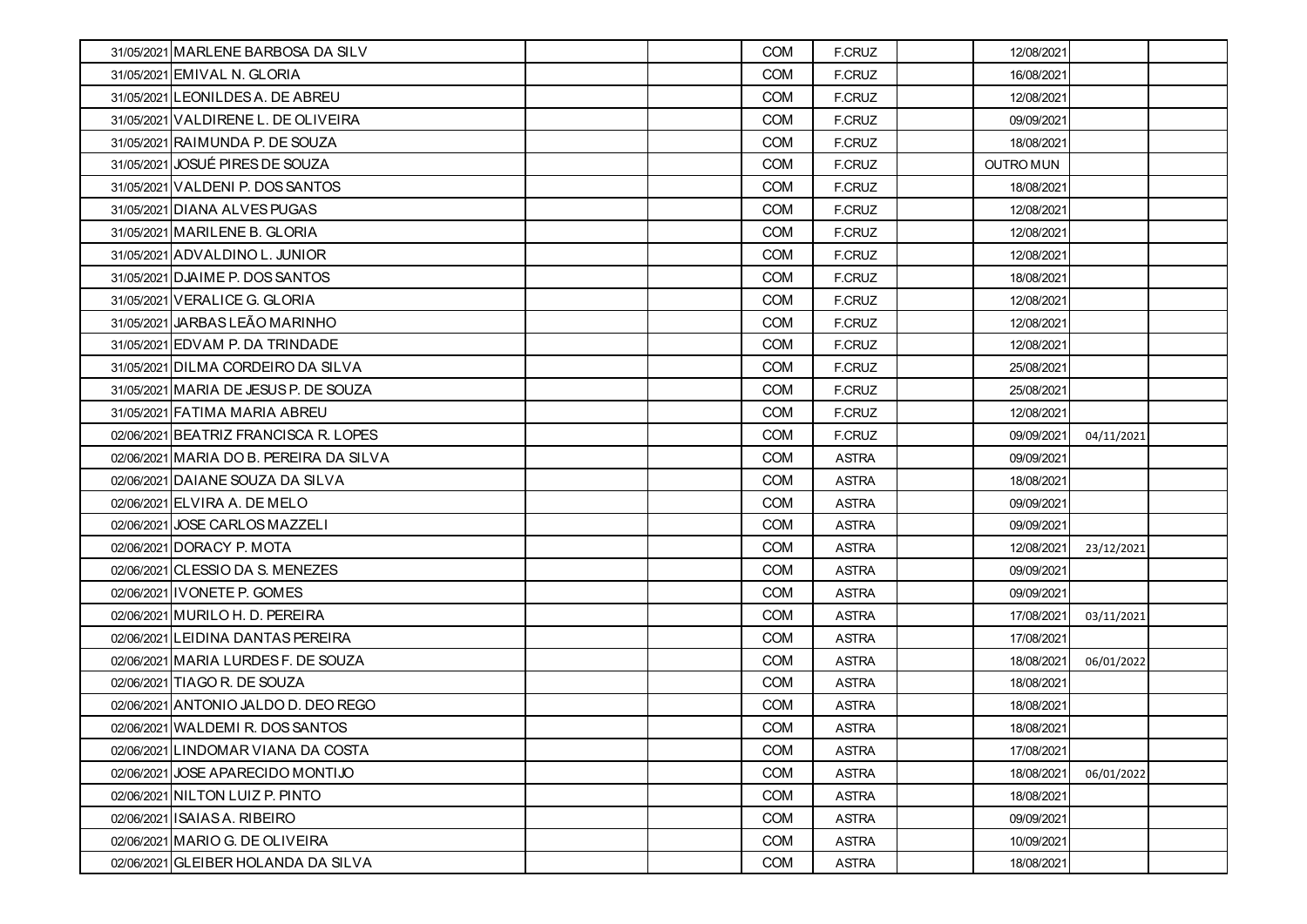|               | 02/06/2021 AILTON DE A. CORREIA        | <b>COM</b>   | <b>ASTRA</b>  | 18/08/2021       |            |  |
|---------------|----------------------------------------|--------------|---------------|------------------|------------|--|
|               | 02/06/2021 RAIMUNDO PINHEIRO SOUZA     | COM          | <b>ASTRA</b>  | 09/09/2021       |            |  |
|               | 02/06/2021 LUDIMILA R. DE OLIVEIRA     | <b>COM</b>   | <b>ASTRA</b>  | 18/08/2021       | 03/11/2021 |  |
|               | 02/06/2021 ELIZANGELA A. DE JESUS      | <b>COM</b>   | <b>ASTRA</b>  | 20/08/2021       |            |  |
|               | 02/06/2021 MARAI DAS MERCES F. SOUZA   | <b>COM</b>   | <b>ASTRA</b>  | 09/09/2021       |            |  |
|               | 02/06/2021 EDER FRANÇA POLICARPO       | <b>COM</b>   | <b>ASTRA</b>  | <b>OBITO</b>     |            |  |
|               | 02/06/2021 FABIANA F. GONÇALVES        | <b>COM</b>   | <b>ASTRA</b>  | 29/09/2021       |            |  |
|               | 02/06/2021 VALDMIR RIBEIRO DE CASTRO   | <b>COM</b>   | <b>ASTRA</b>  | 01/08/2021       |            |  |
|               | 02/06/2021 URINEIA APARECIDA LOPES     | <b>COM</b>   | <b>ASTRA</b>  | 09/09/2021       |            |  |
|               | 02/06/2021 GISELLE G. DANTAS           | <b>COM</b>   | <b>ASTRA</b>  | 18/08/2021       | 04/11/2021 |  |
|               | 02/06/2021 COSMA O. GLORIA             | <b>COM</b>   | <b>ASTRA</b>  | 18/08/2021       |            |  |
|               | 02/06/2021 DILVIA SILVA SOUZA          | <b>COM</b>   | <b>ASTRA</b>  | 09/09/2021       |            |  |
|               | 02/06/2021 MARIA DO BONFIM A. DA SILVA | <b>COM</b>   | F.CRUZ        | 09/09/2021       |            |  |
|               | 02/06/2021 ERIDAN DA SILVA MELO        | COM          | F.CRUZ        | 18/08/2021       |            |  |
|               | 02/06/2021 RENALDO RODRIGUES DA SILVA  | <b>COM</b>   | F.CRUZ        | 16/08/2021       |            |  |
| <b>GURUPI</b> | <b>MARIA APARECIDA FERREIRA</b>        | <b>SAUDE</b> | F.CRUZ        | 18/08/2021       |            |  |
|               | 07/06/2021 AMANDA EVENI S. REIS        | <b>COM</b>   | F.CRUZ        | 13/09/2021       |            |  |
|               | 09/06/2021 CLEIDE BEZERRA DOS SANTOS   | <b>COM</b>   | F.CRUZ        | 18/08/2021       |            |  |
|               | 09/06/2021 LUZIA G. M. DA COSTA        | <b>COM</b>   | F.CRUZ        | 12/08/2021       |            |  |
|               | 09/06/2021 JOAO RODRIGUES PINTO        | <b>COM</b>   | <b>F.CRUZ</b> | 29/09/2021       |            |  |
|               | 09/06/2021 LEONINO PIRES DE SOUZA      | <b>COM</b>   | F.CRUZ        | 29/09/2021       |            |  |
|               | 09/06/2021 RAFAEL A. DE AZEVEDO        | <b>COM</b>   | F.CRUZ        | 09/09/2021       |            |  |
|               | 09/06/2021 LUCAS ALVES REIS            | <b>COM</b>   | F.CRUZ        | 09/09/2021       |            |  |
|               | 09/06/2021 ELISMAR DIAS SILVA          | <b>COM</b>   | F.CRUZ        | 09/09/2021       |            |  |
|               | 09/06/2021 JOAO ALVES LIMA             | <b>COM</b>   | F.CRUZ        | 26/08/2021       |            |  |
|               | 09/06/2021 DOMINGAS F. GOMES           | <b>COM</b>   | F.CRUZ        | 09/09/2021       |            |  |
|               | 09/06/2021 ANTONIA DE BRITO            | <b>COM</b>   | F.CRUZ        | 09/09/2021       |            |  |
|               | 09/06/2021 EUNICE R. DE SOUSA          | <b>COM</b>   | F.CRUZ        | 09/09/2021       |            |  |
|               | 09/06/2021 MARIA INES ARAUJO           | <b>COM</b>   | F.CRUZ        | 18/08/2021       |            |  |
|               | 09/06/2021 EDUARDA FERNANDES           | <b>COM</b>   | F.CRUZ        | <b>MUDOU</b>     |            |  |
|               | 09/06/2021 MARIA DO SOCORRO COSTA      | <b>COM</b>   | F.CRUZ        | 09/09/2021       |            |  |
|               | 09/06/2021 ADAIR JOSE                  | COM          | F.CRUZ        | 09/09/2021       |            |  |
|               | 09/06/2021 SILENE CONCEIÇÃO            | COM          | F.CRUZ        | 09/09/2021       |            |  |
|               | 09/06/2021 ADVANIA F. DE S. DANTAS     | COM          | F.CRUZ        | 23/08/2021       |            |  |
|               | 09/06/2021 JJULIANA G. A. RIBEIRO      | <b>COM</b>   | F.CRUZ        | 09/09/2021       |            |  |
|               | 09/06/2021 ANNA PAULA S. SILVA         | COM          | F.CRUZ        | 23/09/2021       |            |  |
|               | 09/06/2021 CAMILA MOTA AGUIAR          | <b>COM</b>   | F.CRUZ        | <b>OUTRO MUN</b> |            |  |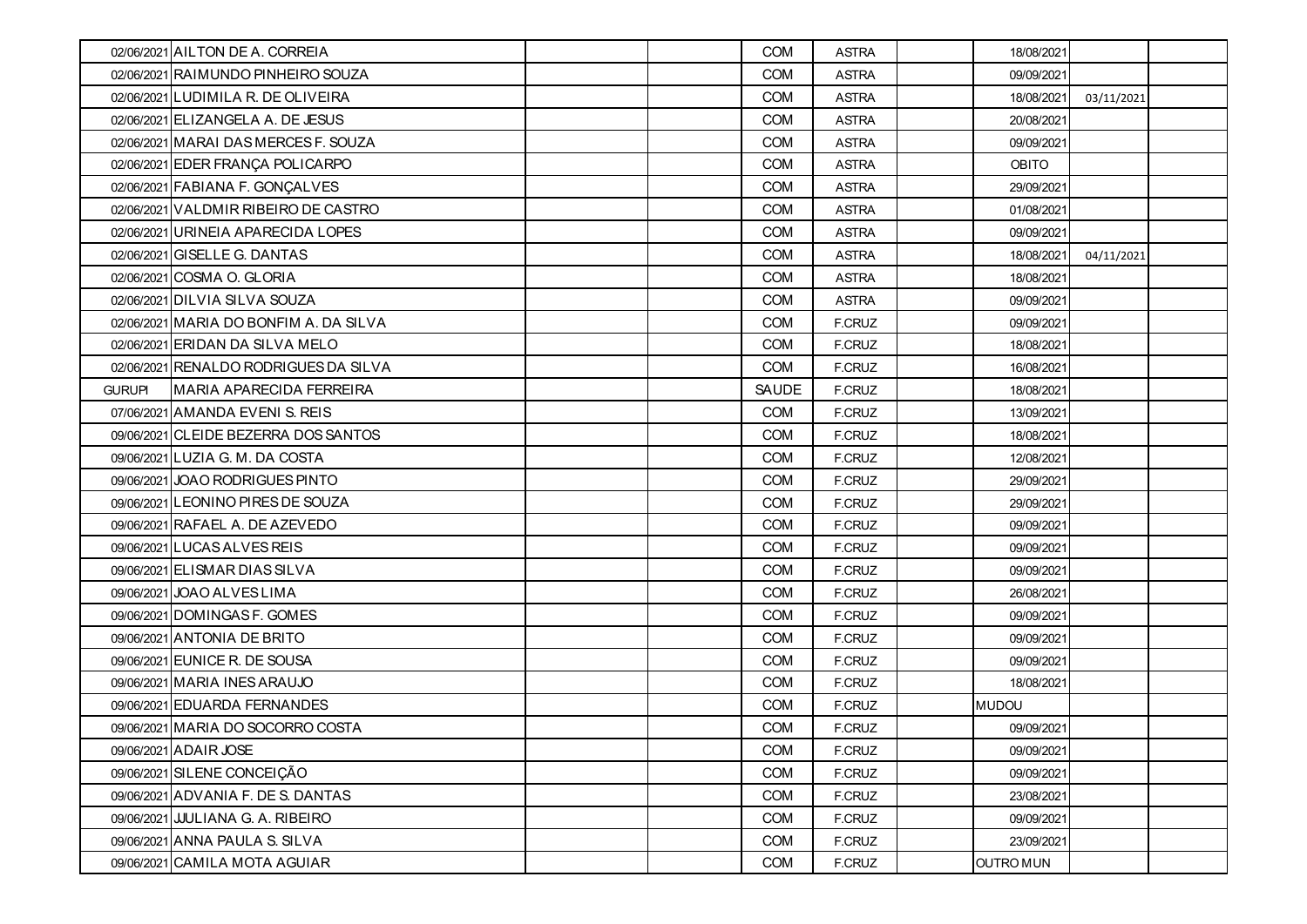| 09/06/2021 MAILDA P. DA SILVA              | <b>COM</b> | F.CRUZ        | 09/09/2021       |            |  |
|--------------------------------------------|------------|---------------|------------------|------------|--|
| 09/06/2021 JOSE HUMBERTO RIBEIRO           | <b>COM</b> | F.CRUZ        | 09/09/2021       |            |  |
| 09/06/2021 ROSANIA RODRIGUES GOMES         | <b>COM</b> | F.CRUZ        | 29/09/2021       |            |  |
| 09/06/2021 JOSE CARLOS TEIXEIRA            | <b>COM</b> | F.CRUZ        | 29/09/2021       |            |  |
| 09/06/2021 JOSE AMERICO DOS S. SOBRINHO    | 60-69      | F.CRUZ        | 21/09/2021       |            |  |
| 09/06/2021 CLEITON OLIVEIRA DOS SANTOS     | <b>COM</b> | F.CRUZ        | 21/09/2021       |            |  |
| 09/06/2021 JOSE ANTONIO Q. DE SOUZA        | <b>COM</b> | F.CRUZ        | 09/09/2021       |            |  |
| 09/06/2021 PABLO HENRIQUE DE O. SOUTO      | <b>COM</b> | F.CRUZ        | 09/09/2021       |            |  |
| 09/06/2021 ANA PAULA B. DE CASTRO          | <b>COM</b> | F.CRUZ        | 10/09/2021       | 09/12/2021 |  |
| 09/06/2021 IVONE RIBEIRO DA SILVA          | <b>COM</b> | F.CRUZ        | 10/09/2021       |            |  |
| 14/06/2021 ALCINEIDE P. BRANDÃO SIOCA      | MOT        | F.CRUZ        | 25/08/2021       | 23/12/2021 |  |
| 14/06/2021 DELUBIO M. DE CASTRO            | <b>COM</b> | F.CRUZ        | 06/10/2021       |            |  |
| 14/06/2021 ANTONIA CLAUDIA M. MATOS        | <b>EDU</b> | F.CRUZ        | <b>OUTRO MUN</b> | 22/12/2021 |  |
| 14/06/2021 FAUSTA VANESSA P. DOS SANTOS    | <b>EDU</b> | F.CRUZ        | 20/08/2021       |            |  |
| 14/06/2021 GILSON RIBEIRO TEIXEIRA         | EDU        | F.CRUZ        | 20/08/2021       |            |  |
| 14/06/2021 JOSILMA FERREIRA DE Q. DA SILVA | EDU        | F.CRUZ        | 20/08/2021       |            |  |
| 14/06/2021 IVANE RIBEIRO DE CASTRO         | <b>EDU</b> | F.CRUZ        | 20/08/2021       |            |  |
| 14/06/2021 IRANIR FERREIRA DE MOURA        | <b>EDU</b> | F.CRUZ        | 20/08/2021       |            |  |
| 14/06/2021 JERONICE SOUZA LEITE            | <b>EDU</b> | F.CRUZ        | 20/08/2021       |            |  |
| 14/06/2021 LUCIANA AIRES CARVALHO          | <b>EDU</b> | F.CRUZ        | 20/08/2021       |            |  |
| 14/06/2021 LAZARA FERREIRA LACERDA         | <b>EDU</b> | F.CRUZ        | 23/08/2021       |            |  |
| 14/06/2021 JOANA D'ARC DOS SANTOS MARQUES  | EDU        | F.CRUZ        | 20/08/2021       |            |  |
| 14/06/2021 MARIA DA CRUZ SILVA PATRICIO    | <b>EDU</b> | F.CRUZ        | 20/08/2021       |            |  |
| 14/06/2021 LAUDICEIA A. R. DE CASTILHO     | <b>EDU</b> | F.CRUZ        | 20/08/2021       |            |  |
| 14/06/2021 MARIA DEUZELIA A. DE AGUIAR     | EDU        | F.CRUZ        | 20/08/2021       |            |  |
| 14/06/2021 HUMBERTO DE CAMPOS CASTILHO     | <b>EDU</b> | F.CRUZ        | 20/08/2021       |            |  |
| 14/06/2021 FELISBELA F. CARVLHO            | <b>EDU</b> | F.CRUZ        | 23/08/2021       |            |  |
| 14/06/2021 ANA MARIA SANTOS MELLO          | EDU        | F.CRUZ        | 20/08/2021       | 06/01/2022 |  |
| 14/06/2021 RAIMUNDA SONIA RODRIGUES CRUZ   | <b>EDU</b> | <b>F.CRUZ</b> | 20/08/2021       |            |  |
| 14/06/2021 JANETE CARVALHO                 | <b>EDU</b> | F.CRUZ        | 20/08/2021       |            |  |
| 14/06/2021 LUZINETE CARVALHO               | <b>EDU</b> | F.CRUZ        | 23/08/2021       |            |  |
| 14/06/2021 MARILZA BORGES RIBEIRO          | EDU        | F.CRUZ        | 20/08/2021       |            |  |
| 14/06/2021 CELIANE VIEIRA CARVALHO         | EDU        | F.CRUZ        | 20/08/2021       | 28/12/2021 |  |
| 14/06/2021 ROSILEIDE FRANCISCO DE LIMA     | <b>EDU</b> | F.CRUZ        | 23/08/2021       |            |  |
| 14/06/2021 RILMA L. DA CRUZ                | EDU        | F.CRUZ        | 20/08/2021       |            |  |
| 14/06/2021 MARIA LILA GOMES DO NASCIMENTO  | EDU        | F.CRUZ        | 20/08/2021       | 05/01/2022 |  |
| 14/06/2021 LOURIVAL RIBEIRO DE CASTRO      | EDU        | F.CRUZ        | 23/08/2021       |            |  |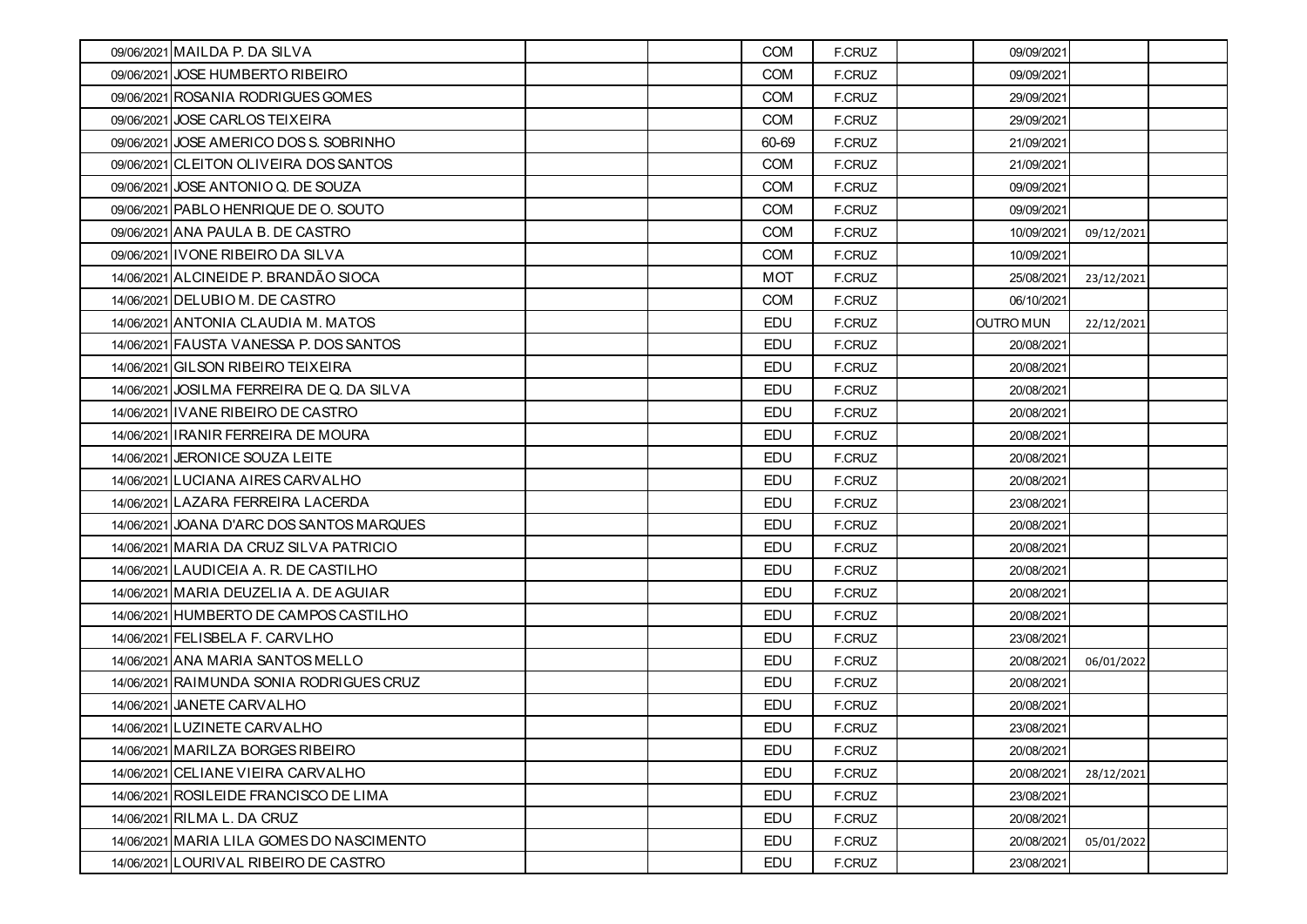| 14/06/2021 ANA MARIA DA SILVA CASTRO           | <b>EDU</b> | F.CRUZ        | 20/08/2021 |            |  |
|------------------------------------------------|------------|---------------|------------|------------|--|
| 14/06/2021 MARIA DE JESUS P. DOS SANTOS        | <b>EDU</b> | F.CRUZ        | 20/08/2021 |            |  |
| 14/06/2021 CLEBER PEREIRA LEITE                | EDU        | F.CRUZ        | 20/08/2021 |            |  |
| 14/06/2021 DIVINO OSE DOS SANTOS               | <b>EDU</b> | F.CRUZ        | 23/08/2021 |            |  |
| 14/06/2021 LENISA MARIA DOS SANTOS             | <b>EDU</b> | F.CRUZ        | 20/08/2021 | 04/01/2022 |  |
| 14/06/2021 LEIDIANE FRANCISCO PINTO            | EDU        | F.CRUZ        | 20/08/2021 | 06/01/2022 |  |
| 14/06/2021 RAFAEL PEREIRA RIBEIRO              | <b>EDU</b> | F.CRUZ        | 20/08/2021 |            |  |
| 14/06/2021 JOSE EDIVALDO DA SILVA MORAIS FILHO | <b>EDU</b> | F.CRUZ        | 23/08/2021 |            |  |
| 14/06/2021 JOSIANE RAFALSKI                    | EDU        | F.CRUZ        | 20/08/2021 |            |  |
| 14/06/2021 KATIELI DE JESUS GOMES              | EDU        | F.CRUZ        | 23/08/2021 |            |  |
| 14/06/2021 MARIA DE FATIMA PIRES DA SILVA      | EDU        | F.CRUZ        | 20/08/2021 |            |  |
| 14/06/2021 SILVANA RUFINO DA SILVA             | EDU        | F.CRUZ        | 23/08/2021 | 06/01/2022 |  |
| 14/06/2021 LUCIANA ARAUJO SILVA NUNES          | <b>EDU</b> | F.CRUZ        | 20/08/2021 |            |  |
| 14/06/2021 BYANNKA RIBEIRO MENDES              | <b>EDU</b> | F.CRUZ        | 20/08/2021 |            |  |
| 14/06/2021 MARIA EUNICE BEZERRA                | EDU        | F.CRUZ        | 20/08/2021 |            |  |
| 14/06/2021 RAYANE A, DOS S, MACEDO             | EDU        | F.CRUZ        | 20/08/2021 |            |  |
| 14/06/2021 COSMO A. DE OLIVEIRA                | <b>EDU</b> | <b>F.CRUZ</b> | 23/08/2021 |            |  |
| 14/06/2021 LUCINETE O. ARAUJO                  | <b>EDU</b> | F.CRUZ        | 23/08/2021 |            |  |
| 14/06/2021 ELEUZA QUIXABA DA SILVA             | <b>EDU</b> | F.CRUZ        | 20/08/2021 |            |  |
| 14/06/2021 ILDERLEY M. CARVALHO                | <b>EDU</b> | F.CRUZ        | 20/08/2021 |            |  |
| 14/06/2021 IVANILDES O. GLORIA                 | <b>EDU</b> | F.CRUZ        | 20/08/2021 |            |  |
| 14/06/2021 IRENE FATIMA OERGENSEN              | EDU        | F.CRUZ        | 20/08/2021 |            |  |
| 16/08/2021 INACIA MARTINS C. DE PAULA          | <b>COM</b> | F.CRUZ        | 16/08/2021 |            |  |
| 16/08/2021 CRISTINIANA BRANDÃO                 | <b>COM</b> | F.CRUZ        | 20/08/2021 |            |  |
| 16/08/2021 JJOSINA A. DA SILVA                 | <b>COM</b> | F.CRUZ        | 14/10/2021 |            |  |
| 16/08/2021 SILVANE F. DE SOUZA                 | <b>COM</b> | F.CRUZ        | 13/09/2021 |            |  |
| 16/08/2021 SULEMAR O. DA SILVA                 | <b>COM</b> | F.CRUZ        | 16/09/2021 |            |  |
| 16/08/2021 LUIZ CARLOS B. GLORIA               | <b>COM</b> | F.CRUZ        |            |            |  |
| 16/08/2021 WILLIAN ROCHA                       | <b>COM</b> | F.CRUZ        | 10/09/2021 |            |  |
| 16/08/2021 JACIRLENE D. SOUZA                  | <b>COM</b> | F.CRUZ        | 13/09/2021 | 03/11/2021 |  |
| 16/08/2021 ELIANA SILVA FERREIRA               | <b>COM</b> | F.CRUZ        | 29/09/2021 |            |  |
| 16/08/2021 PEDRO LUCAS S. FERNANDES            | COM        | F.CRUZ        | 16/09/2021 |            |  |
| 16/08/2021 DAVI DOS S. MELLO                   | COM        | F.CRUZ        | 08/10/2021 |            |  |
| 16/08/2021 ELIZANGELA A. PEREIRA               | COM        | F.CRUZ        | 16/09/2021 |            |  |
| 16/08/2021 LORENA A. DIAS                      | <b>COM</b> | F.CRUZ        | 16/09/2021 |            |  |
| 16/08/2021 KAMILLE B. DA SILVA                 | <b>COM</b> | F.CRUZ        | 14/09/2021 |            |  |
| 16/08/2021 PAULO HENRIQUE S. LEAL              | <b>COM</b> | F.CRUZ        | 16/09/2021 |            |  |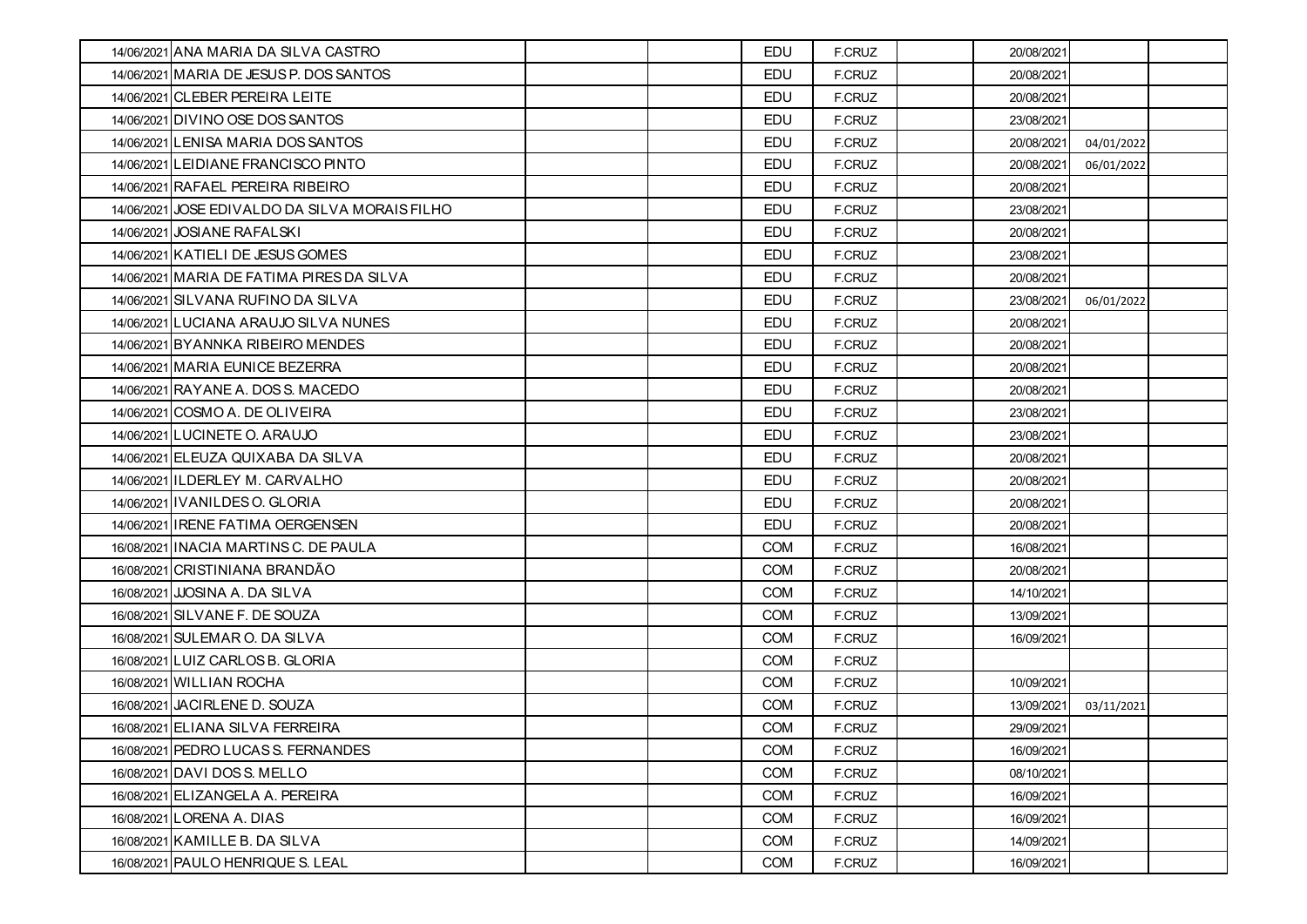| 16/08/2021 MARCOS VINICIUS A. SILVA      | <b>COM</b> | F.CRUZ | 08/10/2021       |            |  |
|------------------------------------------|------------|--------|------------------|------------|--|
| 16/08/2021 EDUARDA CORREIA DE OLIVEIRA   | <b>COM</b> | F.CRUZ | <b>OUTRO MUN</b> |            |  |
| 16/08/2021 NATAL OLIVEIRA GLORIA         | <b>COM</b> | F.CRUZ | 20/09/2021       |            |  |
| 16/08/2021 JOSE PEDRO S. SOUZA           | <b>COM</b> | F.CRUZ | 16/09/2021       |            |  |
| 16/08/2021 ARLENE MORAIS MACHADO         | <b>COM</b> | F.CRUZ | 14/09/2021       |            |  |
| 16/08/2021 DAIANE F. LIMA                | <b>COM</b> | F.CRUZ | 16/09/2021       |            |  |
| 16/08/2021 RAIMUNDA R. DA SILVA          | <b>COM</b> | F.CRUZ | 18/10/2021       |            |  |
| 16/08/2021 CLEITON CUNHA SILVA           | <b>COM</b> | F.CRUZ | 06/10/2021       |            |  |
| 16/08/2021 KERLI CRISTINA VELOSO QUEIROZ | EDU        | F.CRUZ | 16/09/2021       |            |  |
| 16/08/2021 MARIA JOSE B. RAMOS           | <b>EDU</b> | F.CRUZ | 23/08/2021       | 28/12/2021 |  |
| 18/06/2021 RONIVON GOMES DA MOTA         | L.URB      | F.CRUZ | 08/10/2021       |            |  |
| 18/06/2021 COSMA MARCOS DE MELO          | L.URB      | F.CRUZ | 08/10/2021       |            |  |
| 18/06/2021 CRISTINA DINIZ ADOMI          | L.URB      | F.CRUZ | 08/10/2021       |            |  |
| 18/06/2021 LOURIVALDO BISPO DE CASTRO    | L.URB      | F.CRUZ | 08/10/2021       |            |  |
| 18/06/2021 FAGNER PINTO CERQUEIRA        | L.URB      | F.CRUZ | 08/10/2021       |            |  |
| 18/06/2021 MARCIONE BARREIRA DA CRUZ     | L.URB      | F.CRUZ | 08/10/2021       |            |  |
| 18/06/2021 IRIS SEBASTIÃO TERENCIO       | L.URB      | F.CRUZ | 08/10/2021       |            |  |
| 18/06/2021 GILBERTO PEREIRA DA SILVA     | L.URB      | F.CRUZ | 08/10/2021       |            |  |
| 18/06/2021 ISRAEL ALVES DE SOUZA         | L.URB      | F.CRUZ | 08/10/2021       |            |  |
| 18/06/2021 KESLY DOS SANTOS LEITE        | L.URB      | F.CRUZ | 08/10/2021       |            |  |
| 18/06/2021 NELZER LOPES DE ABREU         | L.URB      | F.CRUZ | 20/09/2021       |            |  |
| 18/06/2021 ANTONIO CARLOS BEZERRA GLORIA | L.URB      | F.CRUZ | 08/10/2021       |            |  |
| 18/06/2021 RENATO NERES ROCHA            | L.URB      | F.CRUZ | <b>MUDOU</b>     |            |  |
| 18/06/2021 MARCO AURELIO MACEDO ALVES    | L.URB      | F.CRUZ | 08/10/2021       |            |  |
| 18/06/2021 LAURA G. DE CASTRO            | <b>COM</b> | F.CRUZ | 08/10/2021       |            |  |
| 18/06/2021 CLEOMILTON P. PAZ             | <b>EDU</b> | F.CRUZ | 08/10/2021       |            |  |
| 18/06/2021 VELDENICE R. BARBOSA          | <b>COM</b> | F.CRUZ | 20/09/2021       |            |  |
| 18/06/2021 EDIVALDO P. DA SILVA          | L.URB      | F.CRUZ | 13/09/2021       |            |  |
| 18/06/2021 DJALMA DE O. E SILVA          | <b>EDU</b> | F.CRUZ | 14/10/2021       |            |  |
| 18/06/2021 MARLENE P. CARNEIRO           | 70-79      | F.CRUZ | 19/11/2021       |            |  |
| 21/06/2021 IOMAR VIANA DA COSTA          | <b>COM</b> | F.CRUZ | 29/09/2021       |            |  |
| 21/06/2021 ESMERALDA BATTON              | 50-59      | F.CRUZ | 08/10/2021       |            |  |
| 21/06/2021 ALUIZIO A. G. PARENTE         | 50-59      | F.CRUZ | 21/09/2021       |            |  |
| 21/06/2021 CLARESDINA MARLI MELO         | 50-59      | F.CRUZ | 06/10/2021       |            |  |
| 21/06/2021 CLARICE DA SILVA              | 50-59      | F.CRUZ | 08/10/2021       |            |  |
| 21/06/2021 MAURINDA DE S.LEITE           | 50-59      | F.CRUZ | 08/10/2021       |            |  |
| 21/06/2021 JAIME ALEXANDRE DA SILVA      | 50-59      | F.CRUZ | 21/12/2021       |            |  |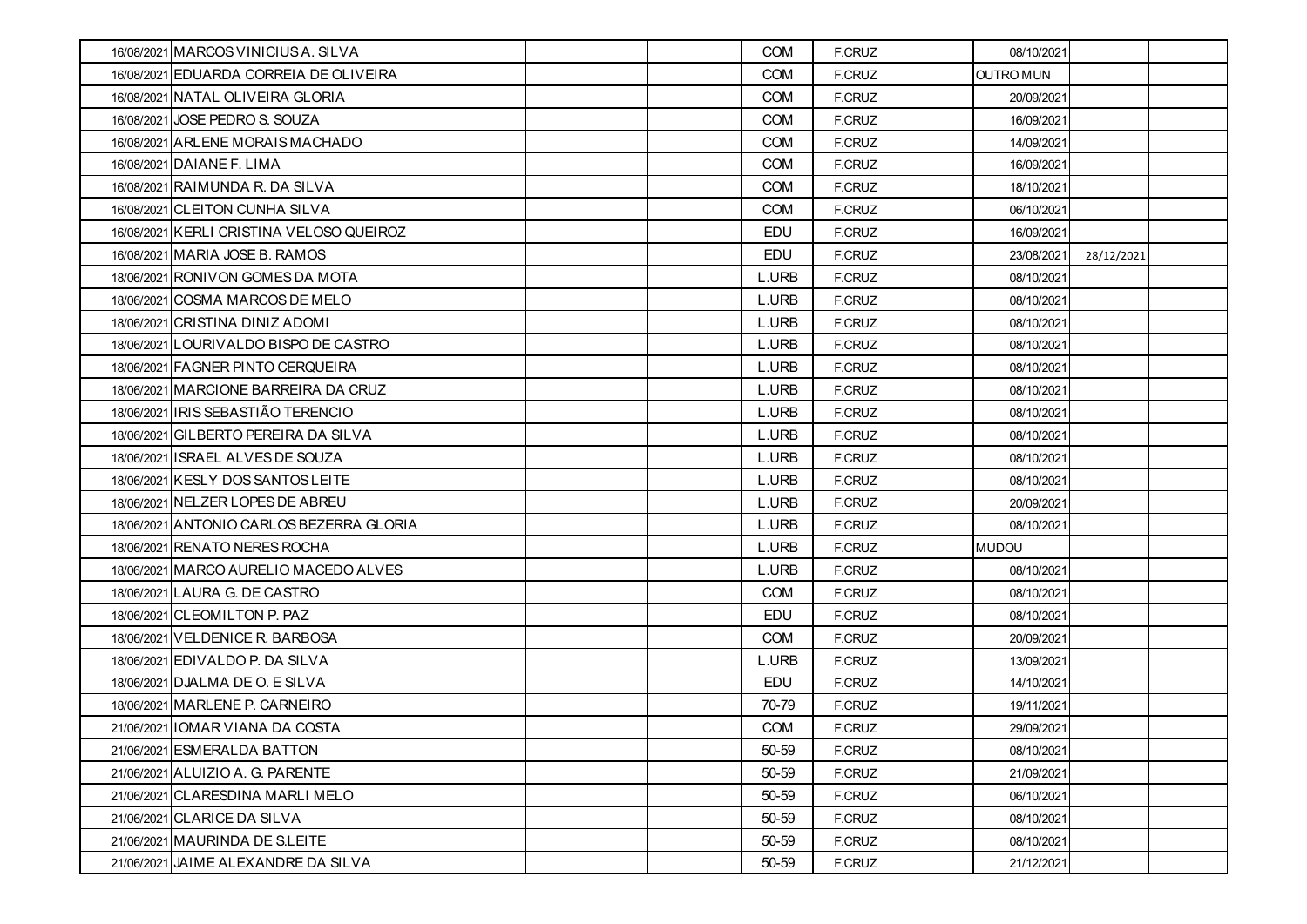| 21/06/2021 AMANDA G. S. ABREU             |  | <b>COM</b> | F.CRUZ | 08/10/2021        | 27/12/2021 |  |
|-------------------------------------------|--|------------|--------|-------------------|------------|--|
| 21/06/2021 ELIELMA DA CONCEIÇÃO           |  | 50-59      | F.CRUZ | 13/09/2021        |            |  |
| 21/06/2021 JOEL CARLOS DE ASEVEDO         |  | 50-59      | F.CRUZ | 21/09/2021        |            |  |
| 21/06/2021 OSMARINA DANTAS AGUIAR         |  | 50-59      | F.CRUZ | 08/10/2021        |            |  |
| 21/06/2021 VANDELVAN S. MOTA              |  | CAMI       | F.CRUZ | 18/10/2021        |            |  |
| 21/06/2021 WILSON BEZERRA DA SILVA        |  | 50-59      | F.CRUZ | 21/09/2021        |            |  |
| 21/06/2021 LUIZ FERNANDES P. DA SILVA     |  | <b>COM</b> | F.CRUZ | 08/10/2021        |            |  |
| 21/06/2021 MARIA DE LOURDES O. DOS SANTOS |  | 50-59      | F.CRUZ | 08/10/2021        |            |  |
| 22/06/2021 IRANI ALVES DOS SANTOS         |  | 50-59      | F.CRUZ | 18/11/2021        |            |  |
| 22/06/2021 JOAO BATISTA A. DE JESUS       |  | 50-59      | F.CRUZ | 08/10/2021        |            |  |
| 22/06/2021 CELSO RODRIGUES                |  | 50-59      | F.CRUZ | 09/09/2021        |            |  |
| 22/06/2021 REGINALDO SANTOS               |  | CAMI       | F.CRUZ | <b>OUTRO MUN</b>  |            |  |
| 22/06/2021 JOAO BATISTA DOS SANTOS        |  | 50-59      | F.CRUZ | 08/10/2021        |            |  |
| 22/06/2021 SESMAR PEREIRA                 |  | 50-59      | F.CRUZ | 08/10/2021        |            |  |
| 22/06/2021 JOSE MARIA G. CASTRO           |  | 50-59      | F.CRUZ | 14/10/2021        |            |  |
| 22/06/2021 ADEMAR R. DA SILVA             |  | <b>EDU</b> | F.CRUZ | 09/09/2021        |            |  |
| 22/06/2021 ALESSANDRO DA SILVA            |  | <b>COM</b> | F.CRUZ | <b>OUTRO ESTA</b> |            |  |
| 22/06/2021 CLEONICE F. RIBEIRO            |  | <b>EDU</b> | F.CRUZ | 14/10/2021        |            |  |
| 22/06/2021 JOSE PINTO DA SILVA            |  | 50-59      | F.CRUZ | 14/10/2021        |            |  |
| 22/06/2021 ELIZABETH BATISTA              |  | 50-59      | F.CRUZ | 14/10/2021        |            |  |
| 22/06/2021 VALDETE PAULA                  |  | 50-59      | F.CRUZ | 08/11/2021        |            |  |
| 22/06/2021 SONIA MARIA ASSIS              |  | 50-59      | F.CRUZ | 29/09/2021        |            |  |
| 22/06/2021 MAIRA RAMUNDA MARTINS          |  | 50-59      | F.CRUZ | 14/10/2021        |            |  |
| 22/06/2021 MARIA ILDA PINTO               |  | 50-59      | F.CRUZ | 14/10/2021        |            |  |
| 22/06/2021 VALDETE CARDOSO                |  | 50-59      | F.CRUZ |                   |            |  |
| 22/06/2021 NILSON RODRIGUES               |  | 50-59      | F.CRUZ | 01/10/2021        |            |  |
| 22/06/2021 MARIA ZELIA R. MEDEIROS        |  | 50-59      | F.CRUZ | 14/10/2021        |            |  |
| 22/06/2021 JEOVA DANTAS DIAS              |  | 50-59      | F.CRUZ | 20/09/2021        |            |  |
| 22/06/2021 MARIA BARBOSA                  |  | 50-59      | F.CRUZ | 09/08/2021        |            |  |
| 22/06/2021 CLEIDE P. DA SILVA             |  | 40-49      | F.CRUZ | 14/10/2021        |            |  |
| 22/06/2021 SEVERINA L. DO NASCIMENTO      |  | 50-59      | F.CRUZ | <b>MUDOU</b>      |            |  |
| 22/06/2021 CELMA CANDIDA                  |  | 60-69      | F.CRUZ | <b>MUDOU</b>      |            |  |
| 22/06/2021 IVANE PEREIRA MARQUES          |  | 50-59      | F.CRUZ | <b>OUTROM</b>     |            |  |
| 05/07/2021 ANDERSON HENNING               |  | CAMI       | F.CRUZ | 14/10/2021        |            |  |
| 05/07/2021 JOSE PEREIRA DA SILVA          |  | 50-59      | F.CRUZ | 14/10/2021        |            |  |
| 05/07/2021 MARIA DO SOCORRO FERREIRA      |  | 50-59      | F.CRUZ | 14/10/2021        |            |  |
| 05/07/2021 WAGNER A. DE QUEIROZ           |  | 50-59      | F.CRUZ | 14/10/2021        |            |  |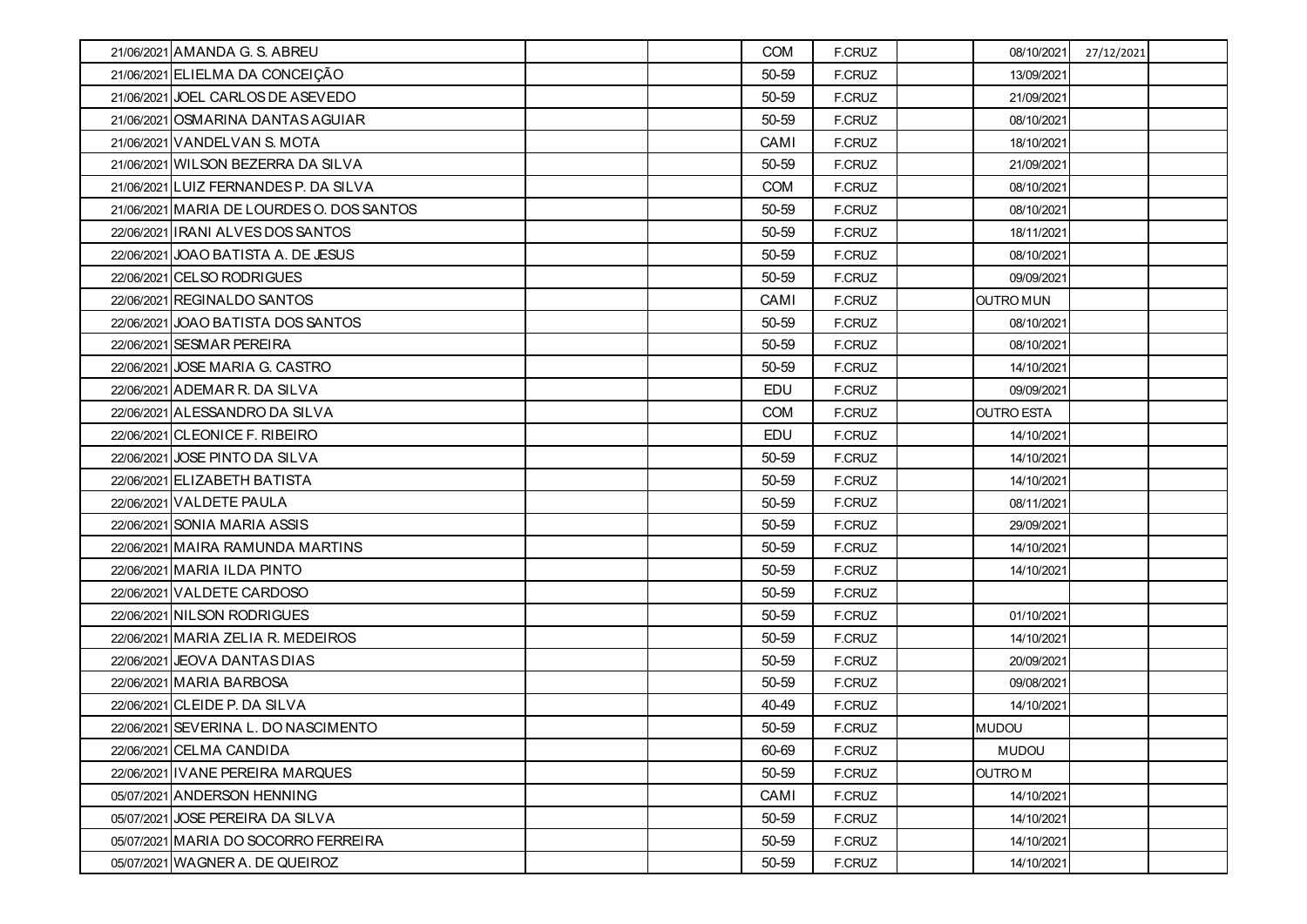| 05/07/2021 VANDERLAN R. MENDES            | 40-49 | <b>BUT</b>    | 03/08/2021        |  |
|-------------------------------------------|-------|---------------|-------------------|--|
| 09/07/2021 MANOEL DOS SANJOS SOUZA        | 70-79 | F.CRUZ        |                   |  |
| 09/07/2021 MARIA DOS ANJOS SOUZA RIBEIRO  | 50-59 | F.CRUZ        | 18/10/2021        |  |
| 09/07/2021 ROMARIO LOPES DE MORAIS        | 50-59 | F.CRUZ        | 18/10/2021        |  |
| 09/07/2021 JOSENIR PEREIRA LIMA           | 25-30 | F.CRUZ        | 18/10/2021        |  |
| 09/07/2021 EURIDES FONSECA DA SILVA       | 50-59 | F.CRUZ        | 09/09/2021        |  |
| 09/07/2021 MARIA JOSE ALVES RIBEIRO       | 40-49 | F.CRUZ        | 14/09/2021        |  |
| 09/07/2021 ADEMAR GOMES MILHOMEM          | 50-59 | F.CRUZ        | 18/10/2021        |  |
| 09/07/2021 IRACIRENE DOS SANTOS FERREIRA  | 50-59 | F.CRUZ        | 03/12/2021        |  |
| 09/07/2021 DEUZIMAR TELES DA SILVA        | 50-59 | F.CRUZ        | 18/10/2021        |  |
| 09/07/2021 JOSE PEREIRA DOS SANTOS        | 50-59 | F.CRUZ        | 18/10/2021        |  |
| 09/07/2021 LUIZ SANTANA P. DOS SANTOS     | 50-59 | F.CRUZ        | 19/11/2021        |  |
| 09/07/2021 JULIENE DOS SANTOS LIMA        | 40-49 | F.CRUZ        | 18/10/2021        |  |
| 09/07/2021 CLEOMAR P. LEITE               | 40-49 | F.CRUZ        | 09/11/2021        |  |
| 09/07/2021 VALDOMIRO PINHEIRO DE SOUZA    | 50-59 | F.CRUZ        | 18/10/2021        |  |
| 09/07/2021 JAIR DOS ANJOS SOUZA           | 40-49 | F.CRUZ        | 18/11/2021        |  |
| 09/07/2021 EDSON SOARES DE FARIA          | 40-49 | <b>F.CRUZ</b> | 18/11/2021        |  |
| 09/07/2021 WILMA DOS PRAZERES             | 40-49 | F.CRUZ        | 14/09/2021        |  |
| 09/07/2021 MARIA LOPES DE MORAIS          | 50-59 | F.CRUZ        | 14/09/2021        |  |
| 09/07/2021 JABES DA COSTA FARIAS          | 40-49 | F.CRUZ        | 14/09/2021        |  |
| 09/07/2021 JOAO DE JESUS NECES            | 40-49 | F.CRUZ        | 09/09/2021        |  |
| 09/07/2021 FABIO DA SILVA REIS            | 40-49 | F.CRUZ        | 09/09/2021        |  |
| 09/07/2021 CLEITON ALVES MENEZES          | 40-49 | F.CRUZ        | 14/09/2021        |  |
| 09/07/2021 GILDEVAN ALVES MENEZES         | 40-49 | F.CRUZ        | 14/09/2021        |  |
| 09/07/2021 ALCIO FRANCISCO MACIEL         | 30-39 | F.CRUZ        |                   |  |
| 09/07/2021 CEOMILTON RIBEIRO DA SILVA     | 40-49 | F.CRUZ        | 14/09/2021        |  |
| 09/07/2021 NEURISVALDO RODRIGUES DA SILVA | 50-59 | F.CRUZ        | 13/09/2021        |  |
| 09/07/2021 GENTIL PEREIRA DOS SANTOS      | 40-49 | F.CRUZ        | 19/10/2021        |  |
| 09/07/2021 SINOMAR DO SACRAMENTO SILVA    | 40-49 | <b>F.CRUZ</b> | 14/09/2021        |  |
| 09/07/2021 MARIA FRANCISCA R. COELHO      | 40-49 | F.CRUZ        | 14/09/2021        |  |
| 09/07/2021 JOAO TEIXEIRA DE ABREU         | 40-49 | F.CRUZ        | 10/09/2021        |  |
| 09/07/2021 UMBERTO CARLOS DA COSTA        | 40-49 | F.CRUZ        | <b>OUTRO ESTA</b> |  |
| 09/07/2021 JEAN LAIRES DA COSTA           | 40-49 | F.CRUZ        | 14/09/2021        |  |
| 09/07/2021 DENUBIO MARINHO DE CASTRO      | 30-39 | F.CRUZ        | 14/09/2021        |  |
| 09/07/2021 WILSON PEREIRA DA SILVA        | 50-59 | F.CRUZ        | 14/09/2021        |  |
| 09/07/2021 MARCIA EVANGELISTA GUERRA      | 40-49 | F.CRUZ        | 09/09/2021        |  |
| 09/07/2021 DOURIVAN DA SILVA GOMES        | 40-49 | F.CRUZ        |                   |  |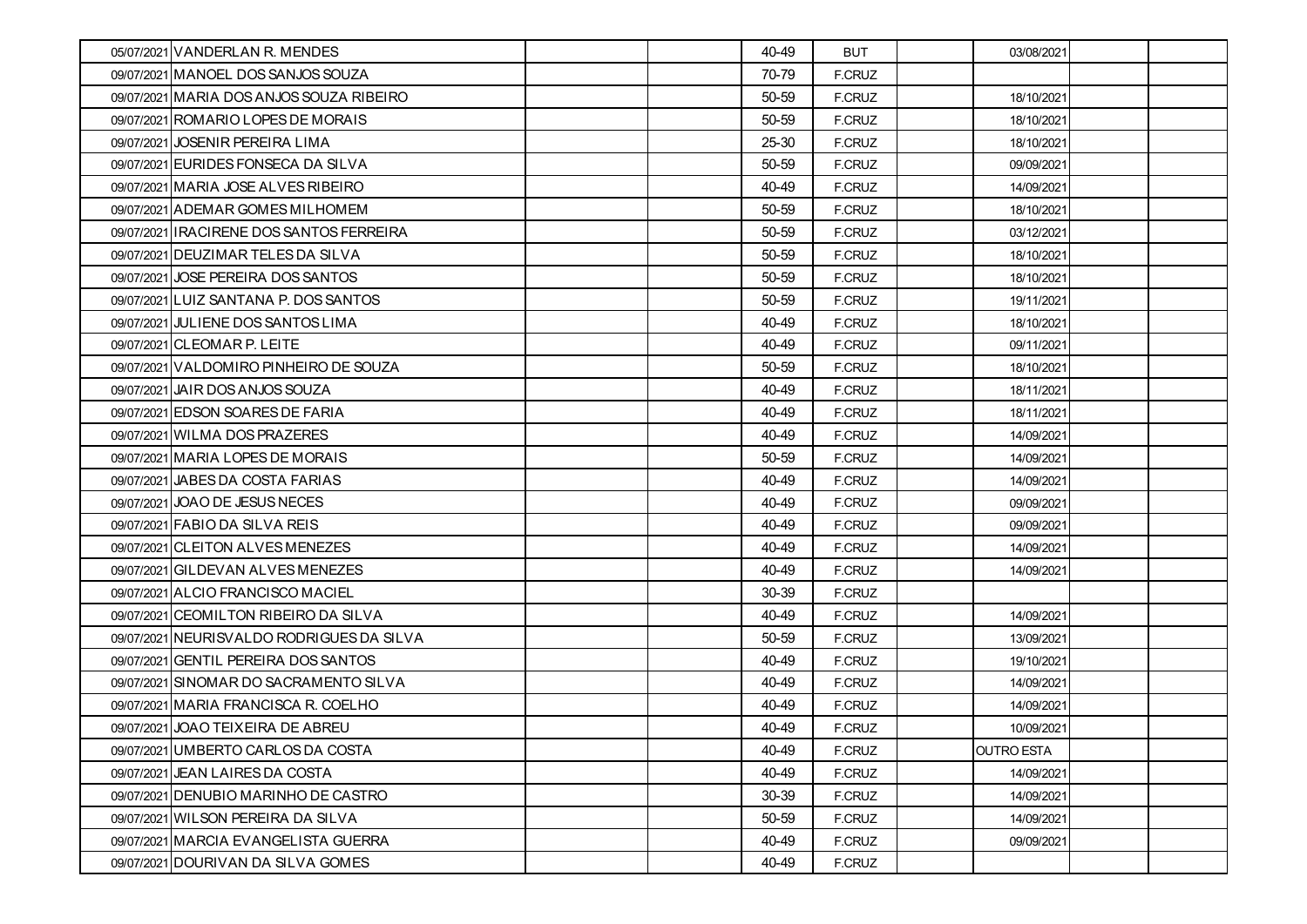| 09/07/2021 MARIA JOSE P. DE SOUZA           | 50-59      | F.CRUZ | 14/09/2021   |            |  |
|---------------------------------------------|------------|--------|--------------|------------|--|
| 09/07/2021 IVANI PEREIRA NETO               | 40-49      | F.CRUZ | <b>MUDOU</b> |            |  |
| 13/07/2021 JOSE ANTONIO DA SILVA            | 50-59      | F.CRUZ | 13/09/2021   |            |  |
| 13/07/2021 MARCELO VIRGILIO DE OLIVEIRA     | <b>MOT</b> | F.CRUZ | 13/09/2021   |            |  |
| 13/07/2021 IZIDORIO PAULA DOS SANTOS        | 50-59      | F.CRUZ | 13/09/2021   |            |  |
| 13/07/2021 LEANDRO COELHO DA SILVA          | <b>MOT</b> | F.CRUZ | 13/09/2021   |            |  |
| 13/07/2021 ADELIMAR FERREIRA DE LIMA        | 40-49      | F.CRUZ | 13/09/2021   |            |  |
| 13/07/2021 ROSIVETE BARREIRA DA CRUZ        | 40-49      | F.CRUZ | 06/10/2021   |            |  |
| 13/07/2021 JOAO BATISTA PEREIRA REGIS       | 50-59      | F.CRUZ | 21/09/2021   |            |  |
| 13/07/2021 SIRLEY GONÇALVES GLORIA DA SILVA | 40-49      | F.CRUZ | 13/09/2021   |            |  |
| 13/07/2021 ELENITA ALVES DOS SANTOS         | 50-59      | F.CRUZ | 13/09/2021   |            |  |
| 13/07/2021 DILMA PINTO BARBOSA              | 50-59      | F.CRUZ | 13/09/2021   |            |  |
| 13/07/2021 EMIVALDO FRANCISCO REIS          | 40-49      | F.CRUZ | 13/09/2021   |            |  |
| 13/07/2021 AUGUSTINHO R. DA SILVA           | 50-59      | F.CRUZ | 13/09/2021   |            |  |
| 13/07/2021 ELIAS MILHOMENS MORAES           | 40-49      | F.CRUZ | 13/09/2021   |            |  |
| 13/07/2021 CIRLEI FLORENCIO DE JUESUS       | 40-49      | F.CRUZ | 16/09/2021   |            |  |
| 13/07/2021 LINDOMAR VIEIRA DE CARVALHO      | 40-49      | F.CRUZ | 14/10/2021   |            |  |
| 13/07/2021 EDOSN FONSECA LIMA               | 40-49      | F.CRUZ | 13/09/2021   |            |  |
| 13/07/2021 NUBIA RODRIGUES ALVES            | <b>COM</b> | F.CRUZ | 06/10/2021   |            |  |
| 13/07/2021 SARA RODRIGUES PEREIRA           | <b>COM</b> | F.CRUZ | 13/09/2021   |            |  |
| 13/07/2021 ELIZABETE ALVES DOS REIS         | 40-49      | F.CRUZ | 13/09/2021   |            |  |
| 13/07/2021 IVANEL FERNANDES DA SILVA        | 40-49      | F.CRUZ | 13/09/2021   |            |  |
| 13/07/2021 EDVAN PEREIRA DOS SANTOS         | 40-49      | JAN    | D.U          |            |  |
| 13/07/2021 RIVAIL RODRIGUES DA SILVA        | 50-59      | JAN    | D.U          |            |  |
| 13/07/2021 ISAIAS DANTAS DO REGO            | 40-49      | JAN    | D.U          |            |  |
| 13/07/2021 JOSE BATISTA DOS SANTOS          | 40-49      | JAN    | D.U          |            |  |
| 13/07/2021 SILVANA B. DE AZEVEDO DA MOTA    | 40-49      | JAN    | D.U          | 20/12/2021 |  |
| 13/07/2021 HERNESTINA FERREIRA DE OLIVEIRA  | 50-59      | JAN    | D.U          |            |  |
| 13/07/2021 DIVANI RIBEIRO DE SOUZA          | 40-49      | JAN    | D.U          |            |  |
| 13/07/2021 JOSE APARECIDO SILVA SOUZA       | 40-49      | JAN    | D.U          |            |  |
| 13/07/2021 VANDIR RODRIGUES PEREIRA         | 50-59      | JAN    | D.U          |            |  |
| 13/07/2021 NILO AGUIARA BOTELHO             | 60-69      | JAN    | D.U          |            |  |
| 13/07/2021 EDSON RIBEIRO DA SILVA           | 40-49      | JAN    | D.U          | 20/12/2021 |  |
| 13/07/2021 SERLIVALDA P. MARTINS            | 40-49      | JAN    | D.U          |            |  |
| 13/07/2021 ANDRÉ LUIZ DA SILVA              | 40-49      | JAN    | D.U          |            |  |
| 13/07/2021 REGINA GUIMARAES FRANCO          | 50-59      | JAN    | D.U          |            |  |
| 13/07/2021 DIEGO ISAIAS DE OLIVEIRA         | COM        | JAN    | D.U          | 20/12/2021 |  |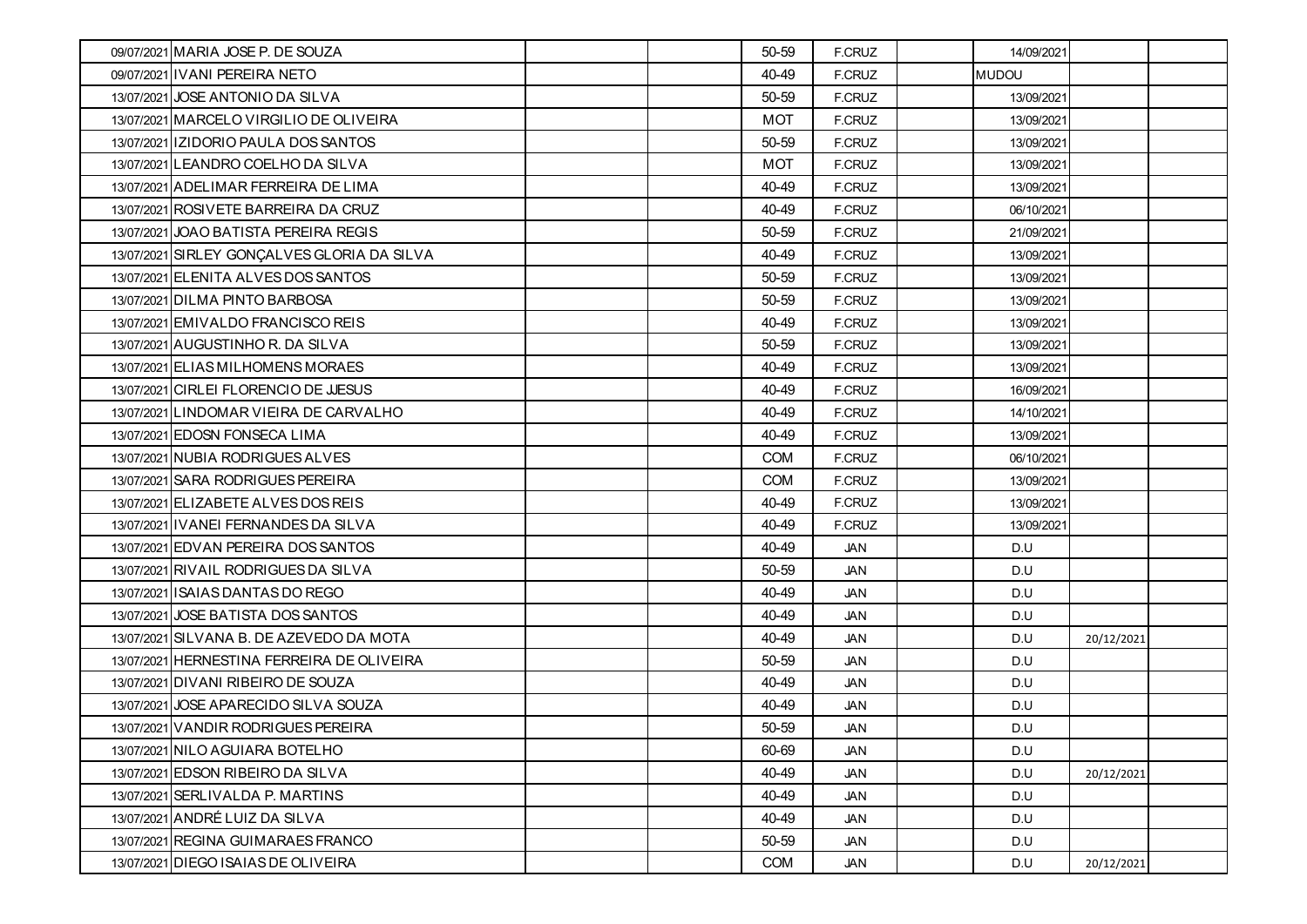| 13/07/2021 LEONILDA DE O. D. AGUIAR                |  | <b>EDU</b> | <b>JAN</b> | D.U        | 28/12/2021 |  |
|----------------------------------------------------|--|------------|------------|------------|------------|--|
| 13/07/2021 DINALVA CORDEIRO DOS SANOS              |  | 40-49      | JAN        | D.U        | 20/12/2021 |  |
| 13/07/2021 ANTONIA F. DA CONCEIÇÃO                 |  | 40-49      | JAN        | D.U        |            |  |
| 13/07/2021 OCILDA AGUIAR BOTELHO                   |  | 50-59      | <b>JAN</b> | D.U        |            |  |
| 13/07/2021 ANTONIO FRANCISCO DOS SANTOS            |  | 40-49      | <b>JAN</b> | D.U        |            |  |
| 13/07/2021 EDILZA P. MACIEL ADÃO FERNANDES BATISTA |  | 40-49      | <b>JAN</b> | D.U        | 20/12/2021 |  |
| 13/07/2021 ADÃO FERNANDES BATISTA                  |  | 50-59      | <b>JAN</b> | D.U        | 27/12/2021 |  |
| 13/07/2021 JEREMIAS PINTO DA SILVA                 |  | 40-49      | JAN        | D.U        | 20/12/2021 |  |
| 13/07/2021 FRANCISCO COSTA BRASIL                  |  | <b>COM</b> | JAN        | D.U        |            |  |
| 13/07/2021 ELIAS PINTO DA SILVA                    |  | 40-49      | <b>JAN</b> | D.U        | 27/12/2021 |  |
| 13/07/2021 JAIRO GONÇALVES GLORIA                  |  | 40-49      | JAN        | D.U        |            |  |
| 13/07/2021 DANIEL GUIMARAES FRANCO                 |  | 40-49      | <b>JAN</b> | D.U        | 20/12/2021 |  |
| 13/07/2021 EDSON HENNING                           |  | 40-49      | <b>JAN</b> | D.U        |            |  |
| 13/07/2021 DELMON GONÇALVES GLORIA                 |  | 40-49      | <b>JAN</b> | D.U        | 20/12/2021 |  |
| 16/07/2021 MARCELO F. DA SILVA                     |  | 40-49      | JAN        | D.U        |            |  |
| 16/07/2021 JOAQUIM T. DE ABREU                     |  | 50-59      | JAN        | D.U        |            |  |
| 16/07/2021 MORGANA DE A. SILVA                     |  | <b>COM</b> | <b>JAN</b> | D.U        | 20/12/2021 |  |
| 16/07/2021 EDIMAR S. SANTOS                        |  | 40-49      | JAN        | D.U        |            |  |
| 16/07/2021 ELDINO P. DOS SANTOS                    |  | $80+$      | <b>JAN</b> | D.U        | 20/12/2021 |  |
| 20/07/2021 RITA PEREIRA DOS SANTOS NOGUEIRA        |  | 50-59      | JAN        | D.U        |            |  |
| 20/07/2021 WALDIR G. DE CASTRO                     |  | 50-59      | JAN        | D.U        | 20/12/2021 |  |
| 20/07/2021 MARIA P. DA CRUZ                        |  | 50-59      | JAN        | D.U        |            |  |
| 20/07/2021 LEOMAR DUARTE DE SOUZA                  |  | 40-49      | <b>JAN</b> | D.U        |            |  |
| 20/07/2021 JANESIA O. SILVA                        |  | 50-59      | <b>JAN</b> | D.U        | 20/12/2021 |  |
| 20/07/2021 LOURENÇO DA CONCEIÇÃO                   |  | 30-39      | JAN        | D.U        | 20/12/2021 |  |
| 20/07/2021 DAVID P. SOUZA                          |  | 50-59      | <b>JAN</b> | D.U        | 20/12/2021 |  |
| 20/07/2021 ROBERTO G. DE OLIVEIRA                  |  | 50-59      | JAN        | D.U        |            |  |
| 20/07/2021 VALDIVINO MILHOMENS DE MORAIS           |  | 40-49      | JAN        | D.U        |            |  |
| 20/07/2021 ROSILENE F. DE LIMA                     |  | 40-49      | JAN        | D.U        |            |  |
| 02/08/2021 GENIVALDO P. DA SILVA                   |  | 30-39      | F.CRUZ     | 14/10/2021 |            |  |
| 02/08/2021 OLISMAR DO B. P. BARBOSA                |  | 40-49      | F.CRUZ     | 14/10/2021 |            |  |
| 02/08/2021 COLEMAR D. AZEVEDO                      |  | 40-49      | F.CRUZ     | 14/10/2021 |            |  |
| 02/08/2021 ARLEN SANTOS DE PAULA                   |  | 40-49      | F.CRUZ     | 01/10/2021 |            |  |
| 02/08/2021 RAIMUNDO DE O. DANTAS                   |  | 30-40      | F.CRUZ     | 14/10/2021 |            |  |
| 02/08/2021 IVONETE JOERGENSEN                      |  | 40-49      | F.CRUZ     | 14/10/2021 |            |  |
| 02/08/2021 FATIMA B. GONÇALVES                     |  | 30-39      | F.CRUZ     | 14/10/2021 |            |  |
| 02/08/2021 SONIA A. SOUZA                          |  | 30-39      | F.CRUZ     | 14/10/2021 |            |  |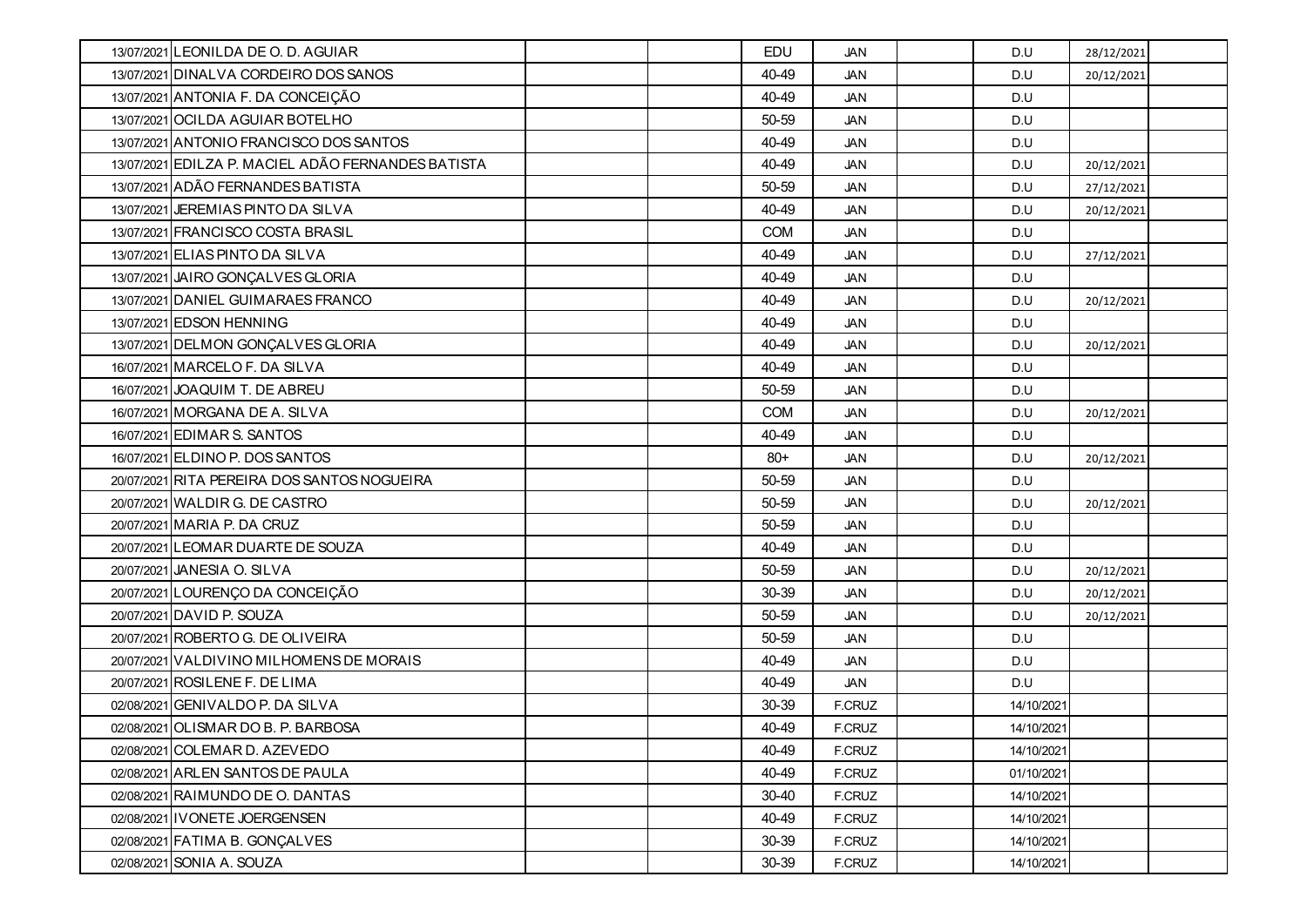| 02/08/2021 ANTONIO Q. DA CONCEIÇÃO   | 30-39 | F.CRUZ        | 14/10/2021 |  |
|--------------------------------------|-------|---------------|------------|--|
| 02/08/2021 REGINALDO PINTO           | 30-39 | F.CRUZ        | 14/10/2021 |  |
| 02/08/2021 IVONEY M. CARVALHO        | 40-49 | F.CRUZ        | 14/10/2021 |  |
| 02/08/2021 ARLETE C. FONTOURA        | 40-49 | F.CRUZ        | 14/10/2021 |  |
| 02/08/2021 FABIO . DA SILVA          | 40-49 | F.CRUZ        | 14/10/2021 |  |
| 02/08/2021 VERSONI PEREIRA           | 40-49 | F.CRUZ        | 01/10/2021 |  |
| 02/08/2021 LUIZA P. LEITE            | 40-49 | F.CRUZ        | 01/10/2021 |  |
| 02/08/2021 ELIANA F. GUERRA          | 40-49 | F.CRUZ        | 14/10/2021 |  |
| 02/08/2021 CLEBIO R. DA SILVA        | 30-39 | F.CRUZ        | 14/10/2021 |  |
| 02/08/2021 ALIRIO BARBOSA DA SILVA   | 40-49 | F.CRUZ        | 01/10/2021 |  |
| 02/08/2021 EDMILSON M. DE MELO       | 40-49 | F.CRUZ        | 09/12/2021 |  |
| 02/08/2021 ROSELIA R. DE SOUZA       | 30-39 | F.CRUZ        | 14/10/2021 |  |
| 02/08/2021 POLYANNE O. REIS          | 30-39 | F.CRUZ        | 08/11/2021 |  |
| 02/08/2021 OSMARIA D. AGUIAR         | 40-49 | F.CRUZ        | 14/10/2021 |  |
| 02/08/2021 VALDINA DE C. RODRIGUES   | 30-39 | F.CRUZ        | 14/10/2021 |  |
| 02/08/2021 JOSEFINA C. DE SÁ         | $80+$ | F.CRUZ        | 01/10/2021 |  |
| 02/08/2021 RAIMUNDA R. RESPLANDE     | 40-49 | F.CRUZ        | 01/10/2021 |  |
| 02/08/2021 CINTIA C. P. R. DE SOUZA  | 30-39 | F.CRUZ        | 14/10/2021 |  |
| 02/08/2021 FERNANDO A. DE SOUZA      | 30-39 | F.CRUZ        | 14/10/2021 |  |
| 02/08/2021 IVONE F. DE MOURA         | 30-39 | F.CRUZ        | 01/10/2021 |  |
| 02/08/2021 JOSE MARCIO A. DA SILVA   | 40-49 | F.CRUZ        | 08/11/2021 |  |
| 02/08/2021 ROSANIA R. DE SOUZA       | 30-39 | F.CRUZ        | 14/10/2021 |  |
| 02/08/2021 SONIA MARIA COSTA         | 40-49 | F.CRUZ        | 18/10/2021 |  |
| 02/08/2021 EDMILSON M. PEREIRA       | 40-49 | F.CRUZ        | 08/11/2021 |  |
| 02/08/2021 NOELMA DA S. VIEIRA       | 40-49 | F.CRUZ        | 19/11/2021 |  |
| 02/08/2021 ROSILMA DA S. VIEIRA      | 30-39 | F.CRUZ        | 14/10/2021 |  |
| 02/08/2021 ROZANIA CS. V. DOS SANTOS | 40-49 | F.CRUZ        | 18/10/2021 |  |
| 02/08/2021 LUZIA C. RODRIGUES        | 30-39 | F.CRUZ        | 08/11/2021 |  |
| 02/08/2021 MARIVANIA A. DE SOUZA     | 30-39 | F.CRUZ        | 08/11/2021 |  |
| 02/08/2021 ADRIANA N. DE CASTRO      | 40-49 | F.CRUZ        | 19/10/2021 |  |
| 02/08/2021 GIBERTO DA CONCEIÇÃO      | 30-39 | F.CRUZ        | 08/11/2021 |  |
| 02/08/2021 RAIMUNDA A. PEREIRA       | 40-49 | F.CRUZ        | 08/11/2021 |  |
| 02/08/2021 ANDREIA G. DIAS           | 30-39 | <b>F.CRUZ</b> | 08/10/2021 |  |
| 02/08/2021 ALVA M. MACIEL            | 40-49 | F.CRUZ        | 10/11/2021 |  |
| 02/08/2021LEONALDO MACEDO            | 40-49 | F.CRUZ        | 01/10/2021 |  |
| 02/08/2021 ADRIANA F. MAIA           | 40-49 | F.CRUZ        | 08/11/2021 |  |
| 02/08/2021 RAIMUNDO N. F. SILVA      | 40-49 | F.CRUZ        | 08/11/2021 |  |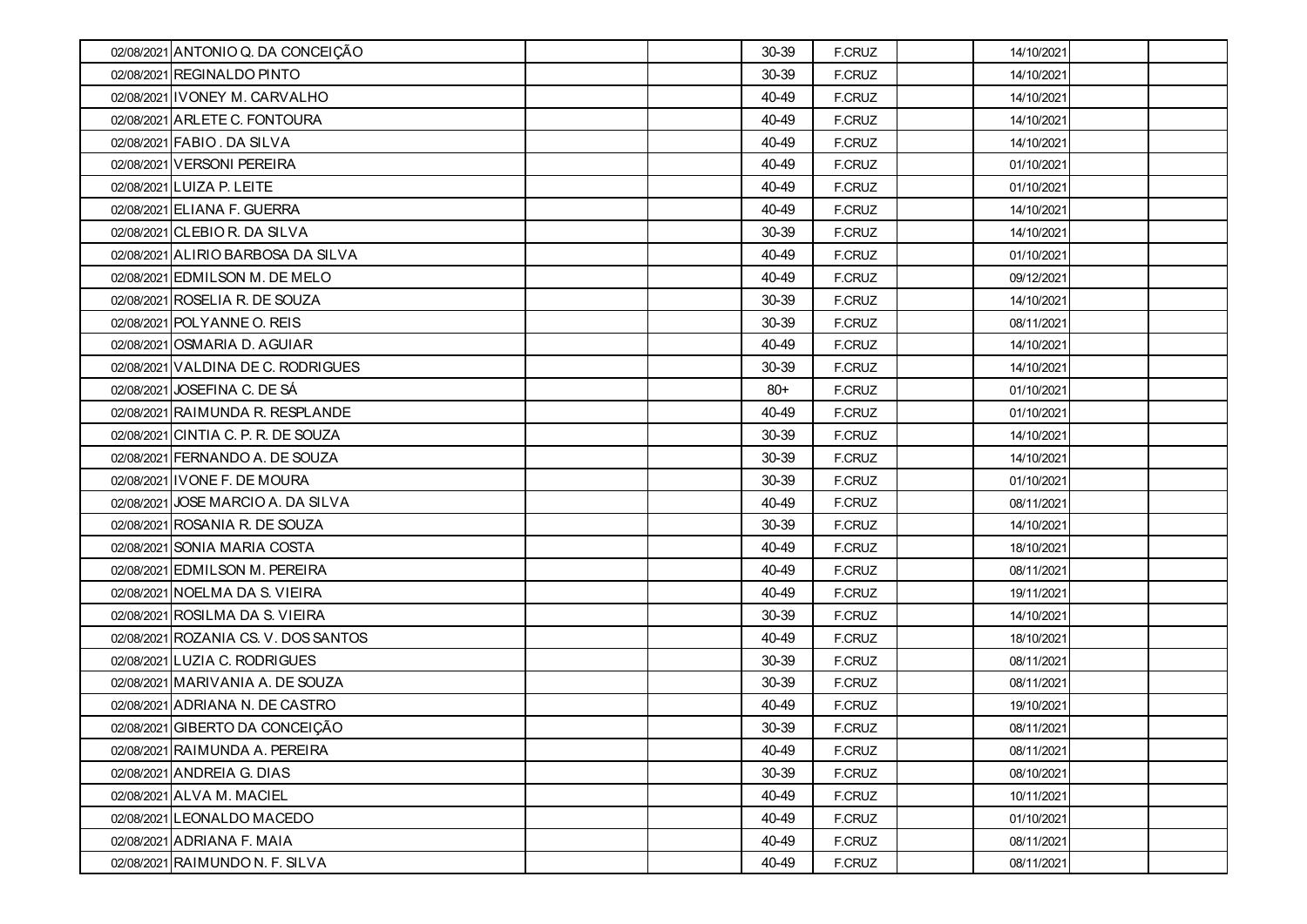| 02/08/2021 VAGNO M. MAIA               | 30-39 | F.CRUZ | 08/11/2021     |  |
|----------------------------------------|-------|--------|----------------|--|
| 02/08/2021 CLAUDENOR D. DE MORAIS      | 40-49 | F.CRUZ | 14/10/2021     |  |
| 02/08/2021 BENEDITA SOARES FARIAS      | 40-49 | F.CRUZ | 08/11/2021     |  |
| 02/08/2021 JEOVA P. DA SILVA           | 40-49 | F.CRUZ | 08/11/2021     |  |
| 02/08/2021 LEONICE P. LEITE            | 40-49 | F.CRUZ | 19/10/2021     |  |
| 02/08/2021 MARILENE A. DA S. MORAIS    | 30-39 | F.CRUZ | 18/10/2021     |  |
| 02/08/2021 VALDECI O. GLORIA           | 40-49 | F.CRUZ | 19/11/2021     |  |
| 02/08/2021 VANDA R. SANTOS             | 40-49 | F.CRUZ | 29/09/2021     |  |
| 02/08/2021 ROSANGELA O. GLORIA         | 40-49 | F.CRUZ | 08/11/2021     |  |
| 02/08/2021 MARIA DAS GRAÇAS L. DA CRUZ | 40-49 | F.CRUZ | 14/10/2021     |  |
| 02/08/2021 TEREZA DE SOUZA ALVES       | 50-59 | F.CRUZ | 18/11/2021     |  |
| 02/08/2021 RONILDO R. DE CARVALHO      | 30-39 | F.CRUZ | 08/11/2021     |  |
| 02/08/2021 ROBERVAL R. CARVALHO        | 30-39 | F.CRUZ | 08/11/2021     |  |
| 02/08/2021 EDILENE L. DOS S. COSTA     | 40-49 | F.CRUZ | <b>MUDOU</b>   |  |
| 02/08/2021 RUBIANE G. DOS SANTOS       | 30-39 | F.CRUZ | 08/11/2021     |  |
| 02/08/2021 GERALDO DE S. LEITE         | 30-39 | F.CRUZ | 19/11/2021     |  |
| 02/08/2021 ADILSON R. FERRAZ           | 40-49 | F.CRUZ | 08/11/2021     |  |
| 02/08/2021 SILVANA DOS S. MELLO        | 30-39 | F.CRUZ | 08/11/2021     |  |
| 02/08/2021 MARIA A. LOPES XAVIER       | 50-59 | F.CRUZ | 08/11/2021     |  |
| 02/08/2021 LUIS P. LEITE               | 40-49 | F.CRUZ | 19/11/2021     |  |
| 02/08/2021 JANAINA O. DE A. DOURADO    | 30-39 | F.CRUZ | 08/11/2021     |  |
| 02/08/2021 PATRICIA IVO DE SOUZA       | 30-39 | F.CRUZ | <b>OUTROM</b>  |  |
| 02/08/2021 RAINALDO S. DE OLIVEIRA     | 40-49 | F.CRUZ | 08/11/2021     |  |
| 02/08/2021 MANOEL MESSIAS ALVES        | 30-39 | F.CRUZ | 08/11/2021     |  |
| 02/08/2021 ANA MARIA DE SOUZA LEITE    | 30-39 | F.CRUZ | 08/11/2021     |  |
| 02/08/2021 WELLINGTON A. RIBEIRO       | 40-49 | F.CRUZ | 19/11/2021     |  |
| 02/08/2021 GILMAR DE C. DOS SANTOS     | 30-39 | F.CRUZ | 19/11/2021     |  |
| 02/08/2021 VALDIRENNE R. OLIVEIRA      | 40-49 | F.CRUZ | 01/10/2021     |  |
| 02/08/2021 DAMIAO MARCOS DE MELO       | 30-39 | F.CRUZ |                |  |
| 02/08/2021 ROSANA NUNES DA SILVA       | 30-39 | F.CRUZ | <b>OUTRO M</b> |  |
| 02/08/2021 EDILENE R. SOUZA            | 40-49 | F.CRUZ | 08/11/2021     |  |
| 02/08/2021 FRANCISCO R. LIMA           | 30-39 | F.CRUZ | 19/11/2021     |  |
| 02/08/2021 DANIEL DAMIANI              | 40-49 | F.CRUZ | N TOMOU        |  |
| 02/08/2021 SANDRA S. DAMIANI           | 30-39 | F.CRUZ | 26/11/2021     |  |
| 02/08/2021 JOSE ULESSES DOS SANTOS     | 30-39 | F.CRUZ | 08/11/2021     |  |
| 02/08/2021 AUREA MARIA FERREIRA        | 40-49 | F.CRUZ | 08/11/2021     |  |
| 02/08/2021 MARLENE G. DE CARVALHO      | 30-39 | F.CRUZ | 08/11/2021     |  |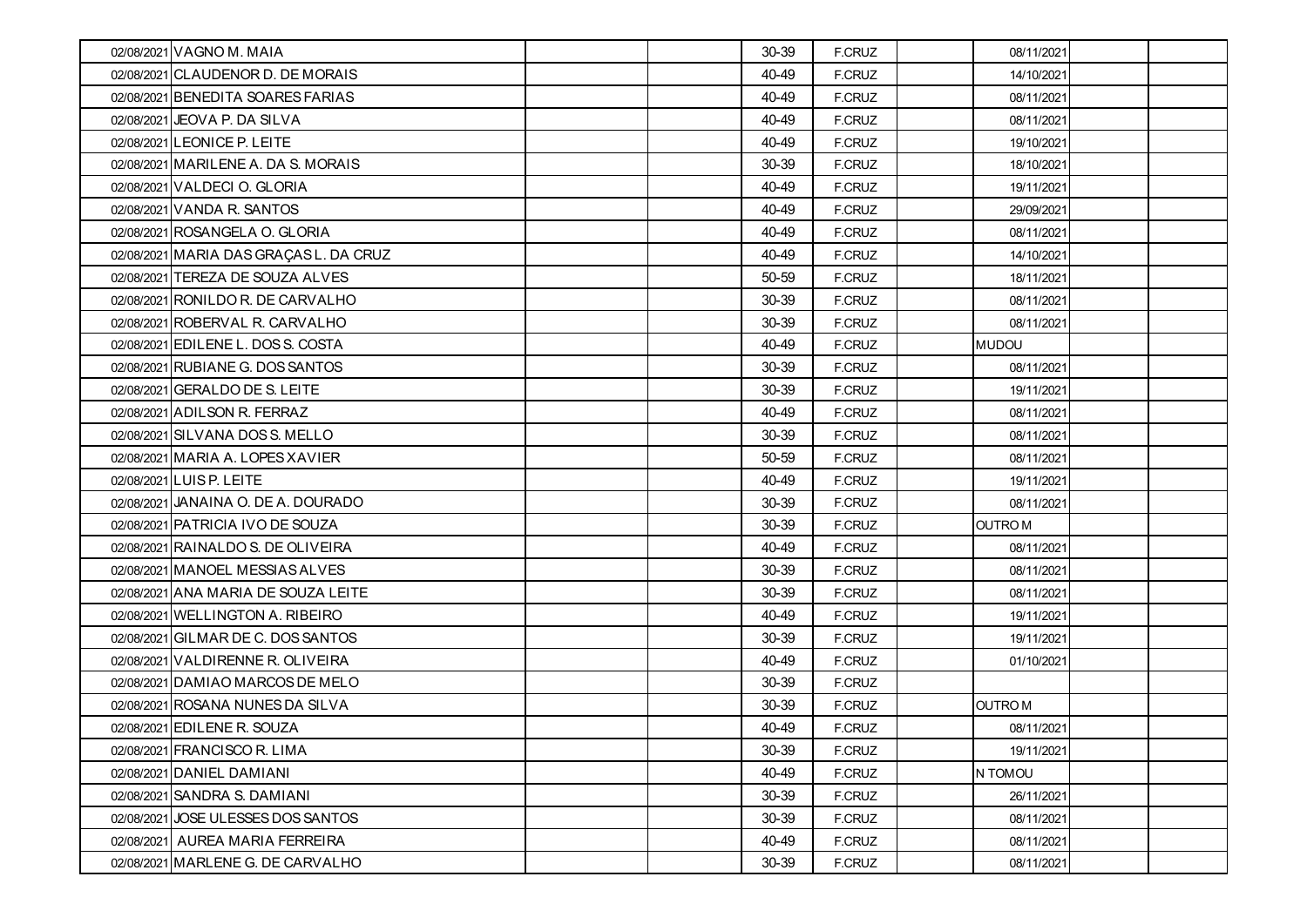| 02/08/2021 ANDREIA GOMES              |  | 40-49      | F.CRUZ     | 08/11/2021    |  |
|---------------------------------------|--|------------|------------|---------------|--|
|                                       |  |            |            |               |  |
| 02/08/2021 ANDRESSA SILVA CARVALHO    |  | EST.       | F.CRUZ     |               |  |
| 02/08/2021 MARIA MARLEIDE R. MEDEIROS |  | 40-49      | F.CRUZ     | 09/11/2021    |  |
| 02/08/2021 FRANCISCA R. MEDEIROS      |  | 40-49      | F.CRUZ     | 09/11/2021    |  |
| 02/08/2021 MARIA DO SOCORRO MATÃO     |  | 30-39      | F.CRUZ     | 19/11/2021    |  |
| 02/08/2021 CLAUDIMA B. DOS SANTOS     |  | 30-39      | F.CRUZ     | 10/12/2021    |  |
| 02/08/2021 ELISMAR P. DE MACEDO       |  | 30-39      | F.CRUZ     | 09/12/2021    |  |
| 02/08/2021 JEOVANIA PINTO RODRIGUES   |  | 30-39      | F.CRUZ     | 08/11/2021    |  |
| 02/08/2021 GILSON P. RODRIGUES        |  | 40-49      | F.CRUZ     | 08/11/2021    |  |
| 02/08/2021 PEDRO ALVES DA SILVA       |  | 40-49      | F.CRUZ     | 19/11/2021    |  |
| 02/08/2021 LUZIANE DANTAS DOS SANTOS  |  | 30-49      | F.CRUZ     | 03/12/2021    |  |
| 04/08/2021 JOAO BATISTA P. DA CRUZ    |  | 40-49      | F.CRUZ     | 26/11/2021    |  |
| 05/08/2021 GILBERTO A. RIBEIRO        |  | 40-49      | F.CRUZ     | 19/11/2021    |  |
| 05/08/2021 LUCIANA BARBOSA            |  | <b>GES</b> | <b>BUT</b> | 02/09/2021    |  |
| 05/08/2021 FLAVIANE P. DE SOUZA       |  | <b>GES</b> | <b>BUT</b> | 10/09/2021    |  |
| 05/08/2021 LAIS DE PAULA              |  | <b>GES</b> | <b>BUT</b> | 19/10/2021    |  |
| 05/08/2021 POLIANE RIBEIRO DE SANTOS  |  | <b>GES</b> | BUT        | 09/09/2021    |  |
| 12/08/2021 STEFANNE A. CARVALHO       |  | <b>GES</b> | <b>BUT</b> | 02/09/2021    |  |
| 12/08/2021 KESIA FRANCISCA DA COSTA   |  | <b>GES</b> | <b>BUT</b> | <b>GURUPI</b> |  |
| 06/08/2021 GERALDO P. DE OLIVEIRA     |  | 40-49      | <b>BUT</b> | 03/09/2021    |  |
| 06/08/2021 WILLAS DANTAS DO REGO      |  | 30-39      | <b>BUT</b> | 03/09/2021    |  |
| 06/08/2021 GEOVANNE B. DOS SANTOS     |  | 30-39      | BUT        | 31/08/2021    |  |
| 06/08/2021 GISMAEL B. DOS SANTOS      |  | <b>COM</b> | <b>BUT</b> | 03/09/2021    |  |
| 06/08/2021 MAKCIONE G. DE JESUS       |  | 30-39      | <b>BUT</b> | 03/09/2021    |  |
| 06/08/2021 JOAO OLIVEIRA GLORIA       |  | 40-49      | <b>BUT</b> | 29/09/2021    |  |
| 06/08/2021 LUANNA DA SILVA            |  | 30-39      | <b>BUT</b> | 03/09/2021    |  |
| 06/08/2021 DEVOCI ALVES RIBEIRO       |  | 30-39      | <b>BUT</b> | 02/09/2021    |  |
| 06/08/2021 LINDOMAR P. LEITE          |  | 30-39      | <b>BUT</b> | 02/09/2021    |  |
| 06/08/2021 ANA DARK R. DE CARVALHO    |  | 30-39      | BUT        | 03/09/2021    |  |
| 06/08/2021 DEVONI AIRES RIBEIRO       |  | 30-39      | <b>BUT</b> | 03/09/2021    |  |
| 06/08/2021 RAIMUNDO NONATO AZEVEDO    |  | 40-49      | <b>BUT</b> | 03/09/2021    |  |
| 06/08/2021 TAMIRIS FARIAS SANTOS      |  | 30-39      | <b>BUT</b> | 09/09/2021    |  |
| 06/08/2021 SIDNEY DOURADO             |  | 40-49      | <b>BUT</b> | 09/09/2021    |  |
| 06/08/2021 LEONARDO AMARO DA SILVA    |  | 30-39      | <b>BUT</b> | 02/09/2021    |  |
| 06/08/2021 LEIDE VIANA P. DA SILVA    |  | 30-39      | <b>BUT</b> | 02/09/2021    |  |
| 06/08/2021 CINYA EMANUELA DANTAS      |  | 30-39      | <b>BUT</b> | 03/09/2021    |  |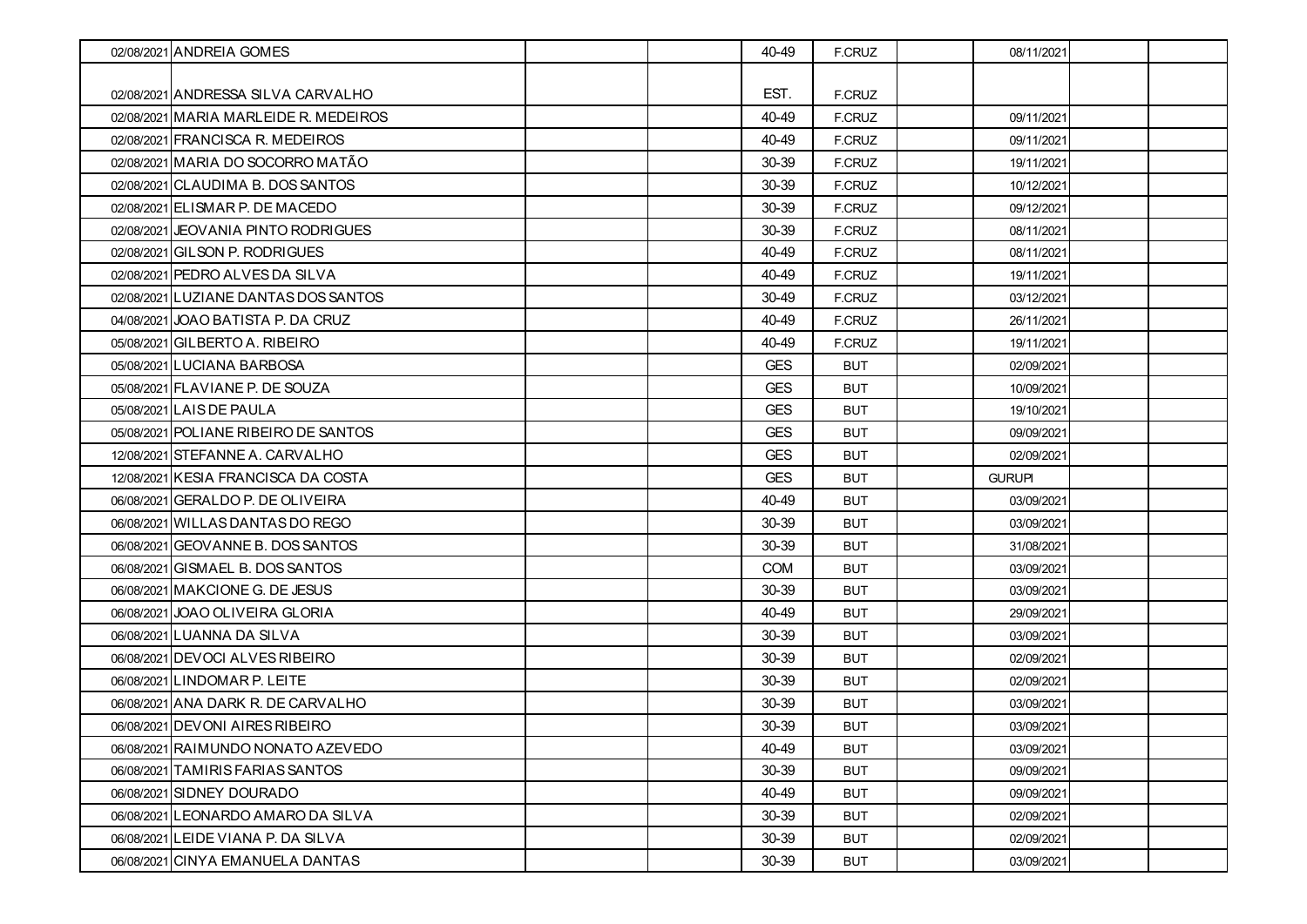| 06/08/2021 ANA LUCIA ALVES RIBEIRO       |  | 30-39 | BUT        | 29/09/2021 |  |
|------------------------------------------|--|-------|------------|------------|--|
| 06/08/2021 ARIMARI GONÇALVES CUNHA       |  | 30-39 | <b>BUT</b> | 03/09/2021 |  |
| 06/08/2021 KATIANE M. DE CASTRO          |  | 30-39 | <b>BUT</b> | 03/09/2021 |  |
| 06/08/2021 LUZILENE LINDOUSO             |  | 40-49 | <b>BUT</b> | 03/09/2021 |  |
| 06/08/2021 SAMILA FERREIRA DIAS          |  | 30-39 | <b>BUT</b> | 03/09/2021 |  |
| 06/08/2021 SIMONE DE CARVALHO            |  | 30-39 | <b>BUT</b> | 03/09/2021 |  |
| 06/08/2021 MARIA JOANA DE CARVALHO       |  | 50-59 | <b>BUT</b> | 03/09/2021 |  |
| 06/08/2021 JOSELINO DA CONCEIÇÃO         |  | 30-39 | <b>BUT</b> | 03/09/2021 |  |
| 06/08/2021 TATIANE CRISTINA LOPES ARAUJO |  | 30-39 | <b>BUT</b> | 03/09/2021 |  |
| 06/08/2021 MARIA DIVINA DANTAS           |  | 40-49 | <b>BUT</b> | 10/09/2021 |  |
| 06/08/2021 DAANNA R. DA COSTA            |  | 30-39 | <b>BUT</b> | 03/09/2021 |  |
| 06/08/2021 FRANCISMAR CARLOS LEITE       |  | 30-39 | <b>BUT</b> | 02/09/2021 |  |
| 06/08/2021 VISMARRODRIGUES PINTO         |  | 30-39 | BUT        | 03/09/2021 |  |
| 06/08/2021 BONFIM GUEDES DE CARVALHO     |  | 30-39 | <b>BUT</b> | 02/09/2021 |  |
| 06/08/2021 PAULO CESAR PAULINO           |  | 30-39 | <b>BUT</b> | 03/09/2021 |  |
| 06/08/2021 ROBERIO O. FERREIRA           |  | 30-39 | <b>BUT</b> | 03/09/2021 |  |
| 06/08/2021 CARMEM VLENIA DE SOUZA        |  | 30-39 | <b>BUT</b> | 03/09/2021 |  |
| 06/08/2021 ABEL RODRIGUES DA SILVA       |  | $80+$ | <b>BUT</b> | 03/09/2021 |  |
| 06/08/2021 JACINTA B. SILVA              |  | 70-79 | <b>BUT</b> | 28/09/2021 |  |
| 06/08/2021 FABIANA RODRIGUES OLIVEIRA    |  | 30-39 | <b>BUT</b> | 29/09/2021 |  |
| 06/08/2021 ALESSANDRO LAZARO             |  | 30-39 | <b>BUT</b> | 29/09/2021 |  |
| 06/08/2021 CLAUDIANE R. MACHADO          |  | 30-39 | <b>BUT</b> | 03/09/2021 |  |
| 06/08/2021 FABIOLA LIMA BEQUIMAN         |  | 30-39 | <b>BUT</b> | 03/09/2021 |  |
| 06/08/2021 ELENICE CRUZ DE ABREU         |  | 30-39 | <b>BUT</b> | 09/09/2021 |  |
| 06/08/2021 TANIA NERES GLORIA            |  | 30-39 | <b>BUT</b> | 09/09/2021 |  |
| 06/08/2021 CLEONICE FERREIRA DE SOUSA    |  | 30-39 | <b>BUT</b> | 29/09/2021 |  |
| 06/08/2021 LOURENÇO R. DE CASTRO         |  | 40-49 | <b>BUT</b> | 03/09/2021 |  |
| 06/08/2021 ROSIMEIRE F. DE OLIVEIRA      |  | 30-39 | <b>BUT</b> | 03/09/2021 |  |
| 06/08/2021 NATANAEL PINTO DE SOUZA       |  | 30-39 | <b>BUT</b> | 03/09/2021 |  |
| 06/08/2021 DARLENE N. CARVALHO           |  | 30-39 | <b>BUT</b> | 03/09/2021 |  |
| 06/08/2021 JULIANA E. GUERRA             |  | 30-39 | <b>BUT</b> | 03/09/2021 |  |
| 06/08/2021 ALEXANDRE B. DA SILVA         |  | 30-39 | BUT        | 03/09/2021 |  |
| 06/08/2021 SIMONE R. DOS SANTOS          |  | 30-39 | <b>BUT</b> | 03/09/2021 |  |
| 06/08/2021 WESLEY LOPES SANTANA          |  | 30-39 | <b>BUT</b> | 03/09/2021 |  |
| 06/08/2021 WESLANE P. SOUZA              |  | 30-39 | <b>BUT</b> | 03/09/2021 |  |
| 06/08/2021 ROMILSON P. MARTINS           |  | 40-49 | <b>BUT</b> | 06/09/2021 |  |
| 09/08/2021 LEIDMAR REIS                  |  | 30-39 | <b>BUT</b> | 29/09/2021 |  |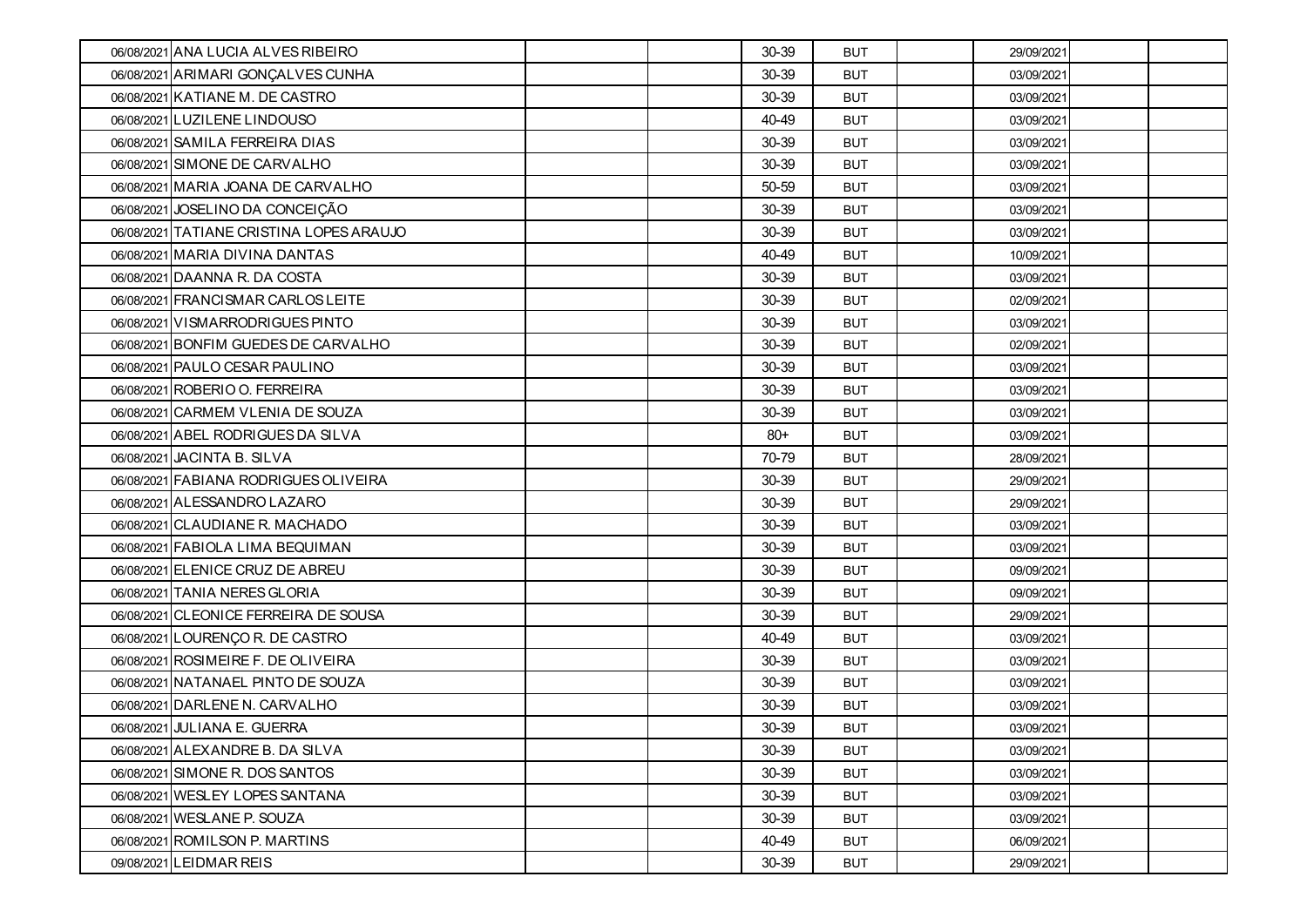| 09/08/2021 PEDRO IGOR V. DA C. SANTOS  |  | EDU   | <b>BUT</b>    | 31/08/2021     |            |  |
|----------------------------------------|--|-------|---------------|----------------|------------|--|
| 16/08/2021 CELSO B. DE SOUZA           |  | $18+$ | JAN           | DU             | 04/01/2022 |  |
| 16/08/2021 MARLY PEREIRA REIS          |  | $18+$ | JAN           | <b>DU</b>      |            |  |
| 16/08/2021 PATRICIA BISPO FERREIRA     |  | 18+   | JAN           | DU             | 20/12/2021 |  |
| 16/08/2021 MERIVAN CARDOSO DA SILVA    |  | $18+$ | JAN           | DU             | 27/12/2021 |  |
| 16/08/2021 ANA FLAVIA G. DE SOUZA      |  | 18+   | JAN           | DU             |            |  |
| 16/08/2021 JADILA P. DE SOUZA          |  | $18+$ | F.CRUZ        | 05/01/2022     |            |  |
| 16/08/2021 HIAGO F. SOUZA              |  | 18+   | F.CRUZ        | 19/11/2021     |            |  |
| 16/08/2021 LUCAS R. DE OLIVEIRA        |  | $18+$ | F.CRUZ        | 09/11/2021     |            |  |
| 16/08/2021 LAYLA DE S. RODRIGUES       |  | $18+$ | F.CRUZ        | 08/11/2021     |            |  |
| 16/08/2021 LUCAS JOERGENSEN DOS SANTOS |  | 18+   | F.CRUZ        | 18/11/2021     |            |  |
| 16/08/2021 MOACIR MESSIAS R. DE SOUZA  |  | $18+$ | F.CRUZ        | 08/11/2021     |            |  |
| 16/08/2021 KAIQUE DOS SANTOS LEITE     |  | 18+   | F.CRUZ        | 08/11/2021     |            |  |
| 16/08/2021 LUCIVANIA O. SANTOS         |  | $18+$ | F.CRUZ        | 08/11/2021     |            |  |
| 16/08/2021 ROBES BEZERRA DOS SANTOS    |  | $18+$ | F.CRUZ        | 08/11/2021     |            |  |
| 16/08/2021 MARCOS VINICIUS P. RIBEIRO  |  | 18+   | F.CRUZ        | 08/11/2021     |            |  |
| 16/08/2021 NATALIA O. AYALA            |  | $18+$ | F.CRUZ        | 08/11/2021     |            |  |
| 16/08/2021 ANITA CARVALHO DE ASSIS     |  | 18+   | F.CRUZ        | <b>OUTRO M</b> |            |  |
| 16/08/2021 RICARDO F. DOS SANTOS       |  | 18+   | F.CRUZ        | 08/11/2021     |            |  |
| 16/08/2021 MARCOS VINICIUS R. VIANA    |  | 18+   | F.CRUZ        | 08/11/2021     |            |  |
| 16/08/2021 ANTHONY CARVALHO DE ASSIS   |  | $18+$ | F.CRUZ        | <b>OUTROM</b>  |            |  |
| 16/08/2021 YURI R. TRINDADE            |  | 18+   | F.CRUZ        | 08/11/2021     |            |  |
| 16/08/2021 ALBINO DE PAULA S. JUNIOR   |  | 18+   | F.CRUZ        | 19/11/2021     |            |  |
| 16/08/2021 VALMIR H. DA SILVA          |  | $18+$ | F.CRUZ        | 19/11/2021     |            |  |
| 16/08/2021 LUCAS DE O. COSTA           |  | 18+   | F.CRUZ        | 08/11/2021     |            |  |
| 16/08/2021 FABIO F. DE QUEIROZ         |  | $18+$ | F.CRUZ        | 19/11/2021     |            |  |
| 16/08/2021 ROSILENE R. DE SOUZA        |  | 18+   | F.CRUZ        | 19/11/2021     |            |  |
| 16/08/2021 ALDENYY B. DE OLIVEIRA      |  | $18+$ | F.CRUZ        | 03/12/2021     |            |  |
| 16/08/2021 FABIANA L. SANTOS           |  | $18+$ | F.CRUZ        | 08/11/2021     |            |  |
| 16/08/2021 JULIO CESAR R. DA SILVA     |  | 18+   | F.CRUZ        | 08/11/2021     |            |  |
| 16/08/2021 MARCELA CARLOS LEITE        |  | $18+$ | F.CRUZ        | <b>OUTROM</b>  |            |  |
| 16/08/2021 LAIANE RAMOS DE SOUZA       |  | 18+   | F.CRUZ        | 19/11/2021     |            |  |
| 16/08/2021 EDILEIDE LOPES DOS SANOS    |  | $18+$ | F.CRUZ        | 08/11/2021     |            |  |
| 16/08/2021 SAMUEL DA SILVA             |  | $18+$ | F.CRUZ        | 08/11/2021     |            |  |
| 16/08/2021 CLAYTON A. RODRIGUES        |  | $18+$ | F.CRUZ        | 08/11/2021     |            |  |
| 16/08/2021 HYASMING. DOS SANTOS        |  | $18+$ | <b>F.CRUZ</b> |                |            |  |
| 16/08/2021 JOSE MARIA LOPES            |  | 18+   | F.CRUZ        |                |            |  |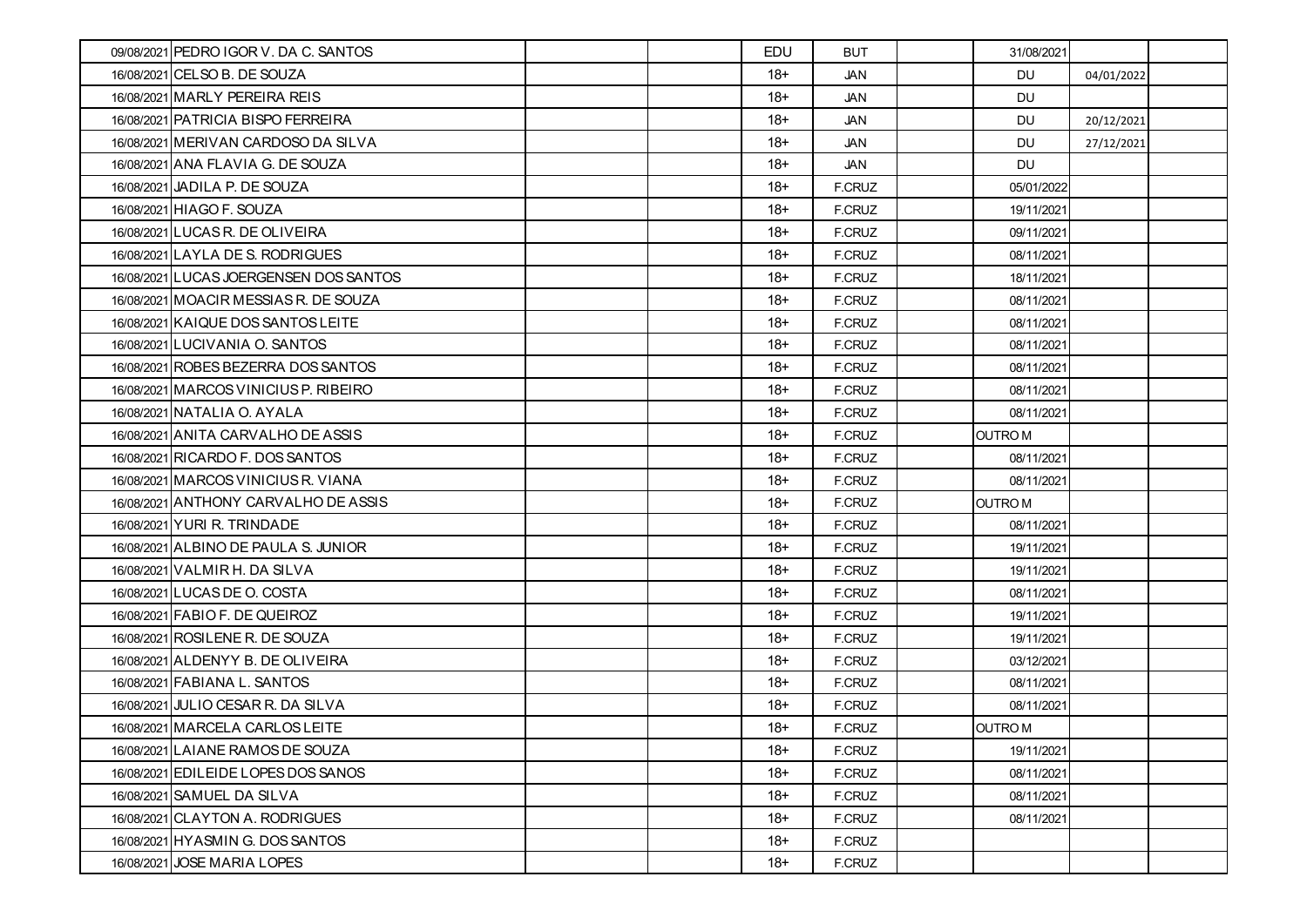| 16/08/2021 POLIANA C. CAVALCANTE         |  | 18+   | <b>F.CRUZ</b> | 19/11/2021   |            |  |
|------------------------------------------|--|-------|---------------|--------------|------------|--|
| 16/08/2021 MARIA LUCIA DE S. RIBEIRO     |  | $18+$ | F.CRUZ        | 19/11/2021   |            |  |
| 16/08/2021 MARIA ELVIRA B. DE ARAUJO     |  | $18+$ | F.CRUZ        | <b>MUDOU</b> |            |  |
| 16/08/2021 EMANUEL M. B. DE A. CRUZ      |  | 18+   | F.CRUZ        | <b>MUDOU</b> |            |  |
| 16/08/2021 ADELICIO D. DE SOUZA          |  | $18+$ | F.CRUZ        | 19/11/2021   |            |  |
| 16/08/2021 MATHEUS S. REIS               |  | 18+   | F.CRUZ        | 19/11/2021   |            |  |
| 16/08/2021 NEUZIMAR R. DOS SANTOS        |  | $18+$ | F.CRUZ        | 14/10/2021   |            |  |
| 16/08/2021 VALDEREIS RIBEIRO DE OLIVEIRA |  | $18+$ | F.CRUZ        | 10/11/2021   |            |  |
| 16/08/2021 LUAN G. RENOVATO              |  | 18+   | F.CRUZ        | 10/11/2021   |            |  |
| 16/08/2021 HUMBERTO DE CAMPOS JUNIOR     |  | $18+$ | F.CRUZ        | 09/11/2021   |            |  |
| 16/08/2021 JORDANNY R. DOS SANTOS COSTA  |  | 18+   | F.CRUZ        | 06/10/2021   |            |  |
| 16/08/2021 MAKSUEL C. DA SILVA           |  | 18+   | F.CRUZ        | <b>TOMOU</b> |            |  |
| 16/08/2021 WESLEY P. DOS SANTOS          |  | 18+   | F.CRUZ        | 02/09/2021   |            |  |
| 16/08/2021 SOLEMAR J. P. DOS SANTOS      |  | $18+$ | F.CRUZ        | 02/09/2021   |            |  |
| 16/08/2021 ROSELI ROSA DE SOUZA          |  | $18+$ | F.CRUZ        | 02/09/2021   |            |  |
| 16/08/2021 LUCIANO DIAS DA SILVA         |  | 18+   | F.CRUZ        | 02/09/2021   |            |  |
| 16/08/2021 JOSE ALCINO O. DOS SANTOS     |  | $18+$ | <b>F.CRUZ</b> | 29/09/2021   |            |  |
| 16/08/2021 EVAIR PAULA DA SILVA          |  | 18+   | F.CRUZ        | 02/09/2021   |            |  |
| 16/08/2021 MARILENE R. DE SOUZA          |  | $18+$ | F.CRUZ        | 02/09/2021   |            |  |
| 16/08/2021 PAULO HENRIQUE DE A. ROZARIO  |  | $18+$ | F.CRUZ        | 02/09/2021   |            |  |
| 16/08/2021 TULIO HOLANDA DA SILVA        |  | 18+   | <b>BUT</b>    | 02/09/2021   |            |  |
| 16/08/2021 HYSKAILITH R. DE SOUZA        |  | $18+$ | <b>BUT</b>    | 31/08/2021   |            |  |
| 16/08/2021 LIRYEL S. DE QUEIROZ          |  | $18+$ | <b>BUT</b>    | 10/09/2021   |            |  |
| 16/08/2021 ANA JULIA D. MOREIRA          |  | $18+$ | <b>BUT</b>    | 02/09/2021   |            |  |
| 16/08/2021 GILBERTO L. TEIXEIRA          |  | 18+   | <b>BUT</b>    | 02/09/2021   |            |  |
| 16/08/2021 LILIANE V. SOUZA              |  | $18+$ | BUT           | 02/09/2021   |            |  |
| 16/08/2021 DALILA M. DE AGUIAR           |  | $18+$ | BUT           | 09/09/2021   |            |  |
| 16/08/2021 ELIANNA D. MACEDO             |  | 18+   | <b>BUT</b>    | 02/09/2021   |            |  |
| 16/08/2021 LEANDRO C. DOS SANTOS         |  | $18+$ | <b>BUT</b>    | 06/09/2021   |            |  |
| 16/08/2021 MAYARA ROCHA DA SILVA         |  | 18+   | <b>BUT</b>    | 02/09/2021   |            |  |
| 16/08/2021 KATIA TELES DE QUEIROZ        |  | $18+$ | <b>BUT</b>    | 29/09/2021   |            |  |
| 16/08/2021 MAYRA FERREIRA FERNANDES      |  | $18+$ | <b>BUT</b>    | 29/09/2021   |            |  |
| 16/08/2021 ADRIANO F. DE AZEVEDO         |  | $18+$ | <b>BUT</b>    | 02/09/2021   |            |  |
| 16/08/2021 LUCAS VIEIRA DE SOUZA         |  | $18+$ | <b>BUT</b>    | 02/09/2021   |            |  |
| 17/08/2021 SIMONE BOTELHO DE AZEVEDO     |  | $18+$ | JAN           | <b>DU</b>    | 28/12/2021 |  |
| 17/08/2021 LEONILDA P. REIS              |  | $18+$ | JAN           | <b>DU</b>    |            |  |
| 17/08/2021 MAXILANIA G. DE LOUZA         |  | 18+   | JAN           | DU           |            |  |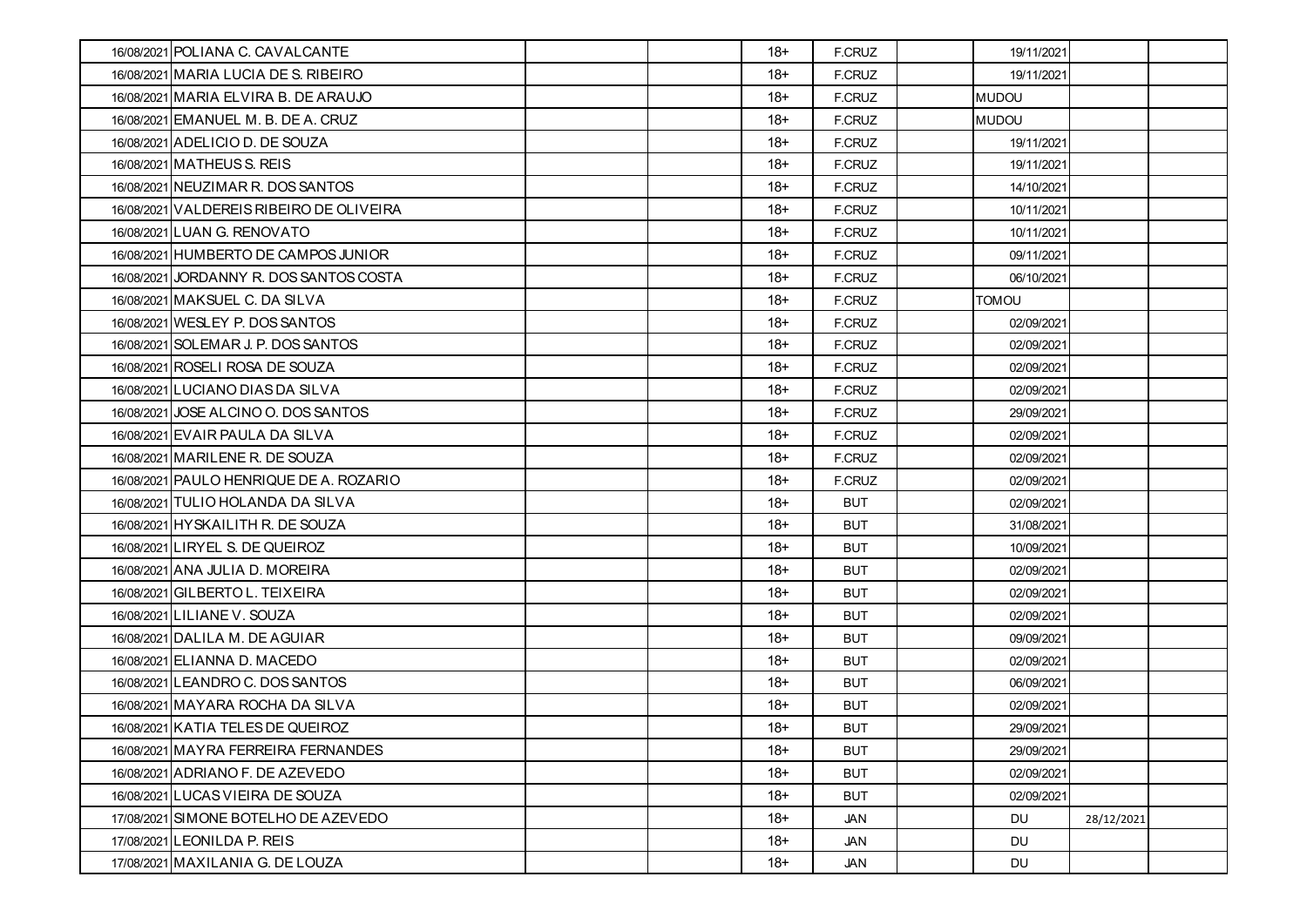| 17/08/2021 SAMUEL A. DOS SANTOS        | 18+   | JAN           | DU           |  |
|----------------------------------------|-------|---------------|--------------|--|
| 17/08/2021 JOSE DOS REIS GLORIA        | $18+$ | JAN           | <b>DU</b>    |  |
| 17/08/2021 ANTONIO M. DOS SANTOS       | $18+$ | F.CRUZ        |              |  |
| 17/08/2021 ALAENE LOURO DOS SANTOS     | $18+$ | F.CRUZ        | 19/10/2021   |  |
| 17/08/2021 SIRLEY SOUZA DA SILVA       | $18+$ | F.CRUZ        | 19/10/2021   |  |
| 19/08/2021 LUMA LORRANNE B. DE SOUZA   | 18+   | <b>BUT</b>    | <b>MUDOU</b> |  |
| 19/08/2021 LEANDRO SILVA DA CRUZ       | $18+$ | <b>BUT</b>    | 09/09/2021   |  |
| 19/08/2021 VALDINEIDE TEODORO FERREIRA | $18+$ | BUT           | 10/09/2021   |  |
| 19/08/2021 SABRINA G. DA SILVA         | $18+$ | <b>BUT</b>    | 10/09/2021   |  |
| 19/08/2021 ZAQUEU MELLO                | $18+$ | <b>BUT</b>    | 10/09/2021   |  |
| 19/08/2021 PAULO P. DA COSTA JUNIOR    | 18+   | <b>BUT</b>    | 10/09/2021   |  |
| 19/08/2021 PAULO P. DA COSTA           | $18+$ | <b>BUT</b>    | 10/09/2021   |  |
| 19/08/2021 ROSINEIDE C. DE SOUZA       | 18+   | <b>BUT</b>    | 10/09/2021   |  |
| 19/08/2021 ROSIRENE D. LOPES           | $18+$ | <b>BUT</b>    | 10/09/2021   |  |
| 19/08/2021 LUCELIA NUNES TORRES        | $18+$ | BUT           | 10/09/2021   |  |
| 19/08/2021 JAYNE P. DE QUEIROZ         | 18+   | <b>BUT</b>    | 06/09/2021   |  |
| 19/08/2021 ANA MAIRA PIRES DE SOUZA    | $18+$ | <b>BUT</b>    | 10/09/2021   |  |
| 19/08/2021 YURI LOPES                  | $18+$ | BUT           | 10/09/2021   |  |
| 19/08/2021 GABRIEL G. RODRIGUES        | $18+$ | <b>BUT</b>    | 10/09/2021   |  |
| 19/08/2021 LUCAS EDUARDO DAMIANY       | $18+$ | <b>BUT</b>    | 10/09/2021   |  |
| 19/08/2021 HELOIZA A. RODRIGUES        | $18+$ | <b>BUT</b>    | 29/09/2021   |  |
| 19/08/2021 CHAYANE R. DA COSTA         | $18+$ | BUT           | 10/09/2021   |  |
| 19/08/2021 VITORIA A. DE CASTRO        | $18+$ | <b>BUT</b>    | 10/09/2021   |  |
| 19/08/2021 JOVINO NETO AIRES           | $18+$ | <b>PFIZER</b> | 18/11/2021   |  |
| 19/08/2021 LEANDRO MARTINS SOUSA       | 18+   | <b>PFIZER</b> |              |  |
| 19/08/2021 LIVIA FERREIRA NASCIMENTO   | $18+$ | <b>PFIZER</b> | 18/11/2021   |  |
| 19/08/2021 DIOGO P. SIRIANO            | $18+$ | <b>PFIZER</b> |              |  |
| 19/08/2021 TATIANE LOPES DOS SANTOS    | $18+$ | <b>PFIZER</b> | 18/11/2021   |  |
| 19/08/2021 GISLENE RIBEIRO DE SOUZA    | $18+$ | <b>PFIZER</b> | 19/11/2021   |  |
| 19/08/2021 RENATO ROSA OLIVEIRA        | 18+   | <b>PFIZER</b> | 18/11/2021   |  |
| 19/08/2021 JACIRA F. GOMES             | $18+$ | <b>PFIZER</b> | 18/11/2021   |  |
| 19/08/2021 JANAINA ANDRE PONCE         | $18+$ | <b>PFIZER</b> | 18/11/2021   |  |
| 19/08/2021 RONIO RAMALHO CUNHA         | $18+$ | <b>PFIZER</b> | 18/11/2021   |  |
| 19/08/2021 JOSILMA ABREU DE MORAIS     | $18+$ | <b>PFIZER</b> | 30/11/2021   |  |
| 19/08/2021 WELLINGTON LEÃO PEREIRA     | $18+$ | <b>PFIZER</b> | 23/11/2021   |  |
| 19/08/2021 ROSILENE PEREIRA CASTRO     | $18+$ | <b>PFIZER</b> | 24/11/2021   |  |
| 19/08/2021 FELLIPE JOERGENSEN SANTOS   | $18+$ | <b>PFIZER</b> | 18/11/2021   |  |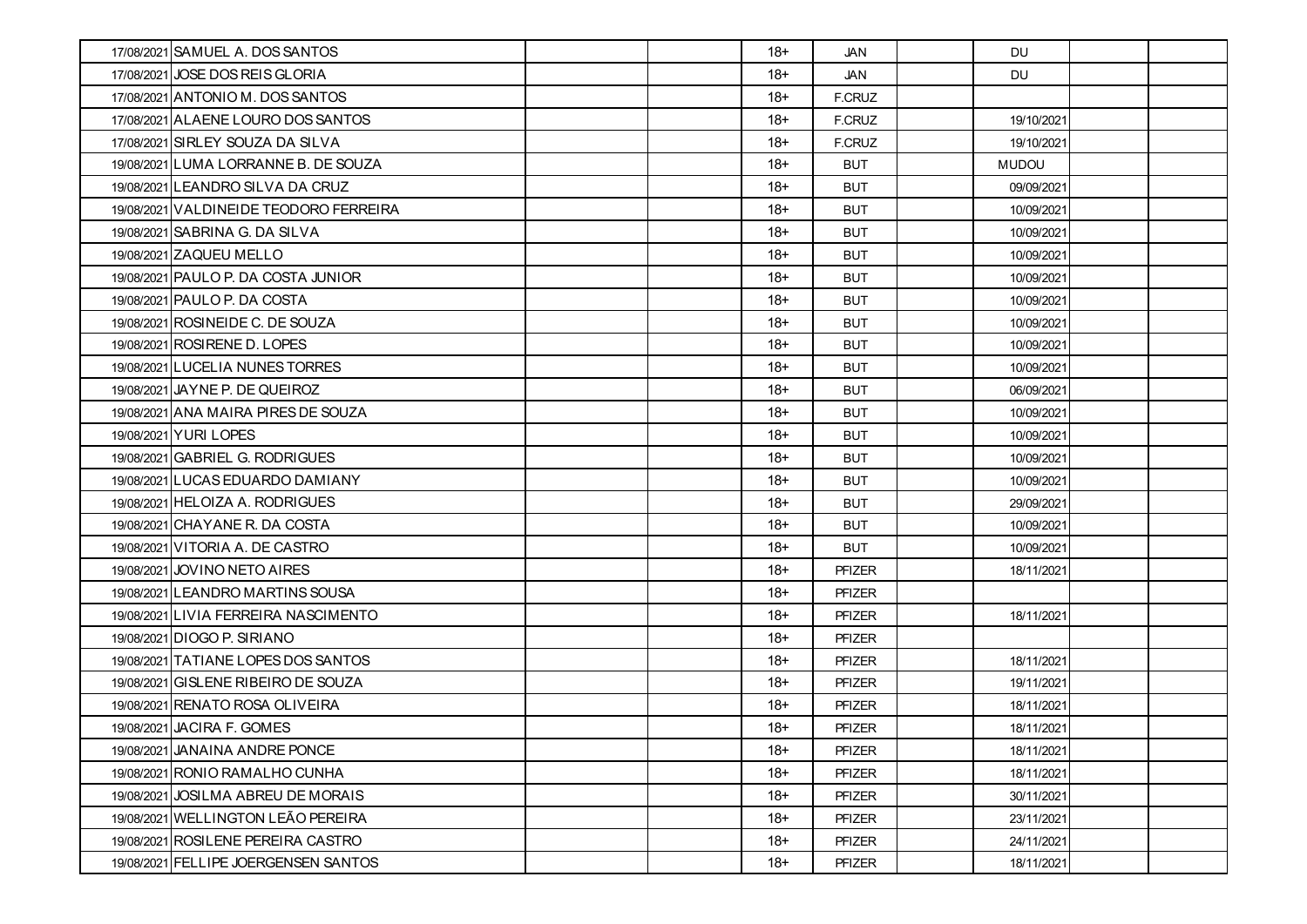| 19/08/2021 OLIVIA RODRIGUES TEIXEIRA    |  | $18+$ | <b>PFIZER</b> | 18/11/2021    |  |
|-----------------------------------------|--|-------|---------------|---------------|--|
| 19/08/2021 DABIA B. RAMOS               |  | $18+$ | <b>PFIZER</b> | 19/11/2021    |  |
| 19/08/2021 MARIANA RIBEIRO DA SILVA     |  | $18+$ | <b>PFIZER</b> | 18/11/2021    |  |
| 19/08/2021 ALVARO AUGUSTO DANTAS        |  | $18+$ | <b>PFIZER</b> | 19/11/2021    |  |
| 19/08/2021 JACKYSLENE PEREIRA CASTRO    |  | $18+$ | <b>PFIZER</b> | 23/11/2021    |  |
| 19/08/2021 CAIO A. RIBEIRO              |  | 18+   | <b>PFIZER</b> | 23/11/2021    |  |
| 19/08/2021 GEANE FERREIRA               |  | $18+$ | <b>PFIZER</b> | 18/11/2021    |  |
| 19/08/2021 CRISTINA CRUZ DE ABREU       |  | $18+$ | <b>PFIZER</b> | <b>OUTROM</b> |  |
| 19/08/2021 MANOEL NERES DE MELLO        |  | $18+$ | <b>PFIZER</b> | 18/11/2021    |  |
| 19/08/2021 ARIELLE VIEIRA GOMES         |  | $18+$ | <b>PFIZER</b> | 19/11/2021    |  |
| 19/08/2021 FERNANDA P. DE SOUZA         |  | $18+$ | <b>PFIZER</b> | 25/11/2021    |  |
| 19/08/2021 CARLITO PEREIRA REGIS        |  | $18+$ | <b>PFIZER</b> | 18/11/2021    |  |
| 19/08/2021 CELIVANIA BRITO SILVA        |  | $18+$ | PFIZER        | 24/11/2021    |  |
| 19/08/2021 LUIZ CARLOS PEREIRA          |  | $18+$ | <b>PFIZER</b> | 18/11/2021    |  |
| 19/08/2021 ROGERIO GONÇALVES DE JESUS   |  | $18+$ | <b>PFIZER</b> |               |  |
| 19/08/2021 IRAY CORDEIRO GOMES          |  | $18+$ | <b>PFIZER</b> | 18/11/2021    |  |
| 19/08/2021 HYSLLA MARIANA AZEVEDO       |  | $18+$ | <b>PFIZER</b> | 18/11/2021    |  |
| 19/08/2021 EMILLY JANETE NUNES          |  | $18+$ | <b>PFIZER</b> | 18/11/2021    |  |
| 19/08/2021 JORGE DANTAS SILVA           |  | $18+$ | <b>PFIZER</b> | 18/11/2021    |  |
| 19/08/2021 ANA CRISTINA VIEIRA LIMA     |  | $18+$ | <b>PFIZER</b> | 25/11/2021    |  |
| 19/08/2021 LUANA VIEIRA DA SILVA        |  | $18+$ | <b>PFIZER</b> | 19/11/2021    |  |
| 19/08/2021 LUCELLANY APARECIDA SILVA    |  | $18+$ | <b>PFIZER</b> | 18/11/2021    |  |
| 19/08/2021 RICARDO PEREIRA MACHADO      |  | $18+$ | <b>PFIZER</b> |               |  |
| 19/08/2021 MARIA APARECIDA SOUSA ACACIO |  | $18+$ | <b>PFIZER</b> |               |  |
| 19/08/2021 CLEITOM PEREIRA LEITE        |  | $18+$ | <b>PFIZER</b> | 18/11/2021    |  |
| 19/08/2021 SUIANY TELES DE SOUZA        |  | $18+$ | <b>PFIZER</b> | 18/11/2021    |  |
| 19/08/2021 ADEGILSON CRUZ DOS SANTOS    |  | $18+$ | <b>PFIZER</b> |               |  |
| 19/08/2021 MORGANA LINO PEREIRA         |  | $18+$ | <b>PFIZER</b> |               |  |
| 19/08/2021 MAYKON PEREIRA CONCEIÇÃO     |  | $18+$ | <b>PFIZER</b> | 26/11/2021    |  |
| 19/08/2021 KAYLLANNI DANTAS AGUIAR      |  | 18+   | <b>PFIZER</b> | 19/11/2021    |  |
| 19/08/2021 SIMONE B. DE OLIVEIRA        |  | $18+$ | <b>PFIZER</b> | 19/11/2021    |  |
| 19/08/2021 WEDER JOSE DOURADO           |  | $18+$ | <b>PFIZER</b> | 24/11/2021    |  |
| 19/08/2021 RAIMUNDO MATOS               |  | $18+$ | <b>PFIZER</b> | 18/11/2021    |  |
| 19/08/2021 EVANILDE R. REIS             |  | $18+$ | <b>PFIZER</b> | 24/11/2021    |  |
| 24/08/2021 EDINAURA R. SILVA            |  | $18+$ | <b>PFIZER</b> | 25/11/2021    |  |
| 24/08/2021 ANDRE DA SILV SANTOS         |  | $18+$ | <b>PFIZER</b> | 25/11/2021    |  |
| 24/08/2021 JOELSON SILVA                |  | $18+$ | <b>PFIZER</b> | 25/11/2021    |  |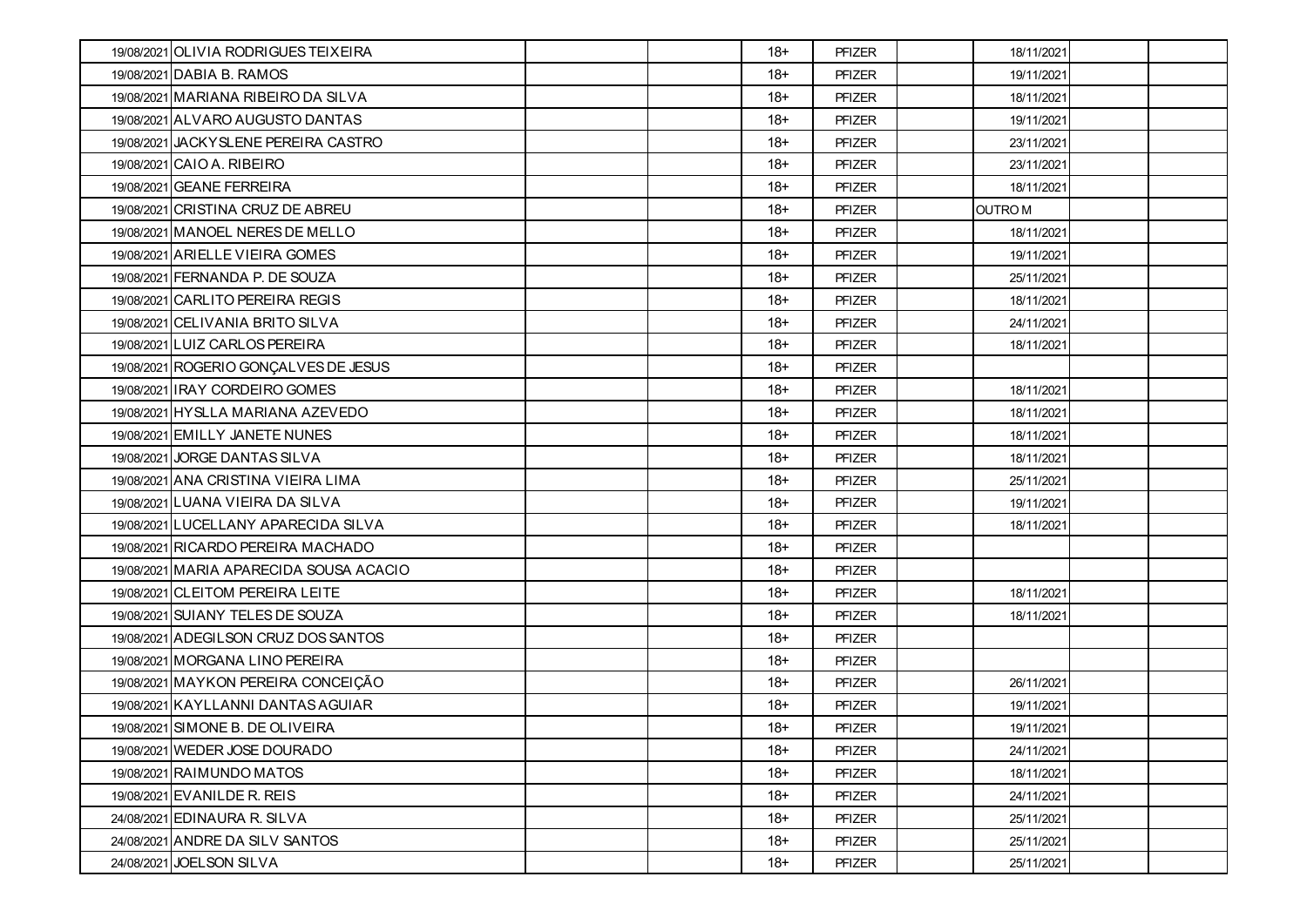| 24/08/2021 LARISSE ARAUJJO               | 18+   | <b>PFIZER</b> | 25/11/2021 |  |
|------------------------------------------|-------|---------------|------------|--|
| 24/08/2021 CLARICE A. MENEZES            | $18+$ | <b>PFIZER</b> | 25/11/2021 |  |
| 24/08/2021 DENILIO DA SILVA SOUZA        | $18+$ | <b>PFIZER</b> | 30/11/2021 |  |
| 24/08/2021 JOSE NILTON RIBEIRO           | $18+$ | <b>PFIZER</b> | 25/11/2021 |  |
| 24/08/2021 PAULO ROGERIO ALVES           | $18+$ | <b>PFIZER</b> | 06/12/2021 |  |
| 24/08/2021 WILLINS R. DA SILVA           | 18+   | <b>PFIZER</b> | 25/11/2021 |  |
| 24/08/2021 JOAO PEREIRA SOUZA            | $18+$ | <b>PFIZER</b> |            |  |
| 24/08/2021 PATRICIA DA CRUZ DANTAS       | $18+$ | <b>PFIZER</b> | 25/11/2021 |  |
| 24/08/2021 GEOMARK DUARTE                | $18+$ | <b>PFIZER</b> | 25/11/2021 |  |
| 24/08/2021 JOSE AUGUSTO ALVES            | $18+$ | <b>PFIZER</b> | 25/11/2021 |  |
| 24/08/2021 MANOEL BATISTA PEREIRA        | 18+   | <b>PFIZER</b> | 25/11/2021 |  |
| 24/08/2021 TIAGO DA SILVA MORAIS         | $18+$ | <b>PFIZER</b> |            |  |
| 24/08/2021 JANAILMA DORIA                | 18+   | <b>PFIZER</b> | 29/11/2021 |  |
| 24/08/2021 MARIANO ALVES RAMOS           | $18+$ | <b>PFIZER</b> |            |  |
| 24/08/2021 ALBERTINA PEREIRA REGES       | $18+$ | PFIZER        | 29/11/2021 |  |
| 24/08/2021 ELTON DIONES DE SOUZA         | $18+$ | <b>PFIZER</b> | 25/11/2021 |  |
| 24/08/2021 ROBERTA O. SOUZA              | $18+$ | <b>PFIZER</b> | 25/11/2021 |  |
| 24/08/2021 VALDERCI P. BARBOSA           | 18+   | <b>PFIZER</b> | 25/11/2021 |  |
| 24/08/2021 VALDEMAR F. DIAS              | $18+$ | <b>PFIZER</b> | 25/11/2021 |  |
| 24/08/2021 IVONEIDE M. DE JESUS          | 18+   | <b>PFIZER</b> |            |  |
| 24/08/2021 SIDMAR SOUZA FARIAS           | $18+$ | <b>PFIZER</b> |            |  |
| 24/08/2021 EDUARDO P. DE SOUZA           | $18+$ | PFIZER        | 30/11/2021 |  |
| 24/08/2021 CINTIA P. MARTINS             | $18+$ | <b>PFIZER</b> |            |  |
| 24/08/2021 JOAQUIN P. DE SOUZA           | $18+$ | <b>PFIZER</b> |            |  |
| 24/08/2021 ARNOBIO A. DA SILVA           | 18+   | <b>PFIZER</b> |            |  |
| 24/08/2021 WELBER P. DOS SANTOS          | $18+$ | <b>PFIZER</b> | 25/11/2021 |  |
| 24/08/2021 HAMILTOM M. DA SILVA          | $18+$ | <b>PFIZER</b> |            |  |
| 24/08/2021 FERNANDO P. DA SILVA          | $18+$ | PFIZER        | 25/11/2021 |  |
| 24/08/2021 VITOR GABRIEL F. DE MENEZES   | $18+$ | PFIZER        | 25/11/2021 |  |
| 24/08/2021 DORIVAL BISPO DE CASTRO       | 18+   | <b>PFIZER</b> |            |  |
| 24/08/2021 REINALDO P. DE SOUZA          | $18+$ | PFIZER        |            |  |
| 24/08/2021 LETICIA LAENA DA C. DANTAS    | 18+   | <b>PFIZER</b> |            |  |
| 27/08/2021 VILENA CARVALHO DE SOUZA      | $18+$ | <b>PFIZER</b> |            |  |
| 27/08/2021 MELRILENE MATAO               | $18+$ | PFIZER        | 30/11/2021 |  |
| 27/08/2021 CELI NASCIMENTO               | $18+$ | PFIZER        | 26/11/2021 |  |
| 27/08/2021 LIDIA MARIA P. MARTINS SANTOS | $18+$ | <b>PFIZER</b> | 26/11/2021 |  |
| 27/08/2021 LORENA SOUZA MIRANDA          | 18+   | PFIZER        | 26/11/2021 |  |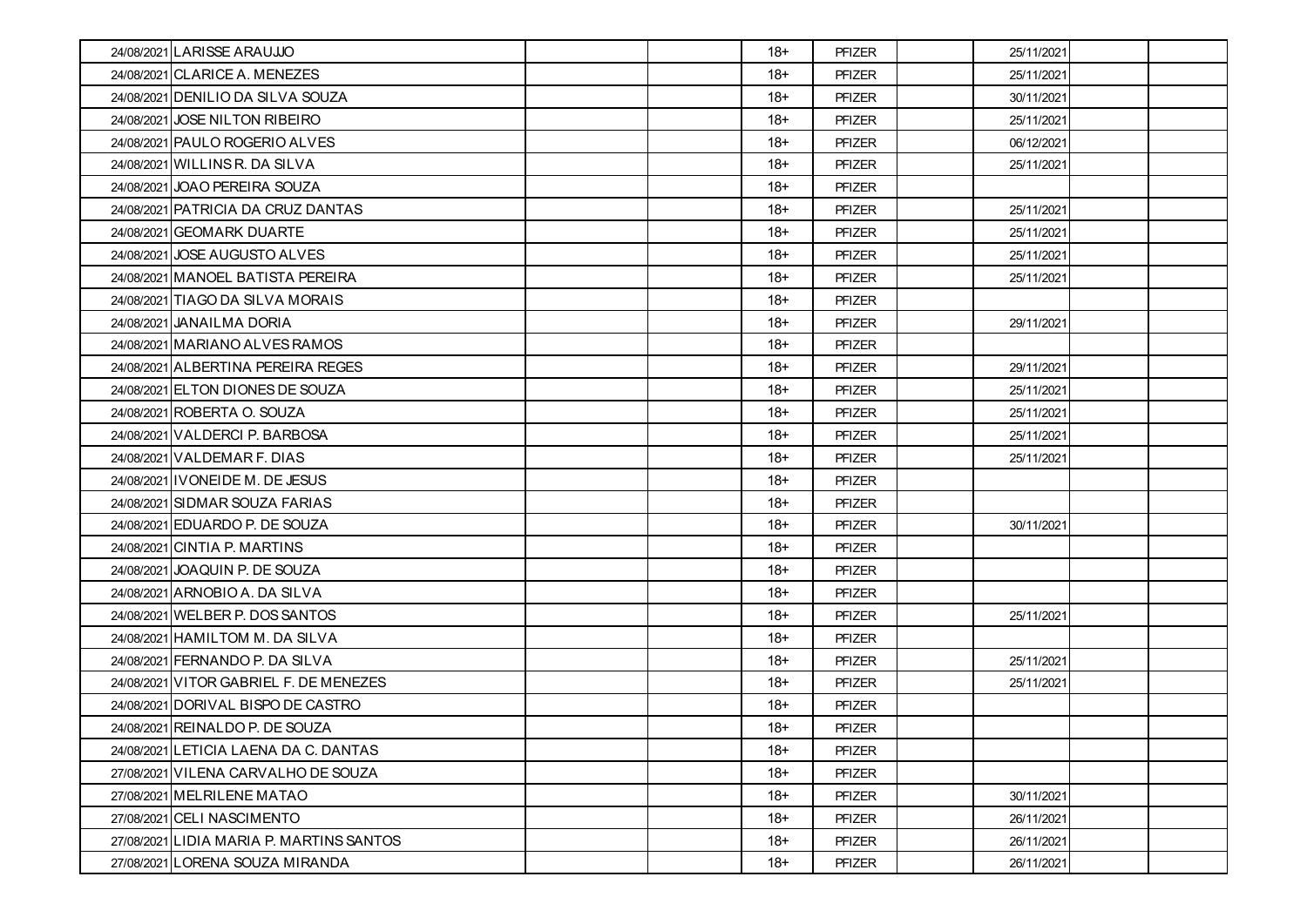| 27/08/2021 PATRICIA MARQUES SANTOS      | $18+$ | <b>PFIZER</b> | 26/11/2021 |  |
|-----------------------------------------|-------|---------------|------------|--|
| 27/08/2021 JOELMA ALVES DE AZEVEDO      | $18+$ | <b>PFIZER</b> | 26/11/2021 |  |
| 27/08/2021 SARAH MENDES DA SILVA        | $18+$ | <b>PFIZER</b> |            |  |
| 27/08/2021 LUANA MARQUES DE SOUZA       | $18+$ | <b>PFIZER</b> | 26/11/2021 |  |
| 27/08/2021 MARIA DE FATIMA M. DOS REIS  | $18+$ | <b>PFIZER</b> |            |  |
| 27/08/2021 MANOEL SOUZA ROSA            | 18+   | <b>PFIZER</b> | 08/11/2021 |  |
| 27/08/2021 RAYMESOM P. MACIEL           | $18+$ | <b>PFIZER</b> | 26/11/2021 |  |
| 27/08/2021 JOAO PEDRO CORDERIO          | $18+$ | <b>PFIZER</b> | 19/11/2021 |  |
| 27/08/2021 ALDENIR P. DOS SANTOS        | 18+   | <b>PFIZER</b> | 23/11/2021 |  |
| 27/08/2021 FABIO PEREIRA                | $18+$ | <b>PFIZER</b> |            |  |
| 27/08/2021 GILDERSOM R MACIEL           | 18+   | <b>PFIZER</b> | 09/11/2021 |  |
| 27/08/2021 MATHEUS PEREIRA COMCEIÇAO    | $18+$ | <b>PFIZER</b> | 29/11/2021 |  |
| 27/08/2021 LUAN LIMA QUEIROZ            | $18+$ | PFIZER        |            |  |
| 31/08/2021 NAZARIO B. CASTRO            | $18+$ | <b>BUT</b>    | 28/09/2021 |  |
| 31/08/2021 IRENE MARIA BARBOSA          | $18+$ | <b>BUT</b>    | 28/09/2021 |  |
| 31/08/2021 ANA PAULA RIBEIRO DOS SANTOS | $18+$ | <b>BUT</b>    | 28/09/2021 |  |
| 31/08/2021 SUELENE V. DE C. SOUZA       | $18+$ | <b>BUT</b>    | 28/09/2021 |  |
| 31/08/2021 VALDETE V. DE CARVALHO       | 18+   | <b>BUT</b>    | 28/09/2021 |  |
| 31/08/2021 MARLENE P. REIS              | $18+$ | <b>BUT</b>    | 28/09/2021 |  |
| 02/09/2021 MARCELO E. QUERRA            | $18+$ | <b>PFIZER</b> | 01/12/2021 |  |
| 02/09/2021 ANTONIO CARLOS DE A. SILVA   | $18+$ | <b>PFIZER</b> |            |  |
| 02/09/2021 JOVAQUINO R. BORGES          | $18+$ | <b>PFIZER</b> | 15/12/2021 |  |
| 02/09/2021 VANDERLEIA V. DE CARVALHP    | $18+$ | <b>PFIZER</b> |            |  |
| 02/09/2021 THIAGO R. DOS SANTOS         | $18+$ | <b>PFIZER</b> | 01/12/2021 |  |
| 02/09/2021 ELIZETE R. DOS SANTOS        | 18+   | <b>PFIZER</b> | 08/12/2021 |  |
| 02/09/2021 MANOEL ALVES MENEZES         | $18+$ | <b>PFIZER</b> | 09/12/2021 |  |
| 02/09/2021 ANTONIO ROSINALDO PONTE      | $18+$ | <b>PFIZER</b> | 01/12/2021 |  |
| 02/09/2021 FRANCISCO P.DOS SANTOS       | 18+   | <b>PFIZER</b> | 01/12/2021 |  |
| 02/09/2021 MARIA EDUARDA B. TEIXEIRA    | $18+$ | <b>PFIZER</b> | 01/12/2021 |  |
| 02/09/2021 WILLIAN Q. CARVALHO          | 18+   | <b>PFIZER</b> | 01/12/2021 |  |
| 02/09/2021 KEILANE MAIA MACEDO          | $18+$ | <b>PFIZER</b> | 21/12/2021 |  |
| 02/09/2021 AFRANIO DE O. JUNIOR         | $18+$ | <b>PFIZER</b> | 21/12/2021 |  |
| 02/09/2021 PRISCILA SOARAES QUEIROZ     | $18+$ | <b>PFIZER</b> | 08/12/2021 |  |
| 02/09/2021 LUANA F. RODRIQUES           | $18+$ | <b>PFIZER</b> |            |  |
| 02/09/2021 GILSOM R. BARBOSA            | $18+$ | <b>PFIZER</b> | 15/12/2021 |  |
| 02/09/2021 DOGLISMAR A. F. DE MENEZES   | $18+$ | PFIZER        |            |  |
| 02/09/2021 RAFAEL B. DE RAMOS           | 18+   | PFIZER        |            |  |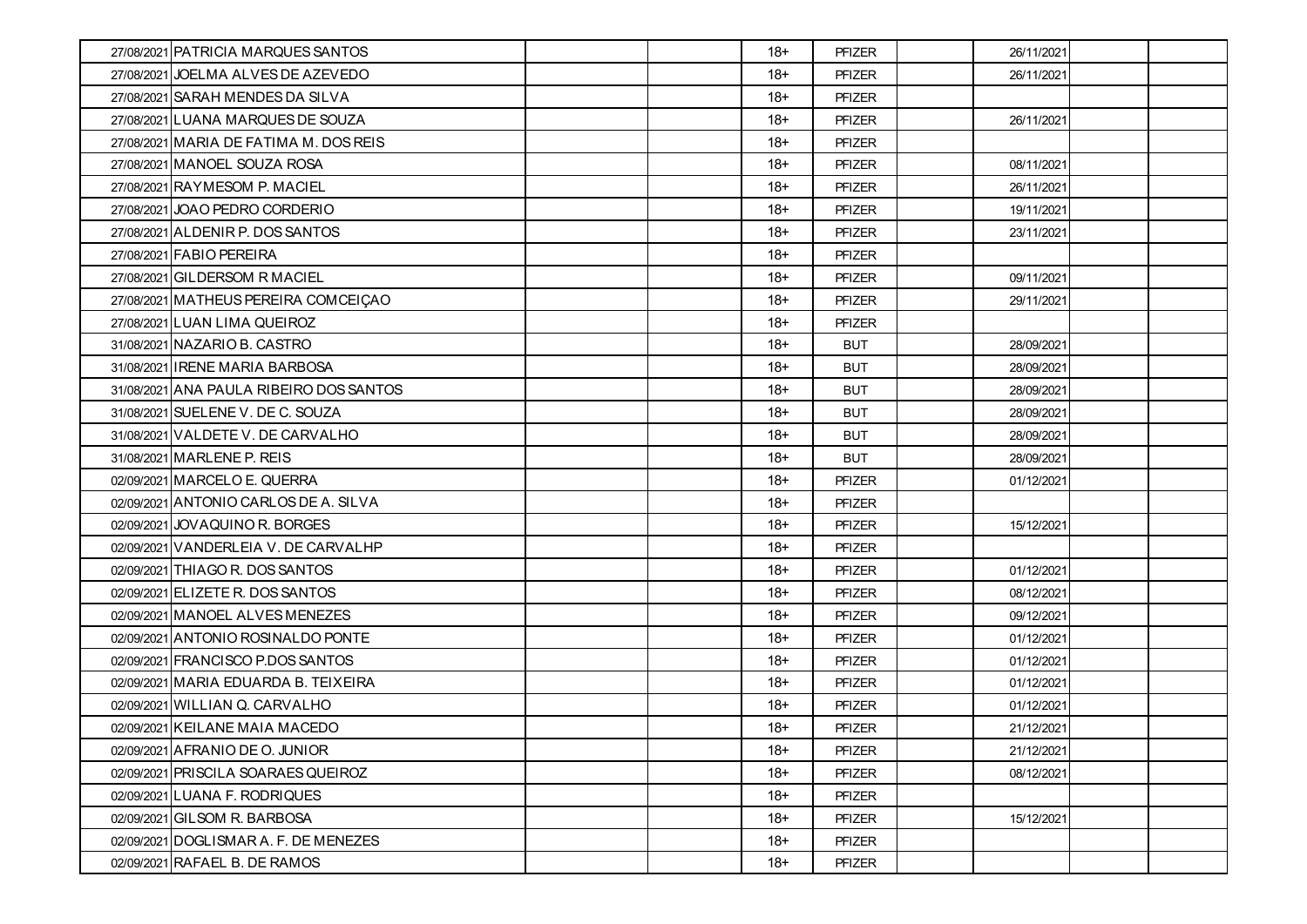| 02/09/2021 ANA JKAROLINA R. DE SOUZA  | $18+$ | <b>PFIZER</b> | 08/12/2021   |  |
|---------------------------------------|-------|---------------|--------------|--|
| 02/09/2021 RAIRON DA S. BORGES        | $18+$ | <b>PFIZER</b> | 08/12/2021   |  |
| 02/09/2021 JOSE ALVES DE MORAIS       | $18+$ | <b>PFIZER</b> |              |  |
| 02/09/2021 EDIPO PHILIPE FERREIRA     | $18+$ | <b>PFIZER</b> |              |  |
| 02/09/2021 JOSE HUMBERTO R. JUNIOR    | $18+$ | PFIZER        |              |  |
| 02/09/2021 ANTONIO ANDERSOM BRASIL    | 18+   | <b>PFIZER</b> |              |  |
| 02/09/2021 GUSTAVO A. DE PAULA        | $18+$ | <b>BUT</b>    | 30/09/2021   |  |
| 02/09/2021 ARIANA MARIA DA S. GOMES   | $18+$ | <b>BUT</b>    | 08/10/2021   |  |
| 02/09/2021 ANDERSOM GOMES DE OLIVEIRA | 18+   | <b>BUT</b>    | 08/10/2021   |  |
| 02/09/2021 DIANE ELEN B. CUNHA        | $18+$ | <b>BUT</b>    | 30/09/2021   |  |
| 02/09/2021 SUELANE BRITO              | 18+   | <b>BUT</b>    | 06/10/2021   |  |
| 02/09/2021 LEANDRO RODRIQUES          | $18+$ | <b>BUT</b>    | 06/10/2021   |  |
| 02/09/2021 IZADORA P. ALVES           | $18+$ | BUT           | 30/09/2021   |  |
| 02/09/2021 RAFAELA A. DA SILVA        | $18+$ | <b>BUT</b>    | <b>MUDOU</b> |  |
| 02/09/2021 RAYLON S. CARVALHO         | $18+$ | <b>BUT</b>    |              |  |
| 02/09/2021 ROGERIO ELIAS SILVA        | $18+$ | <b>BUT</b>    | 06/10/2021   |  |
| 02/09/2021 DANIEL A. R. DE ANDRADE    | $18+$ | <b>BUT</b>    | 28/09/2021   |  |
| 02/09/2021 VALDIVINO B. DE SOUZA      | $18+$ | <b>BUT</b>    | 30/09/2021   |  |
| 02/09/2021 SENISMAR R. DA SILVA       | $18+$ | <b>BUT</b>    | 06/10/2021   |  |
| 02/09/2021 PEDRO R. DA SILVA          | $18+$ | BUT           | 06/10/2021   |  |
| 02/09/2021 SALVIMAR B. DUTRA          | $18+$ | <b>BUT</b>    | 06/09/2021   |  |
| 02/09/2021 EDSON R. DA SILVA JUNIOR   | $18+$ | <b>BUT</b>    | 06/09/2021   |  |
| 02/09/2021 RENATO C. MONTALVAO        | $18+$ | <b>BUT</b>    |              |  |
| 02/09/2021 ADEVALDINO Q. SE SOUZA     | $18+$ | <b>BUT</b>    | 30/09/2021   |  |
| 02/09/2021 CLEZIO P. GONÇALVES        | $18+$ | <b>BUT</b>    | 30/09/2021   |  |
| 02/09/2021 ANDREIA VIANA DA SILVA     | $18+$ | <b>BUT</b>    | 06/10/2021   |  |
| 02/09/2021 LUCAS MARQUES DE SOUSA     | $18+$ | <b>BUT</b>    | 06/10/2021   |  |
| 09/09/2021 NADIA SOLANO DE CARVALHO   | 18+   | <b>BUT</b>    | 06/10/2021   |  |
| 09/09/2021 DEBORA P. DOS SANTOS       | $18+$ | <b>BUT</b>    | 26/11/2021   |  |
| 09/09/2021 VANDERSSON PEREIRA         | 18+   | <b>BUT</b>    | <b>MUDOU</b> |  |
| 12/09/2021 MARIOZON PEREIRA FERNANDES | $18+$ | <b>PFIZER</b> | 12/11/2021   |  |
| 12/09/2021 JOÃO VITOR RODRIGUES       | $18+$ | <b>PFIZER</b> | 18/11/2021   |  |
| 12/09/2021 GABRIEL DANTAS NEIVA       | $18+$ | PFIZER        | 16/11/2021   |  |
| 12/09/2021 VANDERLEIS FERREIRA COELHO | $18+$ | PFIZER        |              |  |
| 12/09/2021 SILMARA B. LIMA            | 18+   | PFIZER        |              |  |
| 12/09/2021 ADRIELA RAYANA DA SILVA    | 17    | <b>PFIZER</b> | 12/11/2021   |  |
| 12/09/2021 RAYSA R. DE QUEIROZ        | $18+$ | PFIZER        | 12/11/2021   |  |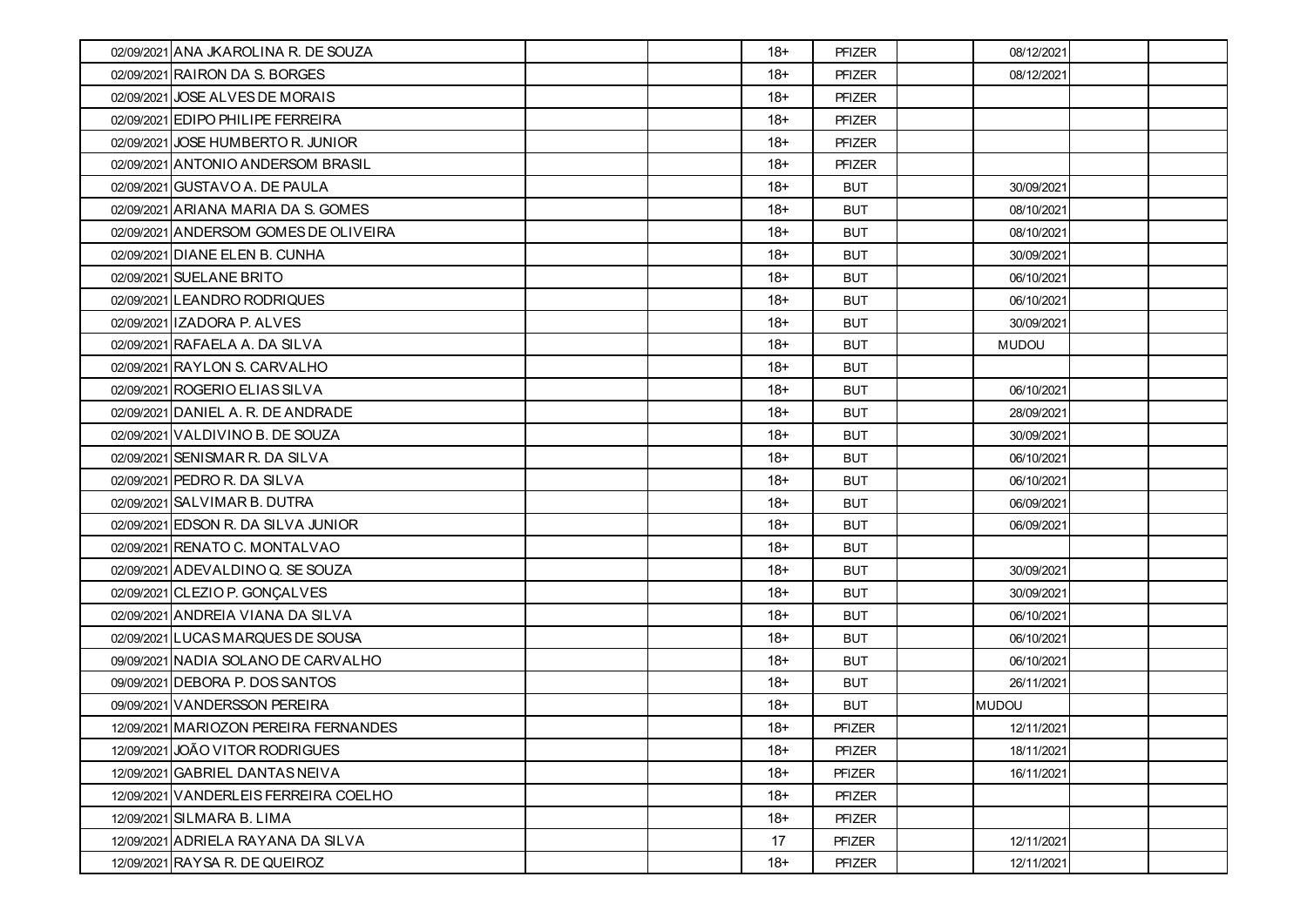| 12/09/2021 ALCIONE PEREIRA BRANDÃO       | $18+$ | <b>PFIZER</b> |              |  |
|------------------------------------------|-------|---------------|--------------|--|
| 12/09/2021 ARAMILSON FRANSCISCO GUERRA   | $18+$ | <b>PFIZER</b> | 12/11/2021   |  |
| 12/09/2021 TAISA RODRIGUES DOS SANTOS    | $18+$ | <b>PFIZER</b> | 19/11/2021   |  |
| 12/09/2021 RAYLLANE P. MACIEL            | $18+$ | <b>PFIZER</b> | 18/11/2021   |  |
| 12/09/2021 ANDERSON GUIMARÃES DOS SANTOS | $18+$ | <b>PFIZER</b> |              |  |
| 12/09/2021 WANDERSSON PEREIRA DA SILVA   | 18+   | <b>PFIZER</b> |              |  |
| 12/09/2021 ANA PAULA ALVES GLORIA        | $18+$ | <b>PFIZER</b> | <b>MUDOU</b> |  |
| 12/09/2021 FLAVIO TELES DE QUEIROZ       | $18+$ | <b>PFIZER</b> | <b>MUDOU</b> |  |
| 12/09/2021 SAMUEL MARQUES DE SOUSA       | $18+$ | <b>PFIZER</b> | 12/11/2021   |  |
| 12/09/2021 RAYANE CARVALHO DE SOUSA      | $18+$ | <b>PFIZER</b> | 12/11/2021   |  |
| 12/09/2021 DOMINGOS C. DE SOUSA          | 18+   | <b>PFIZER</b> |              |  |
| 12/09/2021 VANESSA PEREIRA DE OLIVEIRA   | $18+$ | <b>PFIZER</b> | 12/11/2021   |  |
| 12/09/2021 GENILSON R. SANTOS            | 18+   | <b>PFIZER</b> | <b>OBITO</b> |  |
| 12/09/2021 ANA JULIA VALVERDE DE SOUZA   | 14    | <b>PFIZER</b> | 21/12/2021   |  |
| 12/09/2021 ANA LUIZA DE CASTRO           | 17    | <b>PFIZER</b> | 12/11/2021   |  |
| 12/09/2021 LIDIA F. DO NASCIMENTO        | 16    | <b>PFIZER</b> | 12/11/2021   |  |
| 12/09/2021 MURIELLY LOPES SILVA          | 17    | <b>PFIZER</b> | 18/11/2021   |  |
| 17/09/2021 VALNIZIO OLIVEIRA             | $18+$ | <b>PFIZER</b> | 21/12/2021   |  |
| 17/09/2021 HEMINIO CARVALHO              | $18+$ | <b>PFIZER</b> |              |  |
| 17/09/2021 ISAIAS PEREIRA NUNES          | $18+$ | <b>PFIZER</b> |              |  |
| 17/09/2021 KALISMAR CARLOS LEITE         | $18+$ | <b>PFIZER</b> |              |  |
| 17/09/2021 CAMILA PEREIRA REIS           | $18+$ | <b>PFIZER</b> | 28/12/2021   |  |
| 17/09/2021 DJONATHAN CARLOS              | $18+$ | <b>PFIZER</b> |              |  |
| 24/09/2021 TEREZINHA DANTAS DOS SANTOS   | $18+$ | <b>BUT</b>    | 21/10/2021   |  |
| 24/09/2021 VANDERLEI ARAÚJO JÚNIOR       | 18+   | BUT           | 21/10/2021   |  |
| 24/09/2021 LEANDRO TELES BARBOSA         | $18+$ | <b>BUT</b>    | 21/10/2021   |  |
| 24/09/2021 MILTON AIRES DA SILVA         | $18+$ | BUT           | 21/10/2021   |  |
| 24/09/2021 FABIANO DOS REIS              | $18+$ | <b>BUT</b>    | 21/10/2021   |  |
| 24/09/2021 LUSIETE FERREIRA              | $18+$ | <b>BUT</b>    | 21/10/2021   |  |
| 24/09/2021 JHONNATA ALVES CARVALHO       | 18+   | <b>BUT</b>    | 21/10/2021   |  |
| 24/09/2021 JOSÉ CARLOS PEREIRA           | $18+$ | <b>BUT</b>    | 21/10/2021   |  |
| 24/09/2021 ADRIANO BARBOSA ARAÚJO        | $18+$ | <b>BUT</b>    | 25/10/2021   |  |
| 24/09/2021 LARISSA DA SILVA BORGES       | $18+$ | <b>PFIZER</b> |              |  |
| 24/09/2021 DABNIELLA ABREU DA SILVA      | $18+$ | <b>PFIZER</b> | 24/11/2021   |  |
| 24/09/2021 JACINTO R. DA SILVA           | $18+$ | <b>PFIZER</b> | 22/12/2021   |  |
| 24/09/2021 LORRAINE V. DA SILVA          | $18+$ | <b>PFIZER</b> | 20/12/2021   |  |
| 24/09/2021 PEDRO H. ISAIAS DE OLIVEIRA   | 18+   | <b>PFIZER</b> |              |  |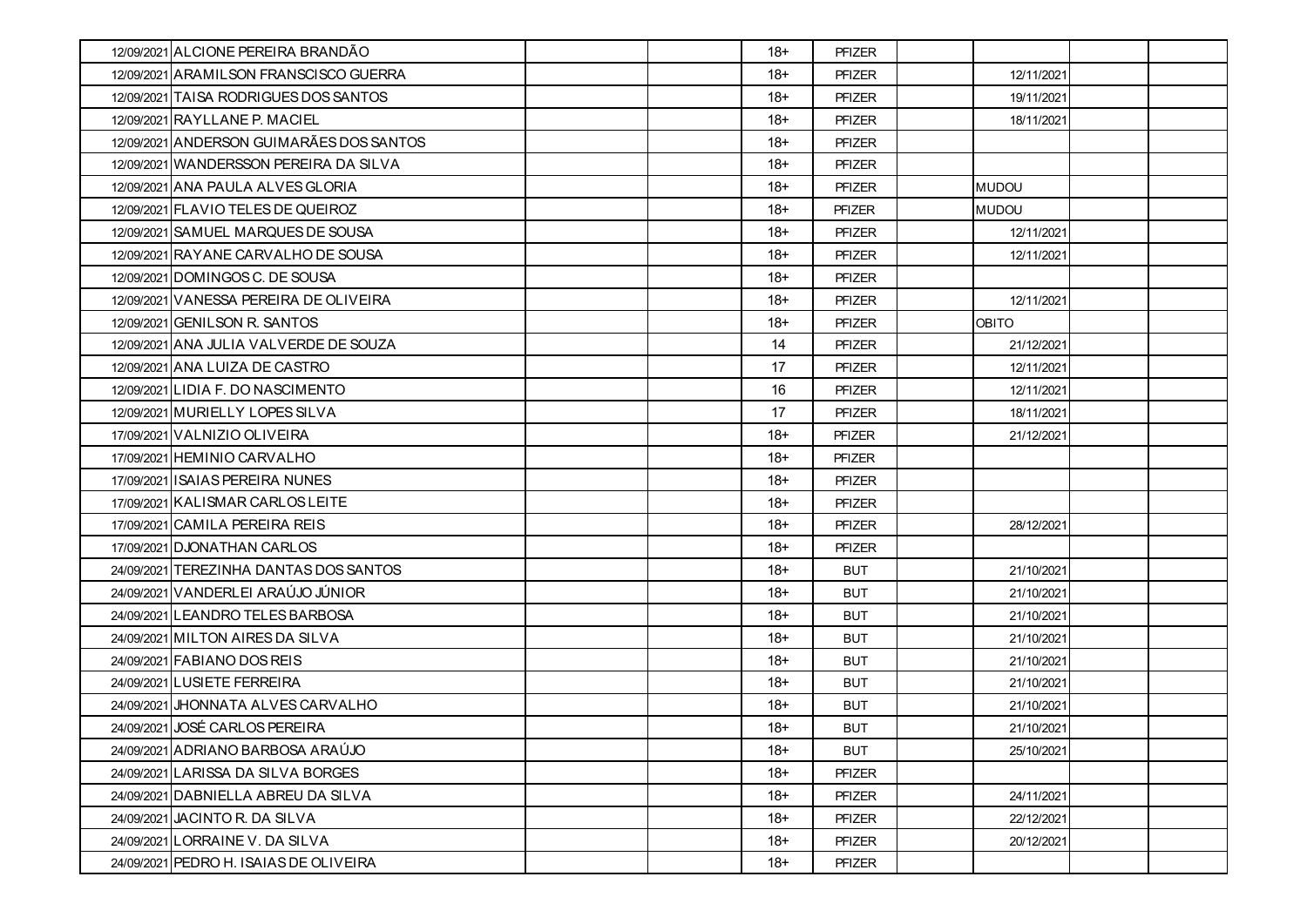| 24/09/2021 HELMA LOPÉS DOS SANTOS       | $18+$ | <b>PFIZER</b> |            |  |
|-----------------------------------------|-------|---------------|------------|--|
| 29/09/2021 RAELMA CURSINO DE SOUSA      | $18+$ | <b>PFIZER</b> |            |  |
| 29/09/2021 ORLANDO PEREIRA BARBOSA      | $18+$ | <b>PFIZER</b> |            |  |
| 29/09/2021 ARÃO CAMPOS DE CARVALHO      | 18+   | <b>PFIZER</b> |            |  |
| 29/09/2021 MARIA JOSE R. DE OLIVEIRA    | $18+$ | <b>PFIZER</b> |            |  |
| 29/09/2021 KELLEN DA SILVA RODRIQUES    | 18+   | <b>PFIZER</b> |            |  |
| 29/09/2021 AILTON APARECIDO DOS SANTOS  | $18+$ | PFIZER        |            |  |
| 29/09/2021 MAGDIEL A. BISPO             | $18+$ | <b>BUT</b>    |            |  |
| 29/09/2021 DAIANE CRISTINA DE OLIVEIRA  | 18+   | BUT           | 25/10/2021 |  |
| 29/09/2021 NEUZA OLIVEIRA RODRIQUES     | $18+$ | <b>BUT</b>    | 25/10/2021 |  |
| 29/09/2021 ANTONIO VICTOR D. GLORIA     | 18+   | BUT           |            |  |
| 29/09/2021 SUSANE OLANDA DE ABREU       | $18+$ | <b>BUT</b>    | 25/10/2021 |  |
| 29/09/2021 BRUNO SILVA MELLO            | 18+   | BUT           |            |  |
| 29/09/2021 HYARLA COELHO DE AZEVEDO     | $18+$ | <b>BUT</b>    |            |  |
| 29/09/2021 SEVERINA P. BARBOSA          | $18+$ | <b>BUT</b>    | 25/10/2021 |  |
| 30/09/2021 BRUNO P. BARBOSA             | 18+   | BUT           | 25/10/2021 |  |
| 30/09/2021 RAFAEL P. BARBOSA            | $18+$ | <b>BUT</b>    | 25/10/2021 |  |
| 30/09/2021 HELOISA B. DOS SANTOS        | $-18$ | <b>PFIZER</b> | 30/11/2021 |  |
| 30/09/2021 NOELMA G. ARTIOGA            | $-18$ | <b>PFIZER</b> | 26/11/2021 |  |
| 30/09/2021 THIAGO G. DA SILVA           | $-18$ | <b>PFIZER</b> | 26/11/2021 |  |
| 30/09/2021 BRUNO G. DA SILVA            | $-18$ | <b>PFIZER</b> | 26/11/2021 |  |
| 30/09/2021 SANDRA D. RIBEIRO            | $18+$ | <b>PFIZER</b> |            |  |
| 30/09/2021 LUAN DA P. FERREIRA          | $-18$ | <b>PFIZER</b> |            |  |
| 30/09/2021 DHEYSON KEVIN DA M SILVA     | $-18$ | <b>PFIZER</b> | 26/11/2021 |  |
| 30/09/2021 GABRIELA LETICIA DAMIANI     | -18   | <b>PFIZER</b> | 26/11/2021 |  |
| 30/09/2021 SALETTE SILVA CARVALHO       | $-18$ | <b>PFIZER</b> | 26/11/2021 |  |
| 30/09/2021 CAUE RIBEIRO LOPES           | $-18$ | <b>PFIZER</b> | 04/01/2022 |  |
| 30/09/2021 MATHEUS E. ABREU             | $-18$ | <b>PFIZER</b> | 26/11/2021 |  |
| 30/09/2021 MARIA EDUARDA RODRIQUES      | $-18$ | <b>PFIZER</b> | 26/11/2021 |  |
| 30/09/2021 LAURA HEMANUELLY M. CRUZ     | -18   | <b>PFIZER</b> | 26/11/2021 |  |
| 30/09/2021 GEORGE HENRIQUE S. BATTOM    | $-18$ | <b>PFIZER</b> | 26/11/2021 |  |
| 30/09/2021 MARIA VITORIA C. DE BAREU    | $-18$ | <b>PFIZER</b> | 26/11/2021 |  |
| 30/09/2021 RAQUEL APARECIDAA. DE MORAIS | $-18$ | <b>PFIZER</b> | 30/11/2021 |  |
| 30/09/2021 RHAYKA KAMILA P. ALVES       | $-18$ | PFIZER        | 08/12/2021 |  |
| 30/09/2021 GEOVANNA G. SOBRINHO ABREU   | $-18$ | <b>PFIZER</b> | 26/11/2021 |  |
| 30/09/2021 PAULO CESAR S. RODRIQUES     | $-18$ | PFIZER        |            |  |
| 30/09/2021 KEYLISON FELIPE L. SANTOS    | $-18$ | PFIZER        |            |  |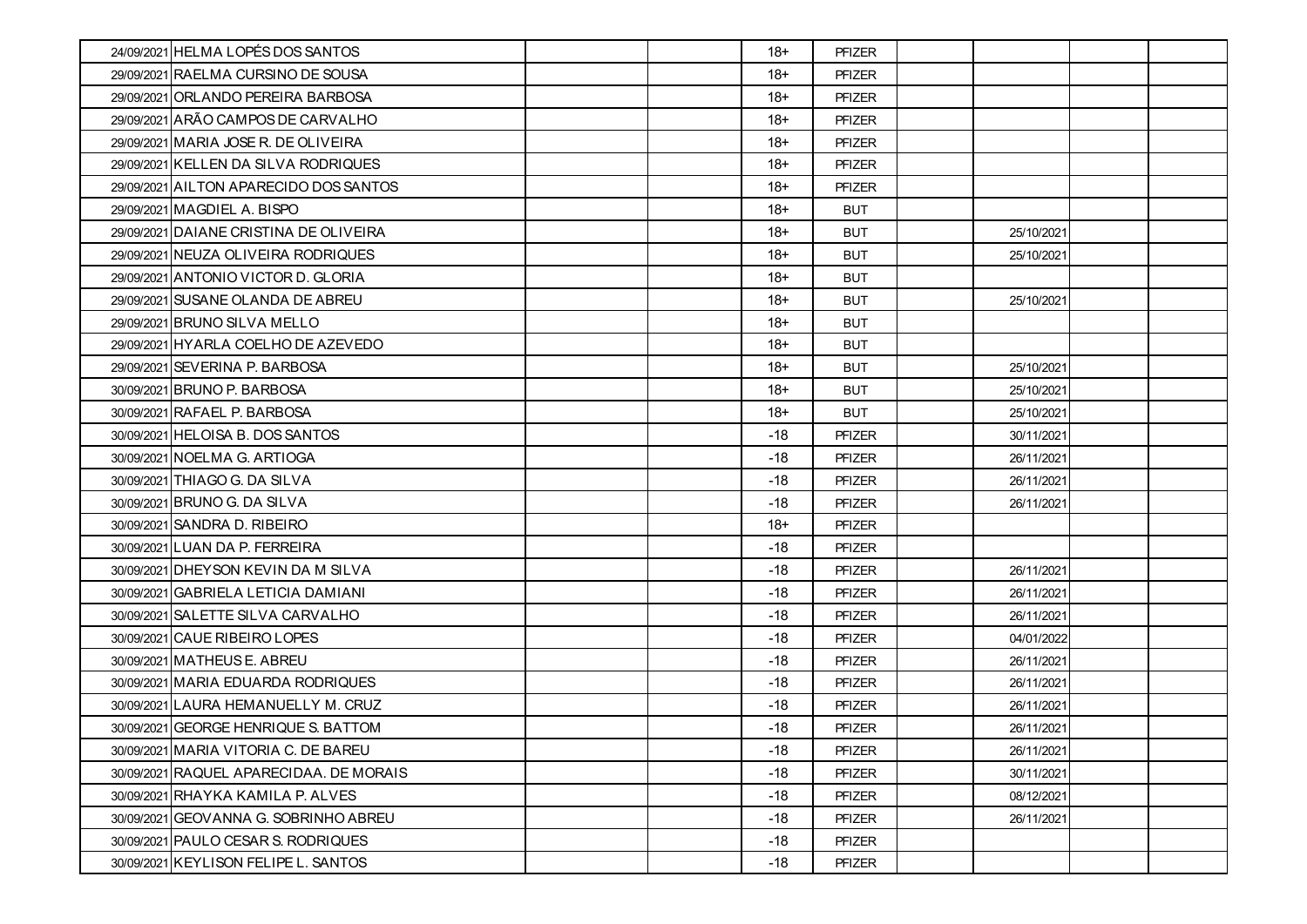| 30/09/2021 DAVID HENRIQUE S. LEITE      | -18   | <b>PFIZER</b> |            |  |
|-----------------------------------------|-------|---------------|------------|--|
| 30/09/2021 THAISLANE G. SOUZA           | $-18$ | <b>PFIZER</b> | 26/11/2021 |  |
| 30/09/2021 VICTOR HUGO DA S. LACERDA    | $-18$ | <b>PFIZER</b> | 04/01/2022 |  |
| 30/09/2021 DANIEL A. DE AZEVEDO         | $-18$ | <b>PFIZER</b> | 26/11/2021 |  |
| 30/09/2021 JEAN HENRIQUE L. PINTO       | $-18$ | PFIZER        | 26/11/2021 |  |
| 30/09/2021 KAROLINE HENNING             | -18   | <b>PFIZER</b> | 06/12/2021 |  |
| 30/09/2021 LUIS FERNANDO RIBEIRO        | $-18$ | PFIZER        | 26/11/2021 |  |
| 30/09/2021 FERNANDO C.R. DE SOUZA       | $-18$ | <b>PFIZER</b> | 26/11/2021 |  |
| 30/09/2021 BASILIO DA S. M. NETO        | -18   | <b>PFIZER</b> | 04/01/2022 |  |
| 30/09/2021 MATHEUS SANTANA DA SILVA     | $-18$ | <b>PFIZER</b> | 04/01/2022 |  |
| 30/09/2021 RAYSA AQUIAR RIBEIRO         | $-18$ | <b>PFIZER</b> |            |  |
| 30/09/2021 RYLARY P. DA SILVA           | $-18$ | PFIZER        | 26/11/2021 |  |
| 30/09/2021 LARA CRISTINA P. COELHO      | -18   | <b>PFIZER</b> | 26/11/2021 |  |
| 30/09/2021 KATHIA A. DE SOUZA           | $-18$ | <b>PFIZER</b> | 25/11/2021 |  |
| 30/09/2021 MIGUEL A. B. D AISLVA        | $-18$ | <b>PFIZER</b> | 26/11/2021 |  |
| 30/09/2021 MARIA CLAUDIA R. FERREIRA    | -18   | <b>PFIZER</b> | 26/11/2021 |  |
| 30/09/2021 MARIA LUIZA F. DA SILVA      | -18   | <b>PFIZER</b> | 26/11/2021 |  |
| 30/09/2021 MIGUEL P. FERREIRA           | -18   | <b>PFIZER</b> | 26/11/2021 |  |
| 30/09/2021 ARTHUR R. DA SILVA           | $-18$ | <b>PFIZER</b> | 08/12/2021 |  |
| 30/09/2021 JHESSICA LORENA M. DE CASTRO | -18   | <b>PFIZER</b> | 26/11/2021 |  |
| 30/09/2021 LARA LORANA A. ALCANTARA     | $-18$ | <b>PFIZER</b> | 26/11/2021 |  |
| 30/09/2021 ANA GARIELLA A. DA SILVA     | $-18$ | <b>PFIZER</b> | 26/11/2021 |  |
| 30/09/2021 DALILIA P. MENEZES           | $-18$ | <b>PFIZER</b> |            |  |
| 30/09/2021 CARLA MANUELA P. ALMEIDA     | $-18$ | PFIZER        | 26/11/2021 |  |
| 30/09/2021 JOAO RICARDO M. SANTOS       | -18   | <b>PFIZER</b> | 15/12/2021 |  |
| 30/09/2021 FABRICIO M. DOS SANTOS       | $-18$ | <b>PFIZER</b> | 15/12/2021 |  |
| 30/09/2021 ANNA CAROLINA A. MOTA        | $-18$ | <b>PFIZER</b> | 03/12/2021 |  |
| 30/09/2021 LUIS FABIANO G. RIBERIO      | -18   | <b>PFIZER</b> | 04/01/2022 |  |
| 30/09/2021 JEAN LUCAS R. SILVA          | $-18$ | <b>PFIZER</b> | 29/11/2021 |  |
| 30/09/2021 MOANA Q. DE SOUZA            | -18   | <b>PFIZER</b> | 21/12/2021 |  |
| 30/09/2021 DIMYTRI R. LIMA              | -18   | <b>PFIZER</b> | 26/11/2021 |  |
| 30/09/2021 NUBIA G. LOIVEIRA            | $-18$ | <b>PFIZER</b> | 26/11/2021 |  |
| 30/09/2021 ALAN G, OLIVEIRA             | $-18$ | <b>PFIZER</b> | 26/11/2021 |  |
| 30/09/2021 LUIS FELIPE DA S. SOUZA      | $-18$ | PFIZER        | 08/12/2021 |  |
| 30/09/2021 UANNY MARIA L. PEREIRA       | $-18$ | <b>PFIZER</b> | 26/11/2021 |  |
| 30/09/2021 MATHEUS M. PIMENTA           | $-18$ | PFIZER        | 26/11/2021 |  |
| 30/09/2021 THULYANE S. DE CASTRO        | $-18$ | <b>PFIZER</b> | 26/11/2021 |  |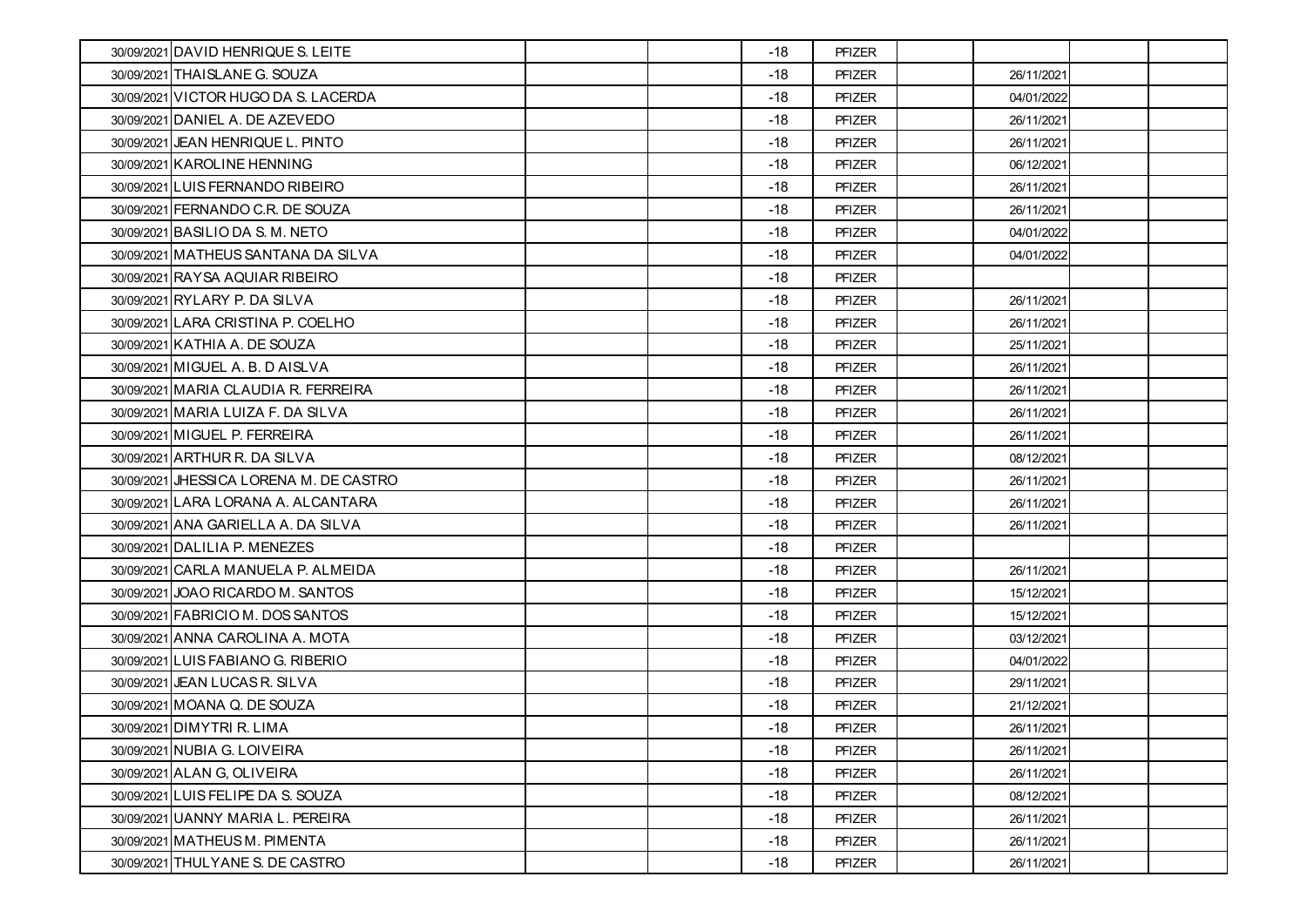| 30/09/2021 JOAO FELIPE M. DA SILVA         | -18   | <b>PFIZER</b> | 21/12/2021   |  |
|--------------------------------------------|-------|---------------|--------------|--|
| 30/09/2021 KALEU M. DA SILVA               | $-18$ | <b>PFIZER</b> | 21/12/2021   |  |
| 30/09/2021 LUIS EDUARDO D. QUERRA          | $-18$ | <b>PFIZER</b> | 29/11/2021   |  |
| 30/09/2021 FELIPE D. DE PAULA              | $-18$ | <b>PFIZER</b> | 29/11/2021   |  |
| 30/09/2021 KARLA D. DE PAULA               | $-18$ | <b>PFIZER</b> | 29/11/2021   |  |
| 30/09/2021 VINICIUS ANTUNES DE MOURA       | -18   | <b>PFIZER</b> |              |  |
| 30/09/2021 KAYQUE BORGES RIBEIRO           | $18+$ | <b>PFIZER</b> |              |  |
| 30/09/2021 CRISTIANE RODRIGUES DOS SANTOS  | $-18$ | <b>PFIZER</b> | 26/11/2021   |  |
| 30/09/2021 CRISTIELE RODRIGUES DOS SANTOS  | -18   | <b>PFIZER</b> | 26/11/2021   |  |
| 30/09/2021 JOÃO MARCELO RODRIGUES CARVALHO | $-18$ | <b>PFIZER</b> | 26/11/2021   |  |
| 30/09/2021 RONIVON AZEVEDO JUNIOR          | $-18$ | <b>PFIZER</b> | 26/11/2021   |  |
| 30/09/2021 EZEQUIEL DA S. RODRIGUES        | $-18$ | <b>PFIZER</b> | 26/11/2021   |  |
| 30/09/2021 THAUÃ ALVES RODRIGUES           | -18   | <b>PFIZER</b> |              |  |
| 30/09/2021 HEITOR MOTA DE OLIVEIRA         | $-18$ | <b>PFIZER</b> | 26/11/2021   |  |
| 30/09/2021 JOÃO LUCAS PEREIRA RIBEIRO      | $-18$ | <b>PFIZER</b> |              |  |
| 30/09/2021 ANA PAULA PIRES DE SOUSA        | -18   | <b>PFIZER</b> | 26/11/2021   |  |
| 30/09/2021 KALLYTON PIRES LEITE            | -18   | <b>PFIZER</b> | 26/11/2021   |  |
| 30/09/2021 DAVID ALVES CARVALHO            | -18   | <b>PFIZER</b> |              |  |
| 30/09/2021 LUIS HENRIQUE BEZERRA           | $-18$ | <b>PFIZER</b> | 26/11/2021   |  |
| 30/09/2021 LUIZ ANTONIO PEREIRA OLIVEIRA   | $-18$ | <b>PFIZER</b> |              |  |
| 30/09/2021 NATHALIA BARREDO OLIVEIRA       | $-18$ | <b>PFIZER</b> | 01/12/2021   |  |
| 30/09/2021 MURILO EMANUEL RODRIGUES        | $-18$ | <b>PFIZER</b> | 26/11/2021   |  |
| 30/09/2021 JULLIA DANTAS CARVALHO          | $-18$ | <b>PFIZER</b> | 26/11/2021   |  |
| 30/09/2021 JULLIANA DANTAS CARVALHO        | $-18$ | <b>PFIZER</b> | 26/11/2021   |  |
| 30/09/2021 YASMIN RODRIGUES GROSS          | -18   | <b>PFIZER</b> | 26/11/2021   |  |
| 30/09/2021 LUIZ BEZERRA FERREIRA           | $-18$ | <b>PFIZER</b> | 26/11/2021   |  |
| 30/09/2021 JEOVÁ PINTO DA SILVA JÚNIOR     | $-18$ | <b>PFIZER</b> | 26/11/2021   |  |
| 30/09/2021 GEAN CARVALHO DOS SANTOS        | $-18$ | <b>PFIZER</b> |              |  |
| 30/09/2021 WILHAM PINTO MEDEIROS           | $-18$ | <b>PFIZER</b> | 26/11/2021   |  |
| 30/09/2021 YASMIN CAROLAYNE SOUSA MACHADO  | -18   | <b>PFIZER</b> |              |  |
| 30/09/2021 MATHEUS EDUARDO SOUSA           | $-18$ | <b>PFIZER</b> |              |  |
| 30/09/2021 GABRIEL COSTA LEÃO              | $-18$ | <b>PFIZER</b> | 26/11/2021   |  |
| 30/09/2021 VITOR LEÃO ALMEIDA              | $-18$ | <b>PFIZER</b> | 26/11/2021   |  |
| 30/09/2021 MAISA RENOVATO MEDEIROS         | $-18$ | <b>PFIZER</b> | 26/11/2021   |  |
| 30/09/2021 GEFERSON GONÇALVES RENOVATO     | $-18$ | <b>PFIZER</b> | <b>MUDOU</b> |  |
| 30/09/2021 CAIO EMANUEL DANTAS             | $-18$ | <b>PFIZER</b> |              |  |
| 30/09/2021 LUCAS THAUÃ FARIAS              | $-18$ | PFIZER        | 26/11/2021   |  |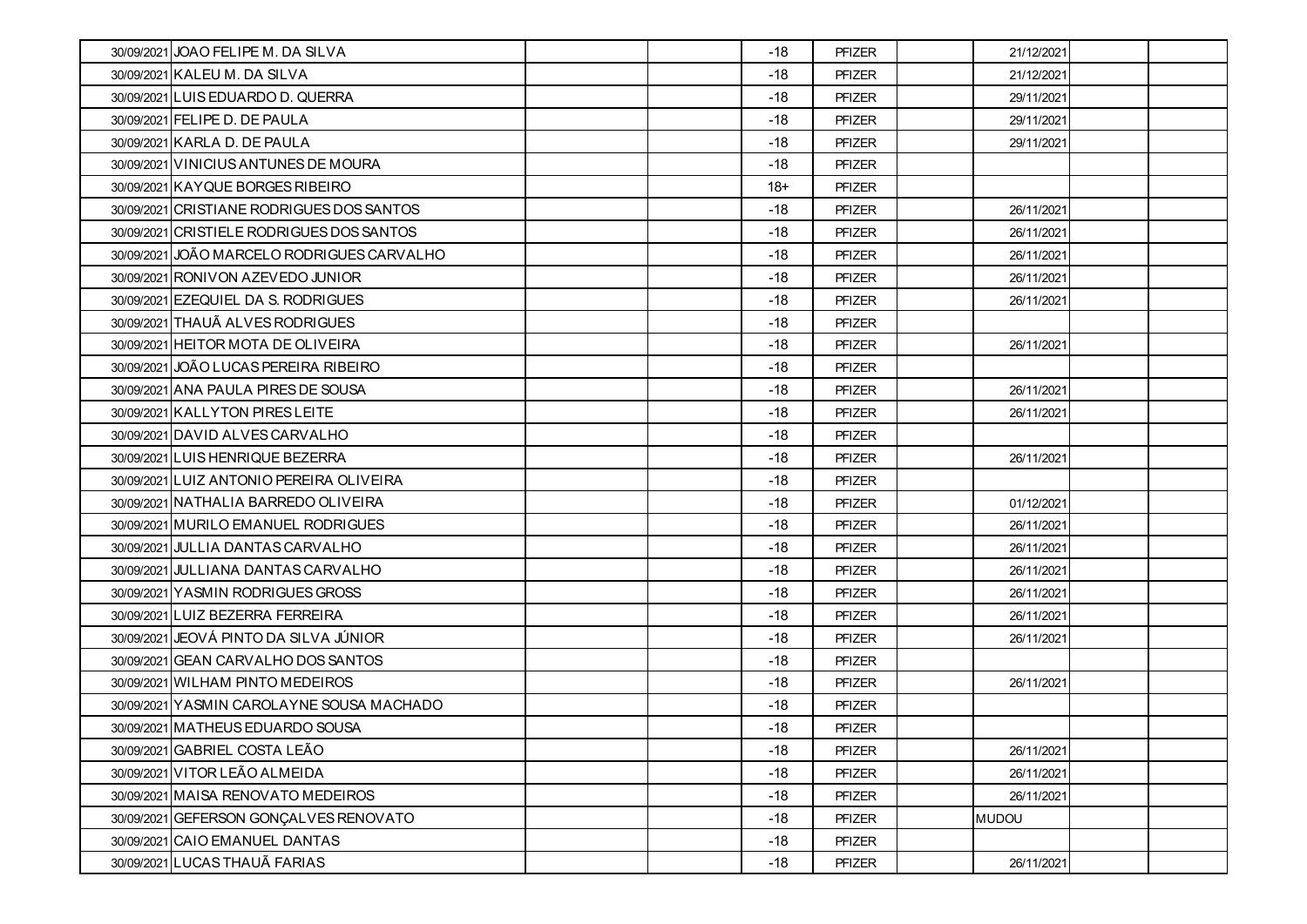| 30/09/2021 JONAS PUGAS OLIVEIRA          |  | $-18$ | <b>PFIZER</b> | 26/11/2021 |  |
|------------------------------------------|--|-------|---------------|------------|--|
| 30/09/2021 GUSTAVO PUGAS OLIVEIRA        |  | $-18$ | <b>PFIZER</b> | 26/11/2021 |  |
| 30/09/2021 CARLOS HENRIQUE PINTO ALMEIDA |  | $-18$ | <b>PFIZER</b> | 26/11/2021 |  |
| 30/09/2021 JULIANA CARVALHO DOS SANTOS   |  | $-18$ | <b>PFIZER</b> | 26/11/2021 |  |
| 30/09/2021 HELOISA MARTINS DE ABREU      |  | $-18$ | <b>PFIZER</b> | 09/12/2021 |  |
| 30/09/2021 ABEL NETO R. BEZERRA          |  | $-18$ | <b>PFIZER</b> |            |  |
| 30/09/2021 RAKELLY SANTOS DA SILVA       |  | $-18$ | <b>PFIZER</b> |            |  |
| 30/09/2021 MARCOS PAULO AZEVEDO MORAIS   |  | $-18$ | <b>PFIZER</b> | 26/11/2021 |  |
| 30/09/2021 TATIANA RODRIGUES SILVA       |  | $-18$ | <b>PFIZER</b> |            |  |
| 30/09/2021 GABRIELA DINIZ SANTOS         |  | $-18$ | <b>PFIZER</b> | 26/11/2021 |  |
| 30/09/2021 MYRELLA DE AGUIAR DOURADO     |  | -18   | <b>PFIZER</b> | 26/11/2021 |  |
| 30/09/2021 FELIPE RAFALSKI SHUMACHER     |  | $-18$ | <b>PFIZER</b> | 26/11/2021 |  |
| 06/10/2021 MARIA DAS GRAÇAS P. DA COSTA  |  | 18+   | BUT           |            |  |
| 06/10/2021 FABRIZZIA A. DE QUEIROZ       |  | $18+$ | <b>BUT</b>    | 09/11/2021 |  |
| 07/10/2021 GILVAN JUNIOR B. DE SOUSA     |  | $-18$ | <b>PFIZER</b> |            |  |
| 07/10/2021 ERICK ALVES DIAS              |  | $-18$ | <b>PFIZER</b> |            |  |
| 08/10/2021 RODRIGO J. ALVES SANTOS       |  | $18+$ | <b>BUT</b>    | 09/11/2021 |  |
| 08/10/2021 FELIPE MARTINS SILVA          |  | 18+   | <b>BUT</b>    | 09/11/2021 |  |
| 08/10/2021 HELOISA B. DA SILVA           |  | $-18$ | <b>PFIZER</b> |            |  |
| 14/10/2021 THIAGO T. DOS SANTOS          |  | $18+$ | <b>PFIZER</b> | 03/01/2021 |  |
| 14/10/2021 FELIPE ALVES RODRIGUES        |  | $-18$ | <b>PFIZER</b> | 21/12/2021 |  |
| 14/10/2021 JEAN LUCAS MACEDO             |  | $-18$ | <b>PFIZER</b> |            |  |
| 14/10/2021 CARLA ROBERTA VASCONCELOS     |  | $-18$ | <b>PFIZER</b> | 08/12/2021 |  |
| 14/10/2021 LUIGH LOPES GOMES             |  | $-18$ | <b>PFIZER</b> |            |  |
| 14/10/2021 ANNE KALINNED DA SILVA        |  | $-18$ | <b>PFIZER</b> | 15/12/2021 |  |
| 18/10/2021 LUIS FELIPE A. CORDEIRO       |  | $-18$ | <b>PFIZER</b> | 20/12/2021 |  |
| 18/10/2021 MATHEUS P. DE ABREU           |  | $-18$ | PFIZER        |            |  |
| 18/10/2021 RICKELME A. P. DE ABREU       |  | $-18$ | <b>PFIZER</b> |            |  |
| 18/10/2021 JOÃO VITOR PEREIRA LIMA       |  | $18+$ | <b>PFIZER</b> |            |  |
| 18/10/2021 LUCIEL PEREIRA LIMA           |  | -18   | <b>PFIZER</b> |            |  |
| 19/10/2021 RAYLENE SILVA DE SOUSA        |  | $-18$ | <b>PFIZER</b> |            |  |
| 19/10/2021 AGEU SILVA DE SOUSA           |  | $-18$ | <b>PFIZER</b> |            |  |
| 19/10/2021 HEITOR REIS BORGES            |  | $-18$ | <b>PFIZER</b> |            |  |
| 19/10/2021 YANNA JULIA PAULINO           |  | $-18$ | PFIZER        |            |  |
| 19/10/2021 ISABELA DOS SANTOS LEITE      |  | $-18$ | <b>PFIZER</b> |            |  |
| 19/10/2021 LARA TAMILLA                  |  | $-18$ | <b>PFIZER</b> |            |  |
| 19/10/2021 VALDEIR GOMES FILHO           |  | 18+   | PFIZER        |            |  |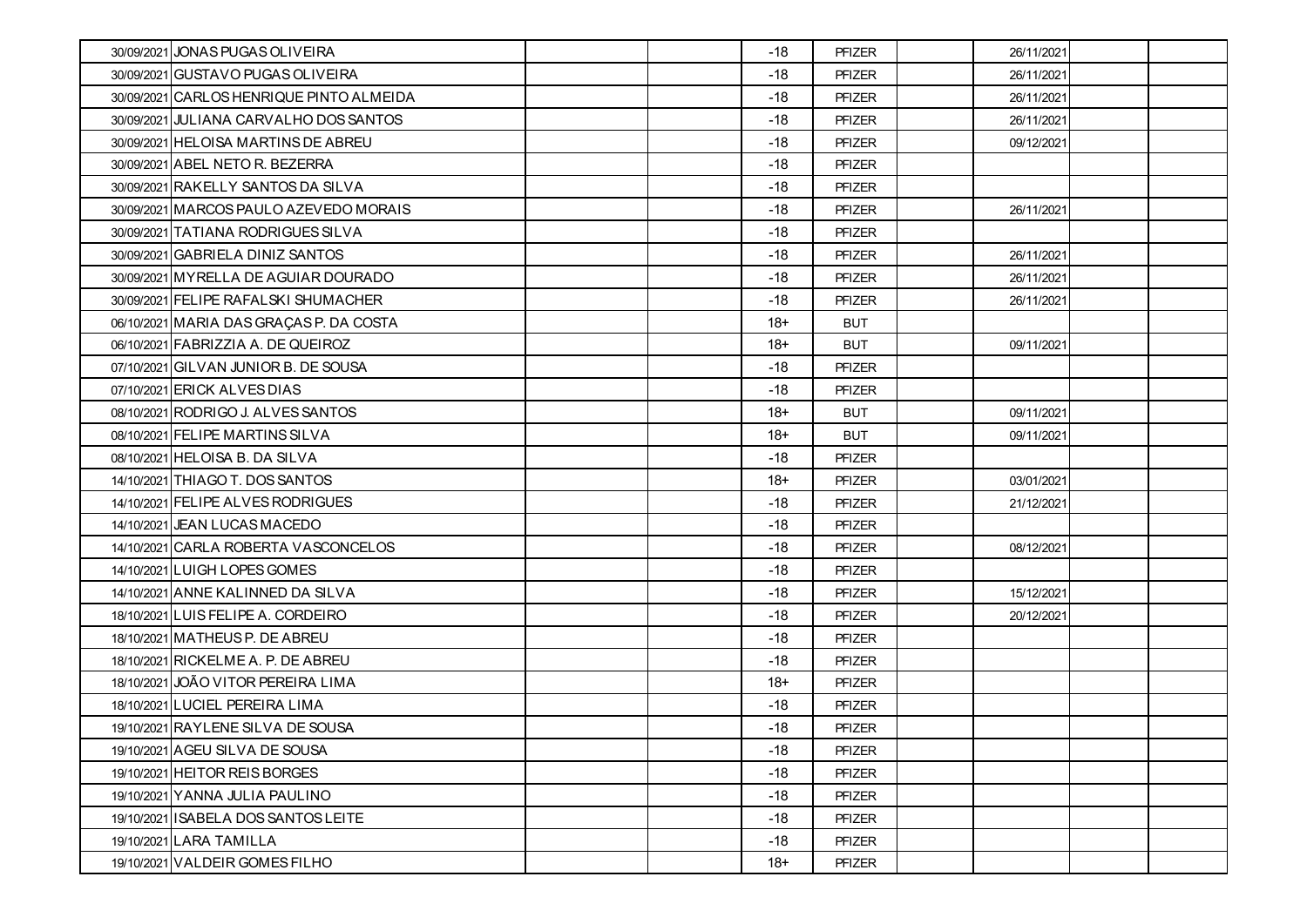|                  | 19/10/2021 WEDER PEREIRA MACHADO             |  | -18   | <b>PFIZER</b> |               |            |  |
|------------------|----------------------------------------------|--|-------|---------------|---------------|------------|--|
|                  | 19/10/2021 MATYELLEN PEREIRA MACHADO         |  | $-18$ | PFIZER        |               |            |  |
|                  | 19/10/2021 WILMAR BEZERRA                    |  | $-18$ | PFIZER        |               |            |  |
|                  | 19/10/2021 SAMIRA MARTINS DA SILVA           |  | $-18$ | <b>PFIZER</b> |               |            |  |
|                  | 21/10/2021 ROSIMEIRE R. DE SOUSA             |  | $18+$ | PFIZER        |               |            |  |
|                  | 21/10/2021 JOANA BATISTA GLORIA              |  | 18+   | <b>PFIZER</b> |               | 20/12/2021 |  |
|                  | 21/10/2021 WELLIGTON BARBOSA                 |  | $-18$ | <b>PFIZER</b> |               | 21/12/2021 |  |
|                  | 22/10/2021 YASMIN A. DE SOUSA                |  | $-18$ | PFIZER        |               |            |  |
|                  | 26/10/2021 PAULA FERNANDA P. DA SILVA        |  | $18+$ | PFIZER        |               |            |  |
|                  | 26/10/2021 ARCILIO E. DA SILVA ARAUJO JUNIOR |  | $18+$ | <b>PFIZER</b> |               | 23/12/2021 |  |
|                  | 26/10/2021 JOÃO MARCOS R. BRASIL             |  | 18+   | <b>PFIZER</b> |               |            |  |
|                  | 03/11/2021 JULLYO HENRICK DA SILVA           |  | $-18$ | PFIZER        |               | 05/01/2022 |  |
|                  | 03/11/2021 JANETE DANTAS LOPES               |  | 18+   | <b>PFIZER</b> |               |            |  |
|                  | 03/11/2021 MARLY DE SOUSA FRANCA             |  | $18+$ | <b>PFIZER</b> |               |            |  |
|                  | 03/11/2021 MARIANA MICHELE SILVA             |  | $18+$ | PFIZER        |               |            |  |
|                  | 04/11/2021 THALLES F. DOS SANTOS             |  | 18+   | <b>PFIZER</b> |               |            |  |
|                  | 04/11/2021 KARINY CRUZ DOS REIS              |  | $-18$ | <b>PFIZER</b> |               |            |  |
|                  | 09/11/2021 DHIENY KELRY DA SILVA VIEIRA      |  | $-18$ | <b>PFIZER</b> |               |            |  |
|                  | 09/11/2021 GERONDE RIBEIRO ELIAS             |  | $18+$ | <b>PFIZER</b> |               |            |  |
|                  | 09/11/2021 TAINÁ DANTAS                      |  | 18+   | <b>PFIZER</b> |               |            |  |
|                  | OUTRO MUN LUCAS FARIAS DA CUNHA              |  | $18+$ | F.CRUZ        |               | 10/11/2021 |  |
| OUTRO MUN        | <b>THIANES FERREIRA</b>                      |  | $18+$ | PFIZER        |               | 10/11/2021 |  |
|                  | 10/11/2021 RAQUEL R. DE SOUSA                |  | 18+   | <b>PFIZER</b> |               |            |  |
|                  | 10/11/2021 CLEIDE FERREIRA SOUSA             |  | $18+$ | <b>PFIZER</b> |               |            |  |
|                  | 12/11/2021 RAFAEL ALVES RODRIGUES            |  | -18   | <b>PFIZER</b> |               |            |  |
|                  | OUTROMUN FLAVIO O. MORAIS                    |  | $18+$ | PFIZER        |               | 12/11/2021 |  |
| <b>OUTRO MUN</b> | <b>WELTON A. DOS SANTOS</b>                  |  | $18+$ | <b>PFIZER</b> |               | 12/11/2021 |  |
| <b>OUTRO MUN</b> | <b>AFRANIO DE OLIVEIRA</b>                   |  | $18+$ | <b>PFIZER</b> | <b>OUTROM</b> | 19/10/2021 |  |
| <b>OUTRO MUN</b> | <b>GRAZIELLI CARVALHO BRASIL</b>             |  | $-18$ | <b>PFIZER</b> |               | 26/10/2021 |  |
| <b>OUTRO MUN</b> | <b>JOSE DANTAS</b>                           |  | 18+   | F.CRUZ        |               | 20/08/2021 |  |
|                  | OUTRO MUN KAUANNA M. M. DA COSTA             |  | $18+$ | F.CRUZ        |               | 18/10/2021 |  |
|                  | 02/08/2021 VINICIUS LAZORO DA SILVA          |  | $18+$ | F.CRUZ        |               | 14/10/2021 |  |
| OUTRO MUN        | RONALDO ADRIANO DA S. QUEIROZ                |  | $18+$ | <b>PFIZER</b> |               | 21/10/2021 |  |
| <b>OUTRO MUN</b> | <b>JANAINA DA SILVA</b>                      |  | $18+$ | <b>PFIZER</b> |               | 21/10/2021 |  |
| <b>OUTRO MUN</b> | JERONIMO DA S. GONÇALVES                     |  | $18+$ | <b>PFIZER</b> | <b>OUTROM</b> | 05/11/2021 |  |
| <b>OUTRO MUN</b> | <b>SERGIANE SHENNIMG</b>                     |  | $18+$ | F.CRUZ        |               | 08/11/2021 |  |
| OUTRO MUN        | ROSANGELA G. DOS SANTOS                      |  | $18+$ | PFIZER        |               | 18/11/2021 |  |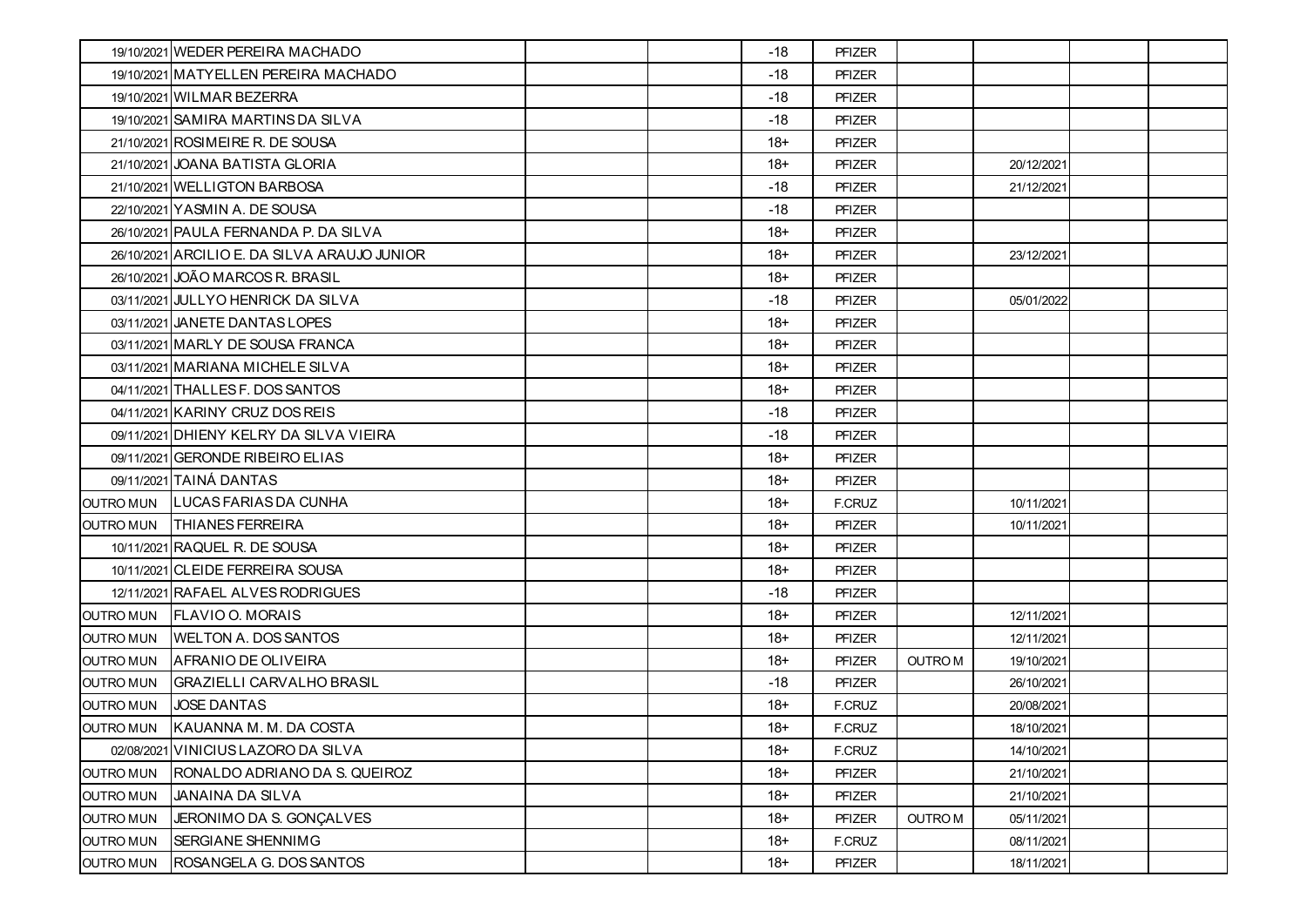| <b>OUTRO MUN</b> | DECIO JOSE E. DE AZEVEDO                   | $18+$ | <b>PFIZER</b> |               | 18/11/2021 |  |
|------------------|--------------------------------------------|-------|---------------|---------------|------------|--|
|                  | 18/11/2021 MYLLENE LEITE                   | $18+$ | <b>PFIZER</b> |               |            |  |
|                  | 19/11/2021 ROGERIO DUTRA                   | $18+$ | <b>PFIZER</b> |               |            |  |
|                  | 19/11/2021 CARLOS DANIEL SOUZA             | $18+$ | <b>PFIZER</b> |               |            |  |
|                  | 19/11/2021 RENATA GONÇALVES                | $18+$ | <b>PFIZER</b> |               |            |  |
|                  | 19/11/2021 JOSENILTON PEREIRA              | $18+$ | <b>PFIZER</b> |               |            |  |
|                  | 19/11/2021 JERFFERSOM ALVES                | $-18$ | <b>PFIZER</b> |               |            |  |
|                  | 19/11/2021 ANA CRISTINA ALVES              | $-18$ | <b>PFIZER</b> |               |            |  |
|                  | 19/11/2021 ELAINE GOMES DA SILVA           | $18+$ | <b>PFIZER</b> |               |            |  |
|                  | OUTRO MUN JOSIEL BARROS LEAL               | $18+$ | F.CRUZ        |               | 19/11/2021 |  |
| <b>OUTRO MUN</b> | <b>IMARCIEL TOLENTINO</b>                  | $18+$ | F.CRUZ        |               | 19/11/2021 |  |
|                  | 23/11/2021 JADIEL PINTO DE SOUZA           | $18+$ | <b>PFIZER</b> |               |            |  |
|                  | 23/11/2021 CLEITON C. DOS SANTOS           | $18+$ | <b>PFIZER</b> |               |            |  |
|                  | 24/11/2021 DANIEL BARREDO OLIVEIRA         | $-18$ | <b>PFIZER</b> |               |            |  |
|                  | 24/11/2021 LILIAN TELES MENDES             | $-18$ | <b>PFIZER</b> |               |            |  |
|                  | 24/11/2021 NATATY ESTHER S. FERREIRA       | $-18$ | <b>PFIZER</b> |               |            |  |
|                  | 25/11/2021 ARAILSOM VIEIRA DE CARVALHO     | $18+$ | <b>PFIZER</b> |               |            |  |
|                  | 25/11/2021 LUCIANO R. LIMA                 | 18+   | <b>PFIZER</b> |               |            |  |
|                  | 25/11/2021 GABRIEL DE OLIVEIRA MARQUES     | $-18$ | <b>PFIZER</b> |               |            |  |
|                  | 25/11/2021 LUCIANO DE O. CARNEIRO          | $-18$ | <b>PFIZER</b> |               |            |  |
|                  | 25/11/2021 CLEOMAR A. DE ABREU             | $18+$ | <b>PFIZER</b> |               |            |  |
|                  | 25/11/2021 BRUNO DA SILVA MORAIS           | $18+$ | <b>PFIZER</b> |               |            |  |
| <b>OUTRO MUN</b> | JARBAS PERES JUNIOR                        | $18+$ | <b>PFIZER</b> |               | 25/11/2021 |  |
| <b>OUTRO MUN</b> | JORGE LUIZ DA AQUIAR                       | $18+$ | <b>PFIZER</b> |               | 25/11/2021 |  |
|                  | 26/11/2021 LARISSA GABRIELE M. DA SILVA    | -18   | <b>PFIZER</b> |               |            |  |
|                  | 26/11/2021 LUZIA ARAUJO FONSECA            | $18+$ | <b>PFIZER</b> |               |            |  |
|                  | 26/11/2021 GABRIEL PEREIRA BARBOSA         | $-18$ | <b>PFIZER</b> |               |            |  |
| <b>OUTRO MUN</b> | <b>SERGIO BEZERRA BARBOSA</b>              | $18+$ | F.CRUZ        |               | 26/11/2021 |  |
| <b>OUTRO MUN</b> | <b>JORDES PNUNES</b>                       | $18+$ | <b>PFIZER</b> |               | 26/11/2021 |  |
|                  | 29/11/2021 JULIO CESAR O.DOS SANTOS        | -18   | <b>PFIZER</b> |               |            |  |
|                  | OUTROMUN FRANCISCA MARIANA L. DOS SANTOS   | $18+$ | <b>BUT</b>    |               | 26/12/4971 |  |
|                  | 01/12/2021 ANTONIO DESLEY L.DOS SANTOS     | $18+$ | <b>PFIZER</b> |               |            |  |
|                  | 01/12/2021 JAILSOM SOUZZA PONTES           | $18+$ | <b>PFIZER</b> |               |            |  |
|                  | 01/12/2021 BRUNO RIBEIRO DE SOUZA          | $18+$ | <b>PFIZER</b> |               |            |  |
|                  | 03/12/2021 LOREINNE RENOVATO MEDEIROS      | $18+$ | <b>PFIZER</b> |               |            |  |
| <b>OUTRO MUN</b> | <b>CLAUDIO LIMA QUIMARAES</b>              | $18+$ | <b>PFIZER</b> | <b>OUTROM</b> | 03/12/2021 |  |
|                  | 03/12/2021 MATHEUS HENRIQUE O. DE CARVALHO | 18+   | <b>PFIZER</b> |               |            |  |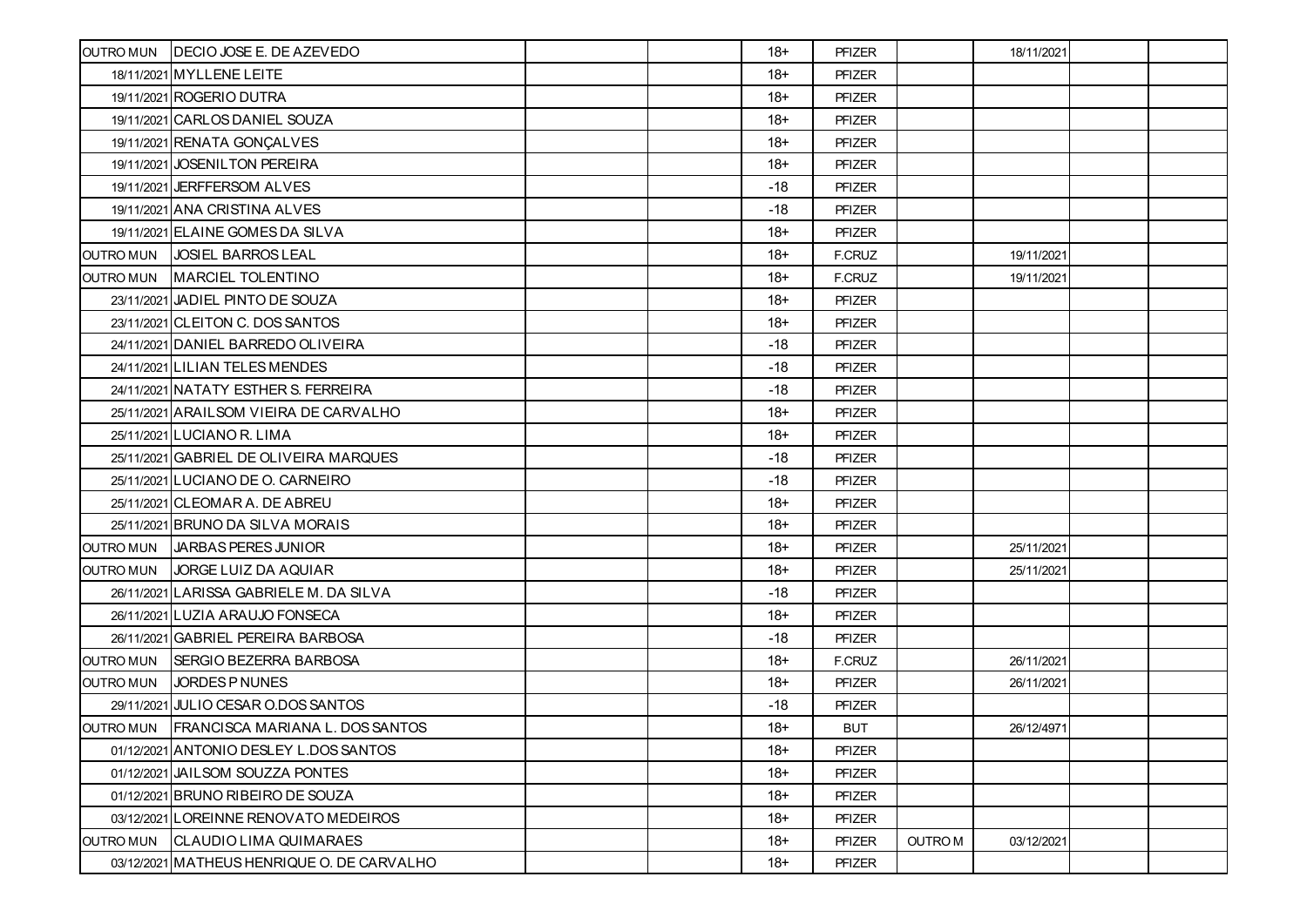|                  | OUTROMUN JULIERMES D. DE CARVALHO       |             |            | $18+$ | <b>PFIZER</b> |                | 03/12/2021   |  |
|------------------|-----------------------------------------|-------------|------------|-------|---------------|----------------|--------------|--|
|                  | 03/12/2021 MATHEUS O. DE CARVALHO       |             |            | $18+$ | <b>PFIZER</b> |                |              |  |
|                  | 03/12/2021 JOSE AUGUSTO N. GLORIA       |             |            | $18+$ | PFIZER        |                |              |  |
|                  | 07/12/2021 KACIA RIBEIRO DE ANDRADE     |             |            | $18+$ | <b>PFIZER</b> |                |              |  |
|                  | 07/12/2021 MAISLLA R. DE SOUZA          |             |            | $18+$ | <b>PFIZER</b> |                |              |  |
|                  | 08/12/2021 VITOR MANUEL C. DOS S. SOUZA |             |            | $-18$ | <b>PFIZER</b> |                |              |  |
|                  | 08/12/2021 ANNA CAMYLA F DA SILVA       |             |            | $-18$ | <b>PFIZER</b> |                |              |  |
|                  | 08/12/2021 EDMILSON MARCOS DA SILVA MEL |             |            | $-18$ | <b>PFIZER</b> |                |              |  |
| <b>OUTRO MUN</b> | <b>ALDENIR CASTRO NNES</b>              |             |            | $18+$ | <b>PFIZER</b> | <b>OUTROM</b>  | 08/12/2021   |  |
| <b>OUTRO MUN</b> | <b>ISUELANE HOLANDA DE ABREU</b>        |             |            | $18+$ | <b>PFIZER</b> | <b>OUTROM</b>  | 08/12/2021   |  |
|                  | 21/12/2021 MARCOS ANDRE P. FEITOSA      |             |            | 18+   | <b>PFIZER</b> |                |              |  |
|                  | OUTRO MUN   DARLAN DOS SANTOS           |             |            | $18+$ | <b>PFIZER</b> | <b>OUTROM</b>  | 21/12/2021   |  |
|                  | 22/12/2021 MARCOS ANTONIO F. GOMES      |             |            | $18+$ | <b>PFIZER</b> |                |              |  |
|                  | 22/12/2021 SINARA R. BARBOSA            |             |            | $18+$ | <b>PFIZER</b> |                |              |  |
| <b>OUTRO MUN</b> | ANA LIDIA O. DE OLIVEIRA                |             |            | $18+$ | PFIZER        |                | 22/12/2021   |  |
| <b>OUTRO MUN</b> | DAYANNE P. DA S. FREIRE                 |             |            | $18+$ | <b>PFIZER</b> |                | 22/12/2021   |  |
|                  | 22/12/2021 KLEBER PINTO                 |             |            | $18+$ | <b>PFIZER</b> |                |              |  |
|                  | 22/12/2021 MARIA LUSILANO DA C. LOPES   |             |            | 18+   | <b>PFIZER</b> |                |              |  |
|                  | 22/12/2021 CLAUDIMUNDO NUNES            |             |            | $18+$ | PFIZER        |                |              |  |
| <b>OUTRO MUN</b> | MARIA GOMES DA SILVA                    | 83955860191 | 06/09/1979 | SAUDE | <b>PFIZER</b> | <b>OUTRO M</b> | 23/11/2021   |  |
| <b>OUTRO MUN</b> | <b>TIAGO BARBOSA DA SILVA</b>           |             |            |       |               | <b>OUTROM</b>  | 04/01/2022   |  |
|                  | 30/09/2021 DANIEL DOS SANTOS            |             |            |       |               | 26/11/2021     |              |  |
| <b>OUTRO MUN</b> | JOAO QUILHERME G. ASSUNÇAO              | 04191616196 | 06/06/2008 | $-18$ | <b>PFIZER</b> | <b>OUTRO M</b> | 11/01/0/2022 |  |
| <b>OUTRO MUN</b> | ANA CAROLYNA C. DANTAS                  | 07007780202 | 09/05/2009 | $-18$ | <b>PFIZER</b> | 11/01/2022     |              |  |
| <b>OUTRO MUN</b> | <b>IIVAN HEITOR DUARTE</b>              | 26253828649 | 18/07/1954 | 18+   | <b>PFIZER</b> | <b>OUTROM</b>  | 12/01/2022   |  |
| <b>OUTRO MUN</b> | RONILDO N. SANTOS                       | 52485048487 | 04/05/1968 | $18+$ | <b>PFIZER</b> | <b>OUTRO M</b> | 12/01/2022   |  |
| <b>OUTRO MUN</b> | <b>UEMRSON BRUNO N. SOUZA</b>           | 07018620414 | 14/03/1988 | $18+$ | <b>PFIZER</b> | <b>OUTRO M</b> | 12/01/2022   |  |
| <b>OUTRO MUN</b> | <b>RENATO CARNEIRO HEITOR</b>           |             | 22/10/1985 | $18+$ | <b>PFIZER</b> | <b>OUTROM</b>  | 12/01/2022   |  |
|                  |                                         |             |            |       |               |                |              |  |
|                  |                                         |             |            |       |               |                |              |  |
|                  |                                         |             |            |       |               |                |              |  |
|                  |                                         |             |            |       |               |                |              |  |
|                  |                                         |             |            |       |               |                |              |  |
|                  |                                         |             |            |       |               |                |              |  |
|                  |                                         |             |            |       |               |                |              |  |
|                  |                                         |             |            |       |               |                |              |  |
|                  |                                         |             |            |       |               |                |              |  |